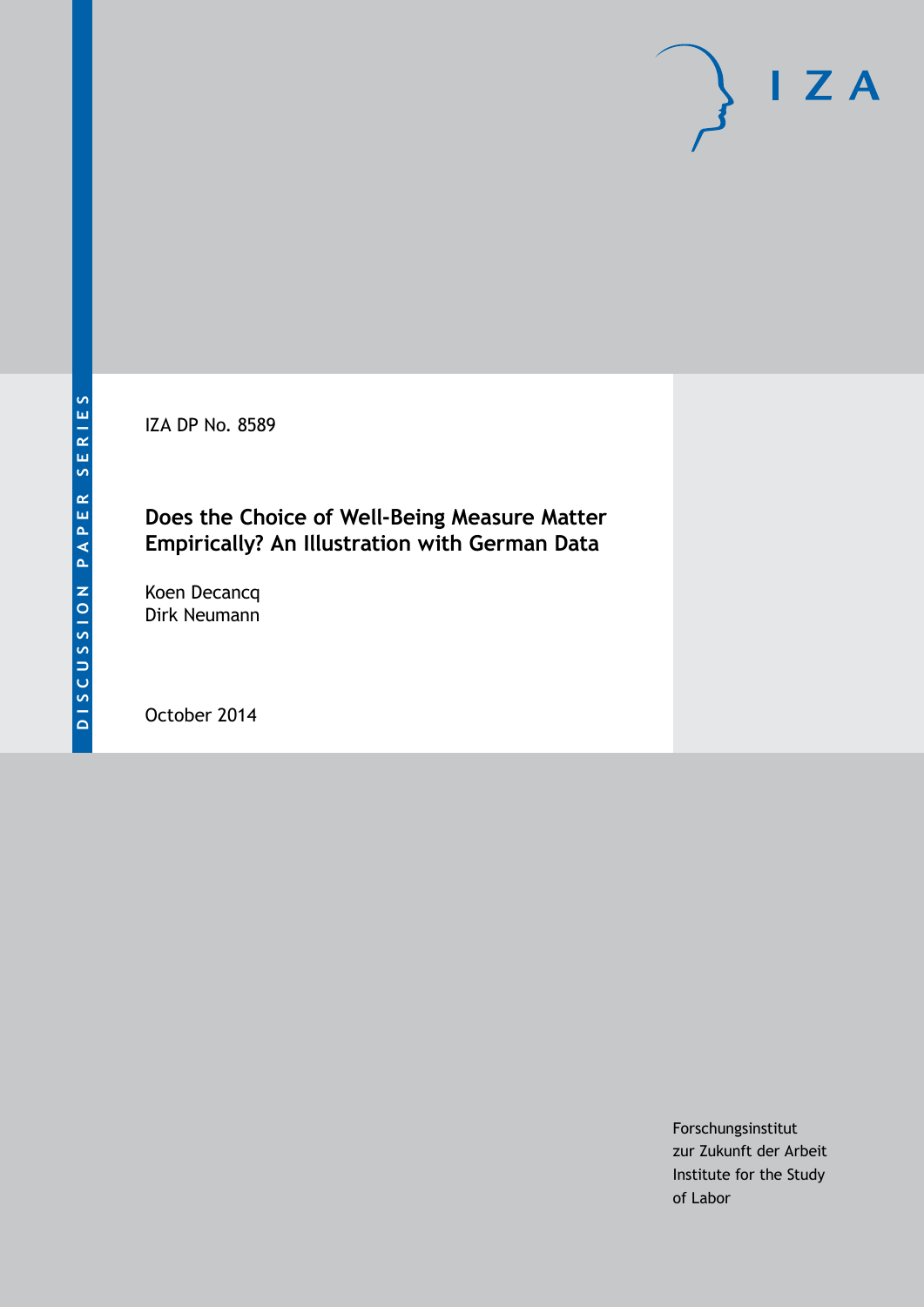# **Does the Choice of Well-Being Measure Matter Empirically? An Illustration with German Data**

## **Koen Decancq**

*CSB, University Antwerp, CES, KULeuven, CORE, Université catholique de Louvain, ZEW and FMSH*

### **Dirk Neumann**

*CORE, Université catholique de Louvain, IZA and ZEW*

Discussion Paper No. 8589 October 2014

IZA

P.O. Box 7240 53072 Bonn Germany

Phone: +49-228-3894-0 Fax: +49-228-3894-180 E-mail: [iza@iza.org](mailto:iza@iza.org)

Any opinions expressed here are those of the author(s) and not those of IZA. Research published in this series may include views on policy, but the institute itself takes no institutional policy positions. The IZA research network is committed to the IZA Guiding Principles of Research Integrity.

The Institute for the Study of Labor (IZA) in Bonn is a local and virtual international research center and a place of communication between science, politics and business. IZA is an independent nonprofit organization supported by Deutsche Post Foundation. The center is associated with the University of Bonn and offers a stimulating research environment through its international network, workshops and conferences, data service, project support, research visits and doctoral program. IZA engages in (i) original and internationally competitive research in all fields of labor economics, (ii) development of policy concepts, and (iii) dissemination of research results and concepts to the interested public.

IZA Discussion Papers often represent preliminary work and are circulated to encourage discussion. Citation of such a paper should account for its provisional character. A revised version may be available directly from the author.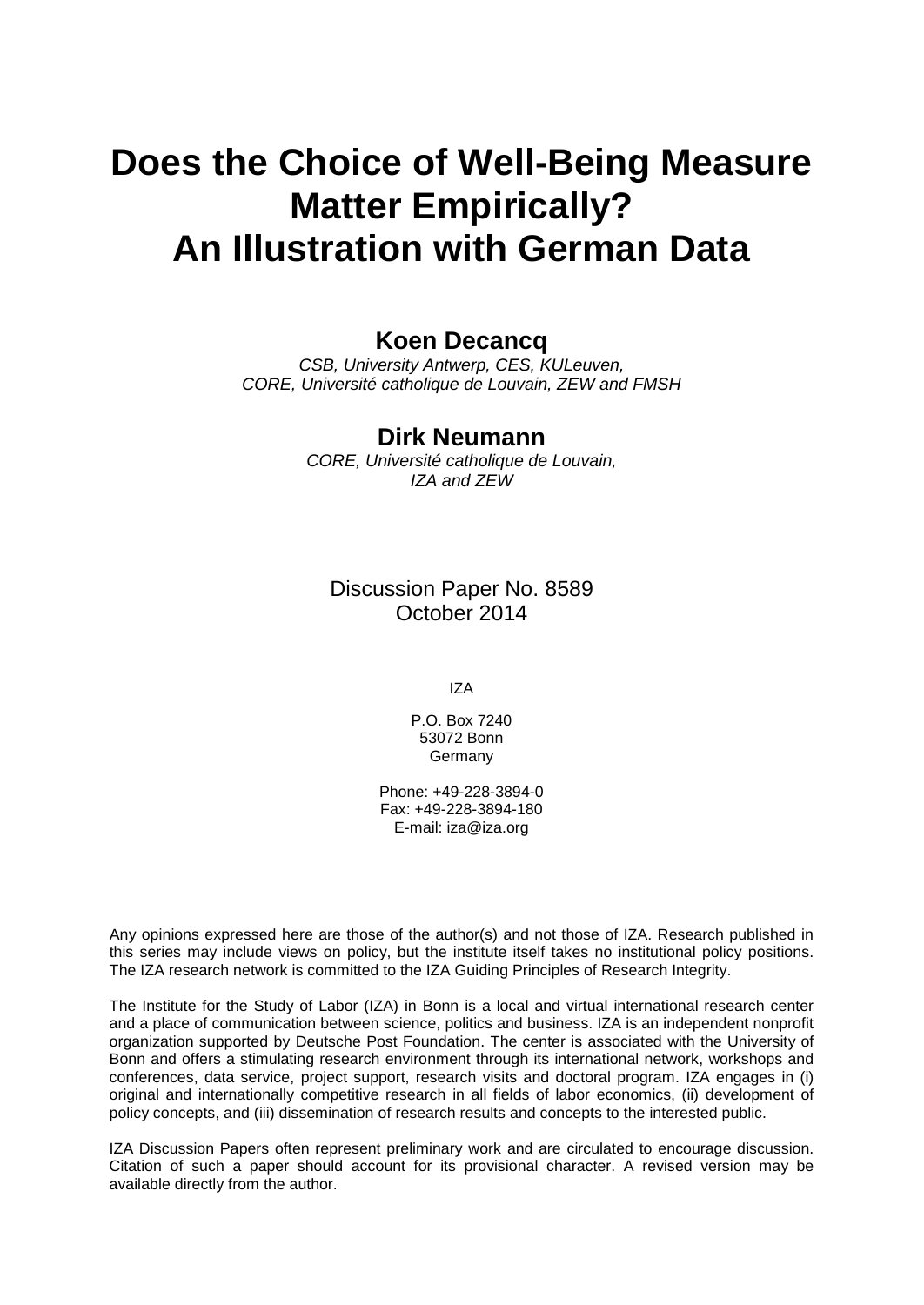IZA Discussion Paper No. 8589 October 2014

## **ABSTRACT**

## **Does the Choice of Well-Being Measure Matter Empirically? An Illustration with German Data[\\*](#page-2-0)**

We discuss and compare five measures of individual well-being, namely income, an objective composite well-being index, a measure of subjective well-being, equivalent income, and a well-being measure based on the von Neumann-Morgenstern utilities of the individuals. After examining the information requirements of these measures, we illustrate their implementation using data from the German Socio-Economic Panel (SOEP) for 2010. We find sizeable differences in the characteristics of the individuals identified as worst off according to the different well-being measures. Less than 1% of the individuals belong to the bottom decile according to all five measures. Moreover, the measures lead to considerably different wellbeing rankings of the individuals. These findings highlight the importance of the choice of well-being measure for policy making.

JEL Classification: D31, D63, I30

Keywords: income, composite well-being index, life satisfaction, equivalent income, von Neumann-Morgenstern utility function, worst off, Germany

Corresponding author:

Dirk Neumann CORE Voie du Roman Pays 34 bte. L1.03.01 1348 Louvain-la-Neuve **Belgium** E-mail: [dirk.neumann@uclouvain.be](mailto:dirk.neumann@uclouvain.be)

<span id="page-2-0"></span>Draft prepared for the *Oxford Handbook of Well-Being and Public Policy*, edited by Matthew D. Adler and Marc Fleurbaey. We thank the editors, Sabina Alkire, Kristof Bosmans, Tim Goedemé, François Maniquet, Alexander Michiels, Andrew Oswald, Andreas Peichl, Erik Schokkaert, and audiences in Antwerp, Boston, Ispra, Leuven, Louvain-la-Neuve, Paris, and Princeton for helpful discussions and suggestions. This research is part of the EquiRisk project supported by the Agence Nationale de la Recherche (ANR-12-INEG-0006-01). Neumann acknowledges support from the European Research Council under the European Union's Seventh Framework Programme (FP7/2007-2013) / ERC grant agreement n◦ 269831.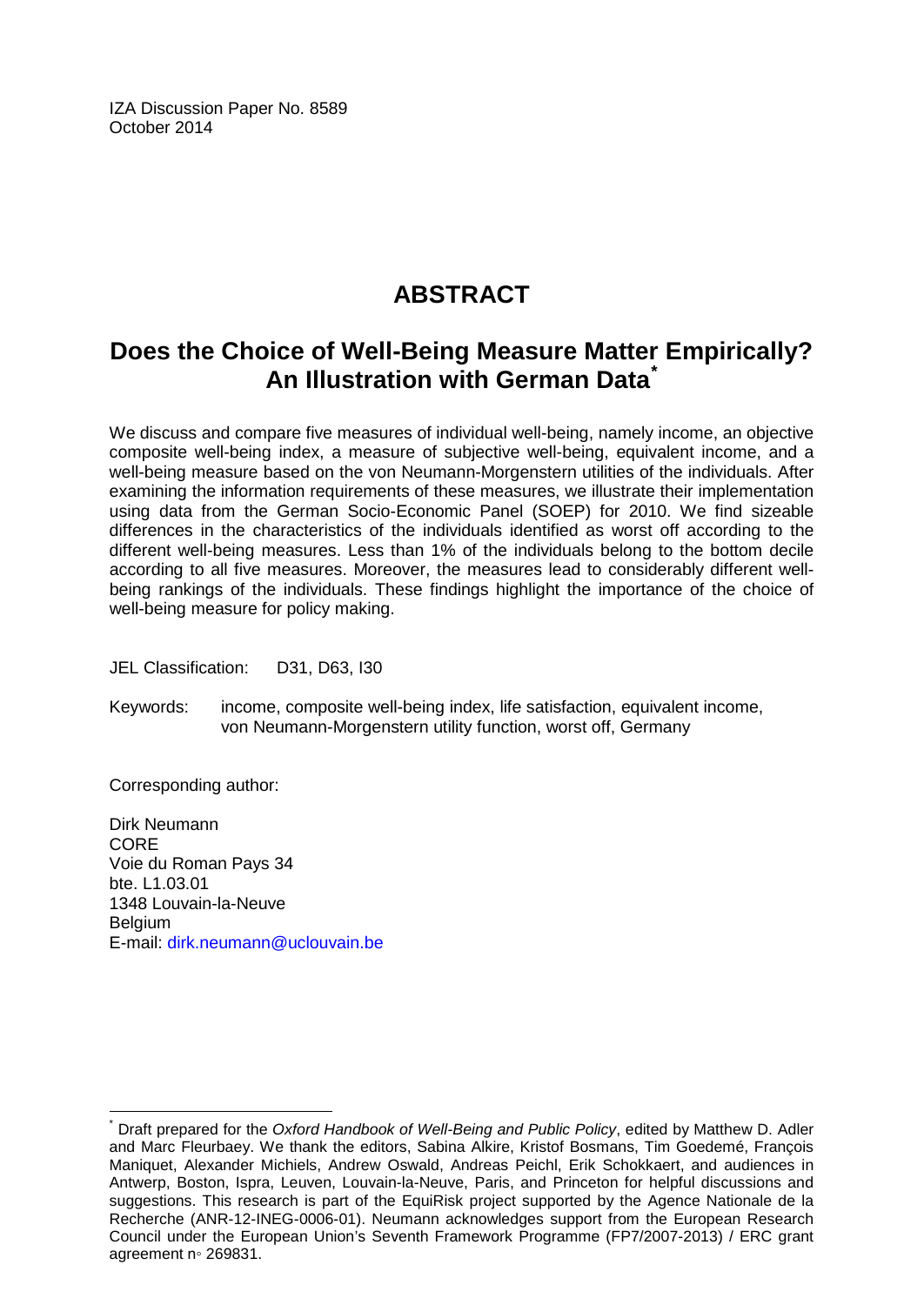## 1 Introduction

A central question in the design of social and public policies is how to compare the well-being of different beneficiaries and how to identify the worst off. Indeed, the implementation of redistributive policies such as poverty alleviation programs and targeted social benefit schemes requires a method to make interpersonal comparisons of well-being. In practice, these comparisons rely almost exclusively on income as measure of individual well-being. The worst off are then identified as the persons with the lowest incomes.

This standard approach is attractive from a pragmatic and practical viewpoint, as the analyst only needs information on the income position of the individuals. Yet, many authors have pointed at the dark side of the practical appeal of income-based well-being comparisons: income alone may be a too narrow information basis to measure well-being attractively (see Stiglitz et al. (2010) for an extensive survey). Income-based well-being comparisons assume that all individuals with the same income can be considered equally well-off, irrespective of their non-monetary outcomes such as their health, educational achievements, labor market status, and so on. It is by now well-documented in the literature on subjective well-being that people care about these non-monetary dimensions of their life (see Benjamin et al. (2012), Clark (frthc.), and Graham (frthc.)). Various alternative approaches have therefore been proposed to perform well-being comparisons with a broader and richer information basis (see Decancq et al. (frthc.) for a recent overview).

A first alternative approach is to use an objective composite well-being index to aggregate the outcomes of the individuals in all different dimensions that constitute wellbeing (see Hurka (frthc.) and Arneson (frthc.)). A popular example of a composite wellbeing index is the Human Development Index (HDI). Similarly, most multidimensional poverty measures are built on an objective view on how to aggregate across the different dimensions of poverty (for a discussion of multidimensional poverty measurement, see Alkire (frthc.); Chakravarty and Lugo (frthc.); Duclos and Tiberti (frthc.); and Pogge and Wisor (frthc.)).

A second alternative is based on the idea that well-being comparisons should be based on the subjective well-being scores reported by the concerned persons themselves. These well-being scores can be obtained by asking respondents directly how well-off, happy or satisfied with their life they are (see Clark (frthc.) and Dolan and Fujiwara (frthc.)). In this approach, the problems of the selection of the relevant dimensions and the aggregation procedure are left entirely to the respondents.

A third alternative uses the individual preferences, i.e., the opinions on the trade-offs between the different aspects of well-being, to construct an interpersonally comparable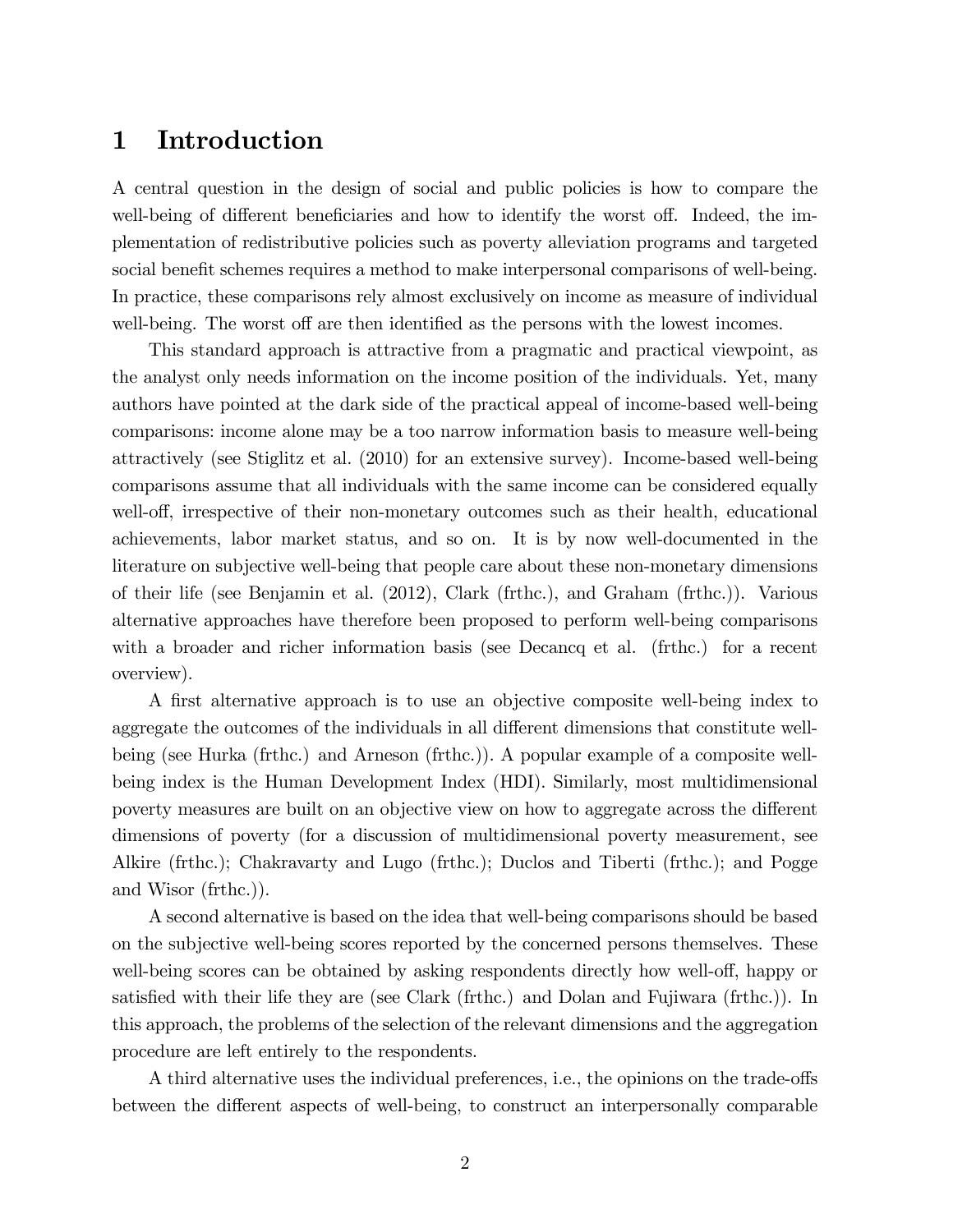measure of well-being. An example of such a well-being measure is the so-called equivalent income measure (see Fleurbaey (frthc.); Maniquet (frthc.); as well as Fleurbaey and Maniquet (2011)). Preference-based well-being measures require additional information on the ordinal preferences or indifference map of the concerned individuals, which typically is not readily available in existing data sets. As we will see below, indifference maps need therefore to be estimated.

A final alternative considered here is to use the so-called von Neumann-Morgenstern (vNM) utility function of the concerned individual to make well-being comparisons. As was shown by von Neumann and Morgenstern (1947), under some rationality conditions, the preferences of the individuals over risky outcomes or lotteries can be represented by the expected value of a vNM utility function. The idea of using this vNM utility function to make interpersonal well-being comparisons goes back to Harsanyi (1953, 1955) and has recently been advocated in the extended preferences approach of Adler (frthc.). Also this vNM utility function needs to be estimated or calibrated.

We compare these four alternative well-being measures to the standard approach of using income exclusively. We focus thereby on various issues that arise when operationalizing the measures with a single data set, namely the German Socio-Economic Panel (SOEP) of 2010. The SOEP is a widely used data set and contains detailed information on various aspects of life for a representative sample of about 20,000 German citizens. We compare the well-being measures in terms of the characteristics of the individuals in the data set who belong to the bottom decile and can thus be considered as worst off. We find substantial differences between the characteristics of the people at the bottom of the well-being distribution according to the different measures. In addition, we find a low degree of overlap between the groups of worst-off individuals according to the different well-being measures and a considerable amount of re-ranking.

Our empirical results confirm findings of other studies which are focusing on developing or transition countries. Laderchi et al.  $(2003)$ , for instance, compare four different underlying well-being measures when measuring poverty: a standard monetary one, a measure based on the capability approach, a measure based on the notion of social exclusion and, finally, a measure based on participatory approaches. The authors find a significant lack of overlap between the approaches when measuring poverty in Peru and India. Fleurbaey et al. (2009) compare the bottom of the well-being distribution in Russia according to income, life satisfaction and equivalent income and also find low overlap between the different groups.

The paper is structured as follows. Section 2 introduces the well-being measures and discusses the required information to implement them empirically. Section 3 illustrates how the measures can be implemented based on an existing household survey, namely the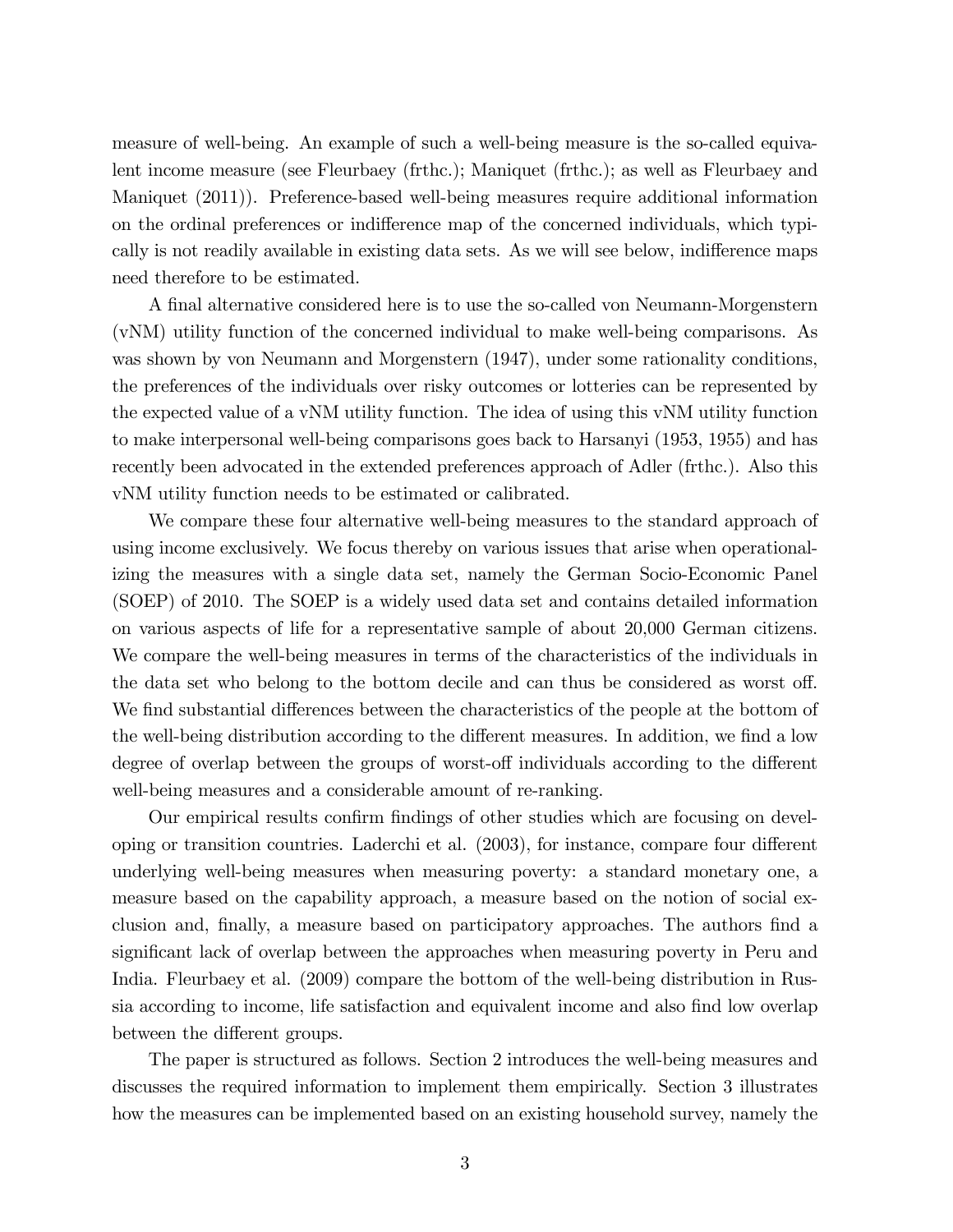SOEP of 2010. In Section 4 we compare the characteristics of the worst off, quantify the degree of overlap between the worst off according to the different measures, and illustrate the extent to which the ranking of the individuals differs. Section 5 concludes.

## 2 Five well-being measures and their information requirements

In this section we discuss five operational well-being measures and their information requirements. To do so, it is useful to make a distinction between four different pieces of information that these measures can use as input.

First, let  $\ell_i$  denote the vector of life aspects or attributes. This vector provides a full description of the life of individual i covering the diversity of outcomes, activities and possibilities enjoyed by the individual. In practice, however, the number of aspects of life that can actually be included in an empirical analysis of well-being depends on the data set at hand. In the next section we will illustrate that even with a state-of-the-art and rich data set such as the SOEP, the data limitations constrain the scope of empirical multidimensional analysis considerably.

Second, we assume that individuals have a well-informed opinion on what is a good life. We represent this opinion for each individual i by an ordinal preference ordering  $\mathcal{R}_i$ over the vectors of life aspects  $\ell_i$ . If individual i weakly prefers the life described by  $\ell_i$ to the life described by  $\ell'_i$ , we write  $\ell_i \mathcal{R}_i \ell'_i$ . We denote strict preference by writing  $\ell_i \mathcal{P}_i \ell'_i$ , and use  $\ell_i \mathcal{I}_i \ell'_i$  to refer to indifference between  $\ell_i$  and  $\ell'_i$ . It is important to stress from the outset that the preference ordering that we are considering here captures the wellinformed opinions on a good life of the individuals. This notion of a preference ordering does not necessarily coincide with the preferences of the individuals that are revealed by their behavior and choices, as these may incorporate information limitations and mistakes (see, e.g., Hausman (2012)).

Third, individuals are equipped with a so-called von Neumann–Morgenstern  $(vNM)$ utility function,  $V_i$ . Such a *cardinal* vNM utility function  $V_i$  contains more information about the individual than her *ordinal* preference ordering  $\mathcal{R}_i$ , since the concavity or curvature of the vNM utility function embeds additional information on her attitude towards risk. We will see later that different approaches to well-being measurement disagree on whether this additional cardinal information should be taken into account or not.

Finally, individuals are assumed to be able to attach a particular satisfaction score  $s_i$  to their vectors of life aspects  $\ell_i$ . The satisfaction function  $S_i$  is the individual-specific function that connects a satisfaction score to each  $\ell_i$ , so that  $s_i = S_i(\ell_i)$ . The satisfaction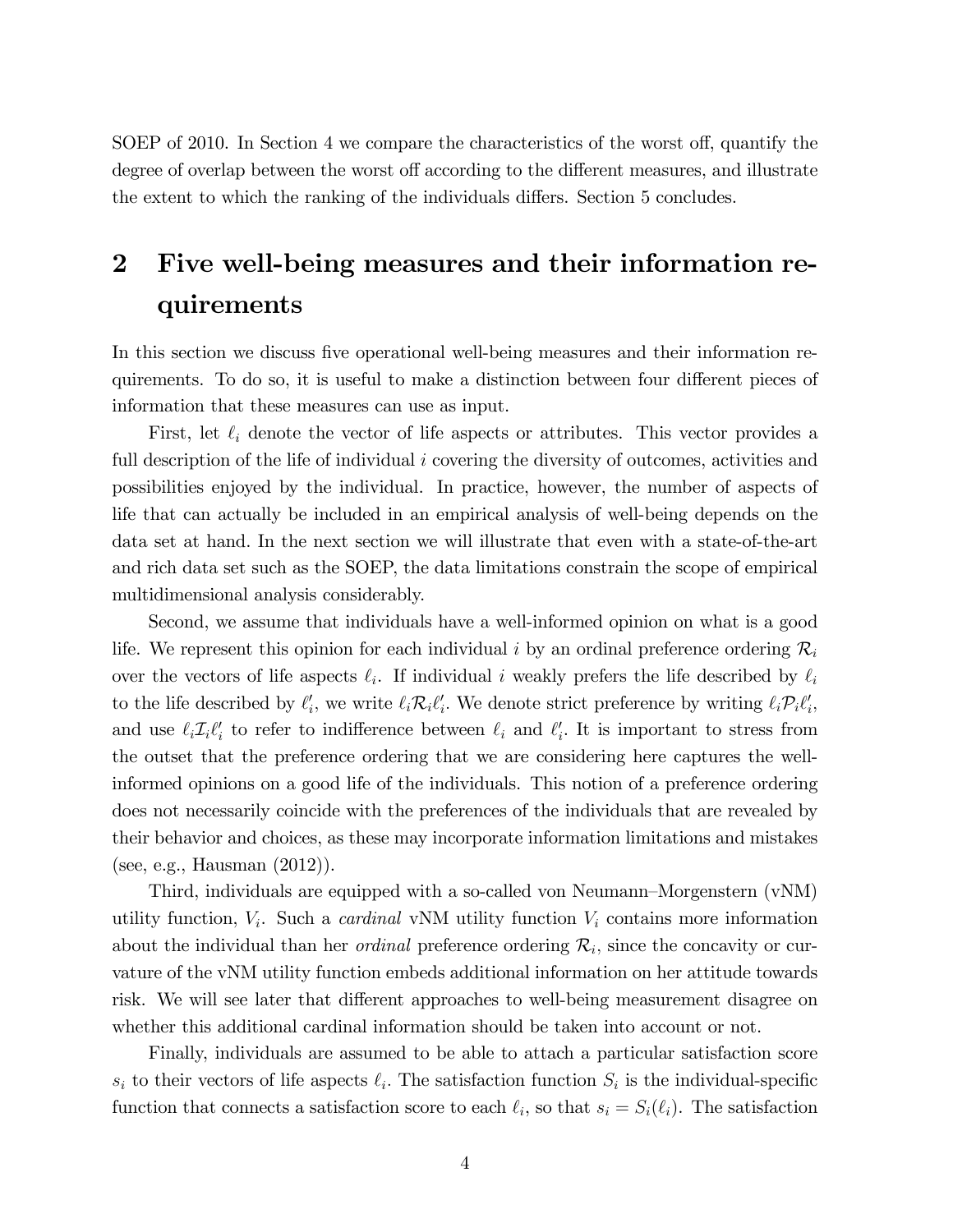function may—but is not required to—represent the ordinal preference ordering of the individual.

These four different pieces of well-being information are contained in the quadruple  $(\ell_i, \mathcal{R}_i, V_i, S_i)$ . A well-being measure WB compares the quadruples across individuals and attaches a numerical value to each of them. The numerical value  $WB(\ell_i, \mathcal{R}_i, V_i, S_i)$  can then be interpreted as a well-being measure of individual i with vector of life aspects  $\ell_i$ , preference ordering  $\mathcal{R}_i$ , vNM utility function  $V_i$  and satisfaction function  $S_i$ . Using such a well-being measure for all individuals, the worst off can be identified by simply looking at the bottom of the well-being distribution. Not all well-being measures use all the information available in the quadruple, and—as we will see below—different measures make different use of the same information. These differences reflect the inherently normative nature of well-being comparisons. In the remainder of this section we will compare five different well-being measures in detail.

#### 2.1 Income

We assume that one of the outcomes in  $\ell_i$  captures the command over material resources of the individual. We will refer to that dimension as "income" and denote it  $y_i$ , so that  $\ell_i = (y_i, x_i)$ , where the vector  $x_i = (x_i^1, \ldots, x_i^m)$  contains all the m non-income aspects of life. Our first method for interpersonal comparisons takes income  $y_i$  as the only relevant measure of well-being. That is, the well-being of individual i is measured by her income:

$$
WB^{1}(\ell_{i}, \mathcal{R}_{i}, V_{i}, S_{i}) = y_{i}.
$$
\n
$$
(1)
$$

We use the label "income" rather loosely as a placeholder for any interpersonal comparable measure capturing a personís command over material resources. The well-being comparisons implicit in most of the literature on poverty and inequality measurement, and in the design of (targeted) social policies are almost exclusively based on income in one of its empirical manifestations such as measures of wealth, lifetime income, disposable income or expenditures. Using disposable income, i.e., income after taxes and benefits, has become standard practice in European poverty and inequality measurement, for instance. Each of these manifestations raises its own practical measurement problems (see Cowell (2011) for a discussion).

A particularly pervasive measurement problem is that most operational income measures are collected at the household level, whereas one would like to make comparisons of well-being between individuals (see Lewbel and Pendakur (2008) and Chiappori (frthc.)). Two (heroic) assumptions are needed to move from the household level to the individ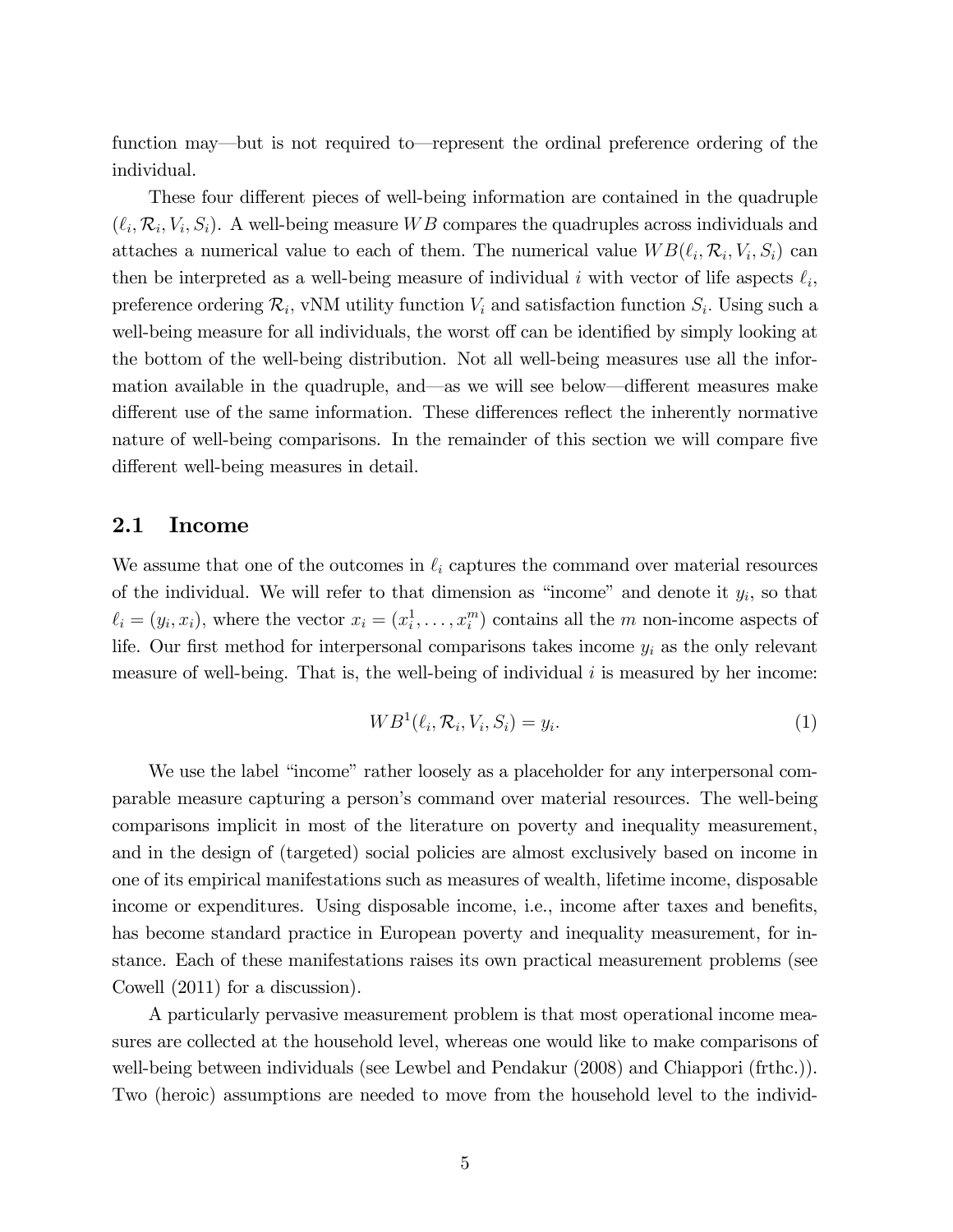ual one. First, an assumption is usually made on how incomes are distributed within the household. Perfect income pooling is the standard assumption, although it is often challenged by empirical evidence (see Lundberg et al. (1997), for instance). Second, an assumption is needed on the extent to which resources held by the family can be commonly used by its members, which generates economies of scale of living together. In practice, the conversion from income information observed at the household level to the individual level is made by first dividing household incomes by an equivalence scale that is a concave function of the household size and then by attributing the resulting "equivalized incomes" equally to all members of the household.

Besides the measurement problems to collect the required information for this wellbeing measure, another—more fundamental—objection has been raised. Using income as measure of well-being assumes that all individuals with the same command of resources are necessarily equally well-off. This position reduces the vector of all aspects of life  $\ell_i = (y_i, x_i)$  to a single measure of command over material resources  $y_i$ , which implies that all other aspects of life are deemed as irrelevant for well-being comparisons. Yet, people may differ in how they manage to convert their resources into whatever they care about in their life. Sen (1985), amongst others, has argued that income may indeed be used as a means to generate well-being, but that reducing well-being to command over material resources mixes up means and ends. Sen labelled this reductionist perspective as resource fetishism. Neglecting the non-income components of  $\ell_i$ , even as an operational first-order approximation of well-being, may therefore be far from harmless.

### 2.2 Composite index of well-being

A natural alternative to measuring well-being by looking at income alone, consists in incorporating the other relevant aspects of life explicitly in the well-being analysis. By doing so, the well-being analysis becomes multidimensional. There is a recent and growing literature on multidimensional well-being and poverty measurement (see Weymark (2006) and Chakravarty and Lugo (frthc.), for surveys).

A popular way to make multidimensional well-being comparisons is by constructing a so-called "dashboard" of separate measures without aggregating them (see Ravallion (2011) for a discussion). This procedure has some intuitive appeal as it allows to treat the dimensions of life as incommensurable. Yet, these dimension-by-dimension comparisons of well-being remain blind to the correlation between the dimensions. Moreover, well-being comparisons between two individuals can only be robustly made when one individual is worse of in all dimensions of life, which we denote  $\ell_i \ll \ell_j$ . In reality, these cases of so-called *vector dominance* are likely to be rare, especially when many dimensions are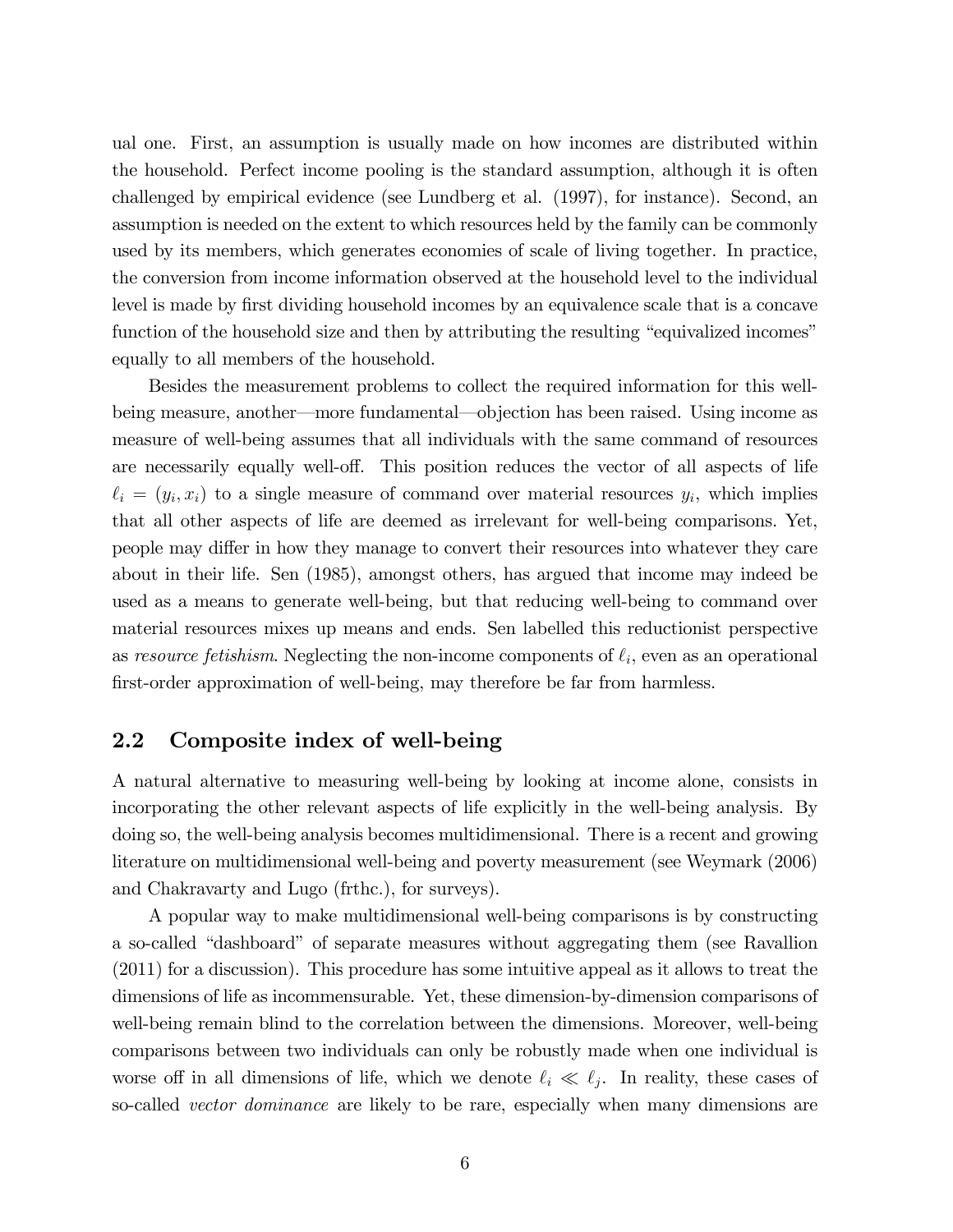included in the analysis. We consider this procedure therefore as a non-starter in our quest for an operational multidimensional well-being measure that can be used for policy making.

If we want to obtain a measure that is able to rank all persons with respect to their well-being, we have to specify how to trade-off a better score in one aspect of life (say income) for a worse score in another aspect (say health). In other words, we have to select a specific way to aggregate all the different aspects of  $\ell_i$ . A composite well-being index is a function CI that does precisely that. It is the second well-being measure that we will discuss:

$$
WB^{2}(\ell_{i}, \mathcal{R}_{i}, V_{i}, S_{i}) = CI(\ell_{i}).
$$
\n(2)

As long as the composite well-being index  $CI$  is non-decreasing in each of its arguments, comparisons based on the composite index will be consistent with the coarse ordering imposed by vector dominance, i.e., if  $\ell_i \ll \ell_j$  then we obtain that  $CI(\ell_i) \le CI(\ell_j)$ . In practice, most composite well-being indices fit in the following general mathematical structure:

$$
CI(\ell_i) = \left[ w^0 \left( f^0 \left( y_i \right) \right)^\beta + w^1 \left( f^1 \left( x_i^1 \right) \right)^\beta + \dots + w^m \left( f^m \left( x_i^m \right) \right)^\beta \right]^{1/\beta} . \tag{3}
$$

This structure reflects the three choices that have to be made to obtain an operational composite index of well-being (see Decancq and Lugo  $(2013)$ ). First, as the different outcomes are often measured in different measurement units—such as, e.g., income in monetary units and schooling in years—the outcomes need first to be standardized to a common basis before they can be sensibly aggregated. The dimension-specific transformation functions  $f^0, f^1, \ldots, f^m$  perform that standardization and, when desired, they may transform the outcomes further to capture decreasing returns to well-being, for instance. When the transformation functions are binary indicators taking 1 whenever the outcome is below an exogenous cut-off and  $\theta$  otherwise,  $CI$  becomes a counting measure, which is larger when the individuals are deprived in more dimensions of life (see Atkinson (2003) and Alkire and Foster (2011) on the counting approach to multidimensional poverty measurement).

Second, the weighting scheme  $w = (w^0, w^1, \dots, w^m)$  captures the relative weights given to each of the dimensions. Various methods have been proposed to select the most appropriate weighting scheme, ranging from explicitly normative approaches to completely data-driven ones (Decancq and Lugo (2013) provide a critical survey). In most applications the weights are set equally or are determined by statistical or mathematical algorithms such as Principal Component Analysis (PCA) that let "the data speak for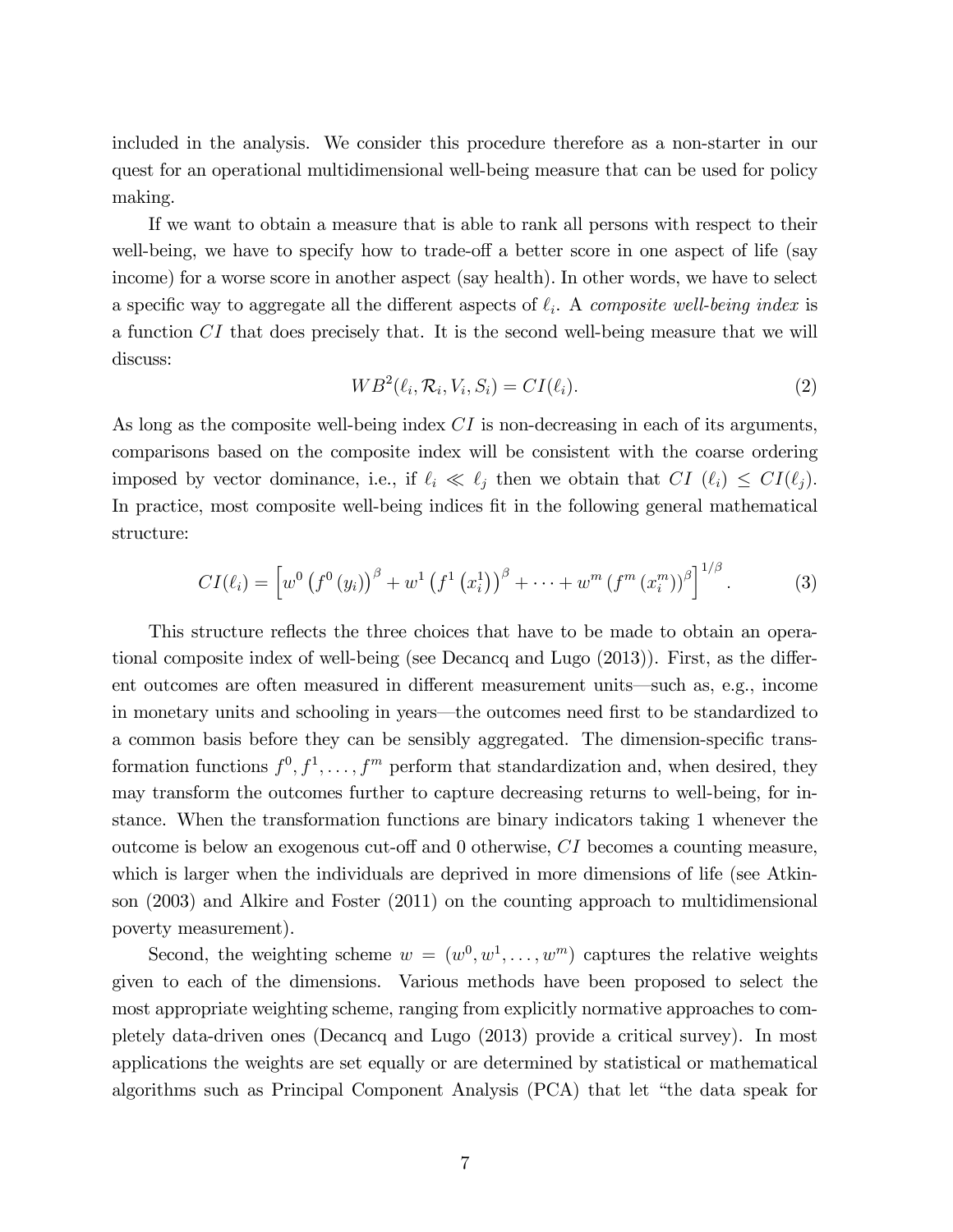themselves". Brandolini  $(2007, p. 10)$ , however, warns that "we should be cautious in entrusting a mathematical algorithm with a fundamentally normative task".

The parameter  $\beta$ , finally, captures the degree of substitutability between the dimensions. Setting  $\beta$  equal to 1 leads to a simple additive aggregation which is most popular and allows for perfect substitutability between the transformed outcomes. When  $\beta$  is set equal to 1 and the weights are furthermore chosen to be equal, the composite index of well-being becomes an unweighted average of the standardized outcomes in all dimensions. Until 2010, the popular Human Development Index (HDI) followed this simple structure to aggregate average income, life expectancy and educational achievements for each country (see Ravallion  $(2012)$  for a critical appraisal of the trade-offs implicit in the HDI).

An important feature of composite indices is that the same index is used to aggregate the outcomes for all individuals. This means that the same opinion on how the different aspects of life should be traded-off is used to evaluate the well-being of all individuals. Various approaches can be followed to obtain a universal opinion on how the dimensions of life should be aggregated and traded-off. First, this opinion may reflect a single objective or perfectionist account of the good life, for which inspiration can be found in the work of Aristotle, for instance (see Hurka (frthc.) for a discussion). Alternatively, the common trade-offs may be determined in a democratic process through public reasoning (as advocated by Sen (2004)). Yet, whenever some disagreement exists on the precise content of the objective theory on the good life, or whenever a consensus cannot be reached on how to aggregate the different aspects of life, the well-being of some individuals is judged according to an opinion on the good life which is not their own. In other words, it can happen that  $\ell_i \mathcal{P}_i \ell'_i$  whereas  $CI(\ell_i) < CI(\ell'_i)$ . In these cases, the well-being comparison (and the policies relying on it) are said to be paternalistic.

### 2.3 Subjective well-being measure

An alternative to an objective and universal composite well-being index is to rely on a subjective well-being measure. A simple way to do that is to directly ask the concerned persons how well-off they consider themselves, by asking them about their life satisfaction, for instance. The responses are then immediately used as measure of well-being. In our framework, we say that the well-being of individual  $i$  is measured by:

$$
WB^{3}(\ell_{i}, \mathcal{R}_{i}, V_{i}, S_{i}) = S_{i}(\ell_{i}), \qquad (4)
$$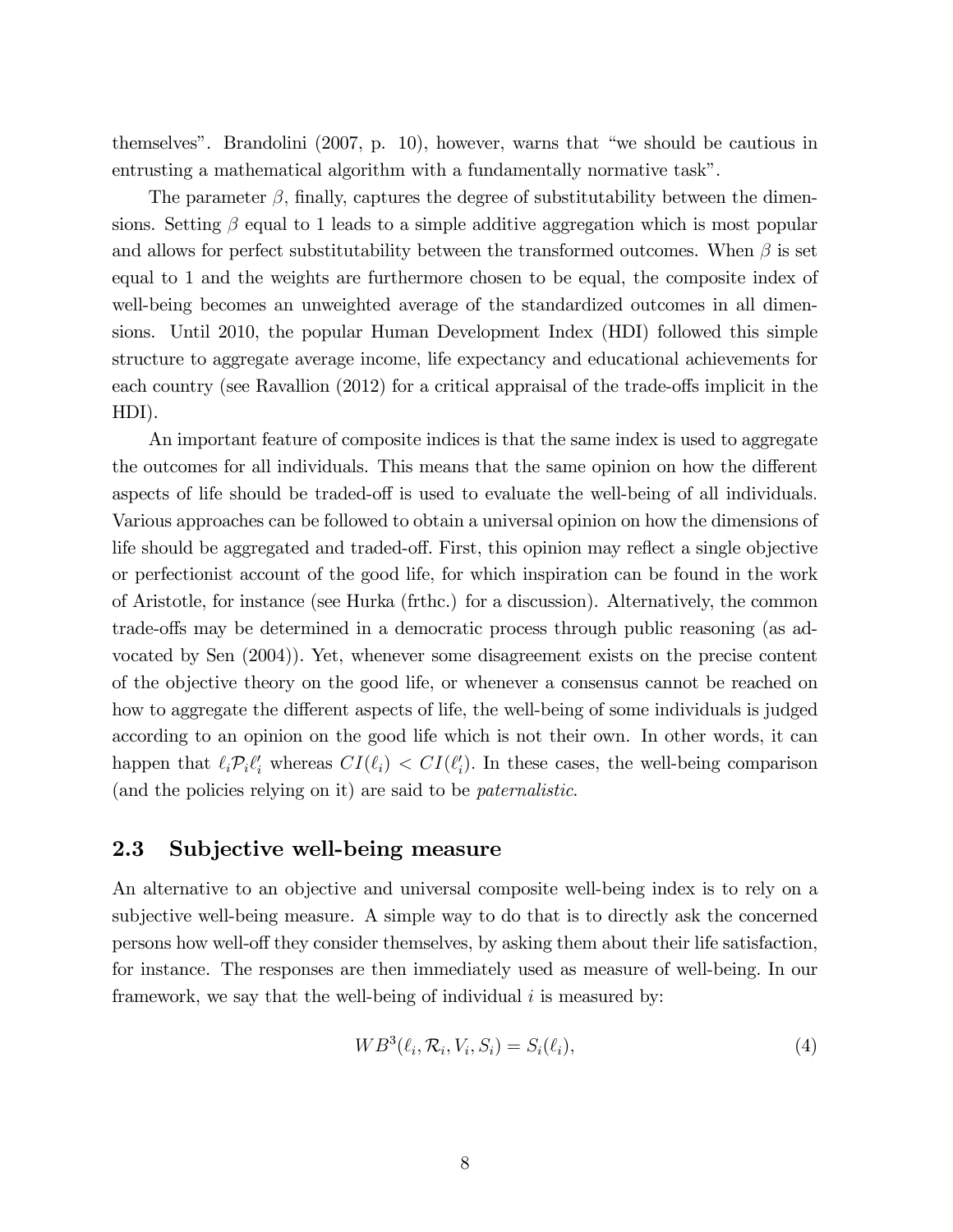where  $S_i$  is the individual-specific satisfaction function that attaches a particular satisfaction score  $s_i$  to each vector of life aspects  $\ell_i$ . This is the third well-being measure that we discuss. Satisfaction scores are relatively easy to collect (see OECD (2013) for a detailed discussion) and hence they are becoming increasingly available for many countries of the world (see Helliwell et al. (2013) for a global comparison of subjective well-being data). A subjective well-being measure offers a practical and easily implementable tool for wellbeing comparisons. To evaluate its normative appeal, however, it is useful to open the black box of the satisfaction function a bit further.

We decompose the satisfaction function into an answer to two different problems (see also Fleurbaey and Blanchet (2013, p. 175)). First, the individual ranks her life described by  $\ell_i$  relative to one or more reference lives (the ranking problem). Second, she translates this ranking into a verbal statement or numerical value on the scale of the survey (the calibration problem). This calibration may depend on so-called scaling factors, such as the interpretation of the verbal labels in the question, the expectations and aspirations of the respondents, the extent to which they have adapted to their situation, and various other personality traits.

Two important versions of the subjective well-being approach exist, depending on which information is used in the ranking problem. In the first version, the individuals are assumed to consider only their affects (feelings, emotions) when ranking different vectors of life aspects. Affects come in a permanent flow when individuals are awake. This version is the so-called hedonic variant of the subjective well-being approach, which argues that what matters for well-being comparisons are the affects of people (see Haybron (frthc.) for a discussion). It brings us to a modern version of the traditional Benthamite utilitarian calculus of the 18th century that aims to assure "maximum happiness to the maximum number of people" where happiness is understood as reflecting feelings of pleasure and pain. More recently, Layard (2005, p. 121), writes: "Ethical theory should focus on what people feel, rather than what other people think is good for themî. In its hedonic variant, the function  $S_i$  is only sensitive to one aspect of  $\ell_i$ , i.e., the affects of the individual. Relying exclusively on affects may seem again a rather narrow basis for interpersonal comparisons of well-being (see Nussbaum (2008)).

In the second version, the ranking depends on the cognitive valuations that are formed by the individuals themselves when they take some distance to formulate a judgment over their life. One may wonder whether this version of the subjective well-being approach respects the preferences of the concerned individuals. When satisfaction scores are aligned with the ordinal preferences (i.e., when the so-called *consistency assumption* holds) we have that  $S_i(\ell_i) \geq S_i(\ell'_i)$  if and only if  $\ell_i \mathcal{R}_i \ell'_i$ , so that the subjective well-being approach indeed respects individual preferences when making intrapersonal comparisons. However,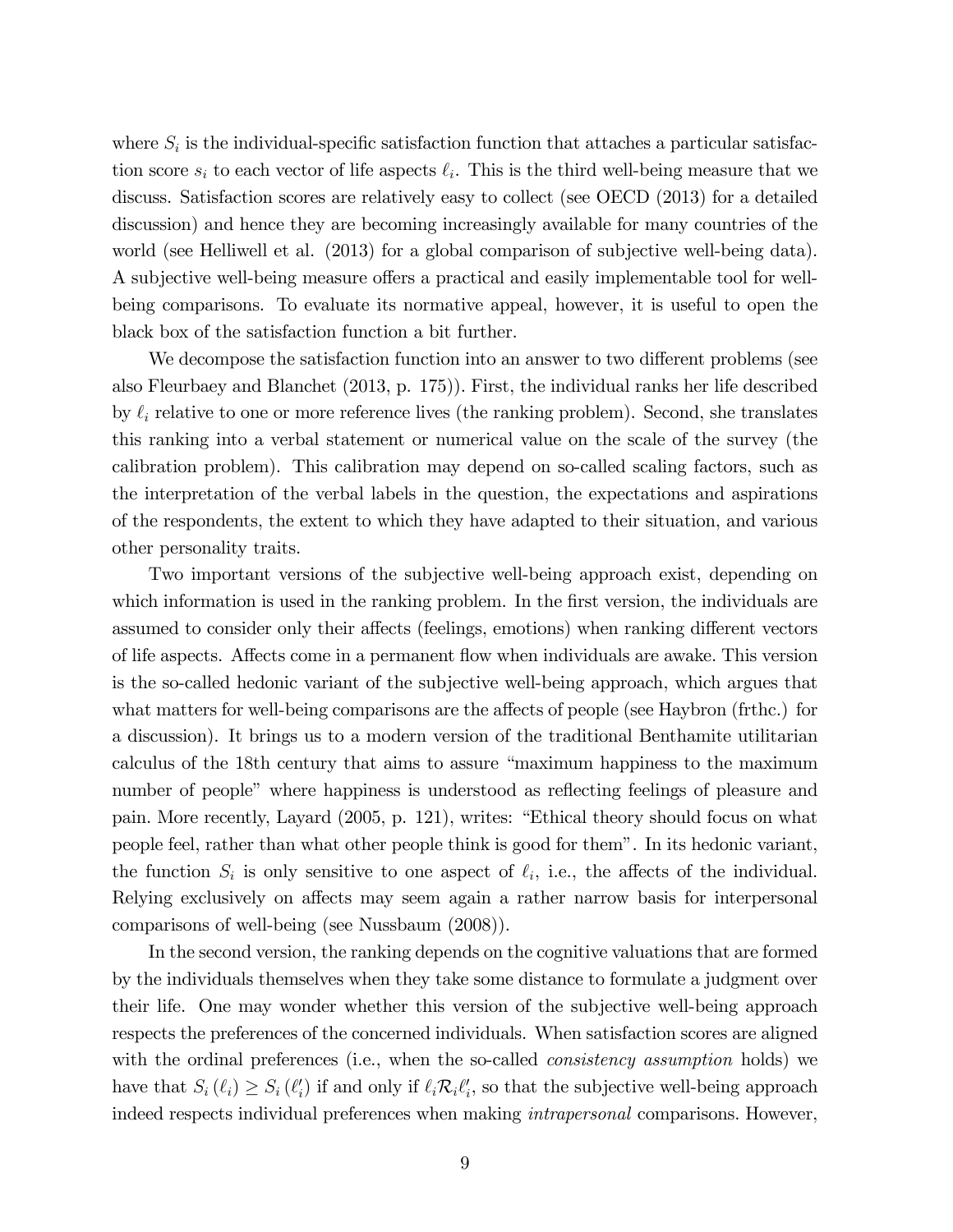this result does not extend to the interpersonal comparisons that we are interested in. It may very well be the case that both individuals  $i$  and  $j$  have the same preference ordering and both strictly prefer the situation of individual i, whereas still  $S_i(\ell_i) < S_j(\ell_j)$  holds. Indeed, both individuals may use a different calibration of their subjective well-being, so that individual  $j$  still reports a higher life satisfaction score even when they both agree that individual  $i$  is in a better situation (see also Fleurbaey et al. (2009) for a discussion).

The reason why these reversals may occur is reminiscent of Sen's (1985) argument of physical condition neglect against subjective well-being approaches. Person j may be satisfied with her life as she has adapted to her bad living conditions (Sen gives the example of a happy, but battered housewife). Person  $i$ , on the contrary, may have some "expensive tastes" which make her less satisfied even in an unanimously preferred situation. Arrow  $(1973, p. 254)$  famously refers to a person who has cultivated a taste for "prephylloxera" claret and plover's eggs". See Graham  $(2009)$  and Di Tella et al.  $(2010)$  for some illustrations that these examples of adaptation and expensive tastes may occur in reality and are not mere theoretical curiosa.

### 2.4 Equivalent income

We have seen that objective composite indices of well-being are paternalistic since they may go against the individualís own preferences on what is a good life. On the other side of the spectrum, we have seen that subjective well-being measures respect preferences in intrapersonal comparisons, but may go against the unanimous preferences of the concerned individuals in interpersonal comparisons. A natural question at this point is whether an approach can be conceived that respects unanimous preferences in interpersonal comparisons.

The *equivalent income* approach is a method that aims to do that. Computing equivalent incomes has a long pedigree in economics (for more details see Fleurbaey (2009), and Fleurbaey (frthc.)). The equivalent income of an individual  $i$  is the hypothetical income  $y_i^*$  that, if combined with a reference value  $\tilde{x}$  on all non-income dimensions, would place the individual in a situation that she Önds equally good as her initial situation. Formally, we say that:

$$
WB^{4}(\ell_{i}, \mathcal{R}_{i}, V_{i}, S_{i}) = y_{i}^{*} \text{ such that } (y_{i}, x_{i}) \mathcal{I}_{i} (y_{i}^{*}, \widetilde{x}). \qquad (5)
$$

This is the fourth measure of well-being considered. The equivalent income measure respects unanimous preferences on what is a good life in interpersonal comparisons. When both individuals  $i$  and  $j$  have the same preference ordering and strictly prefer the situation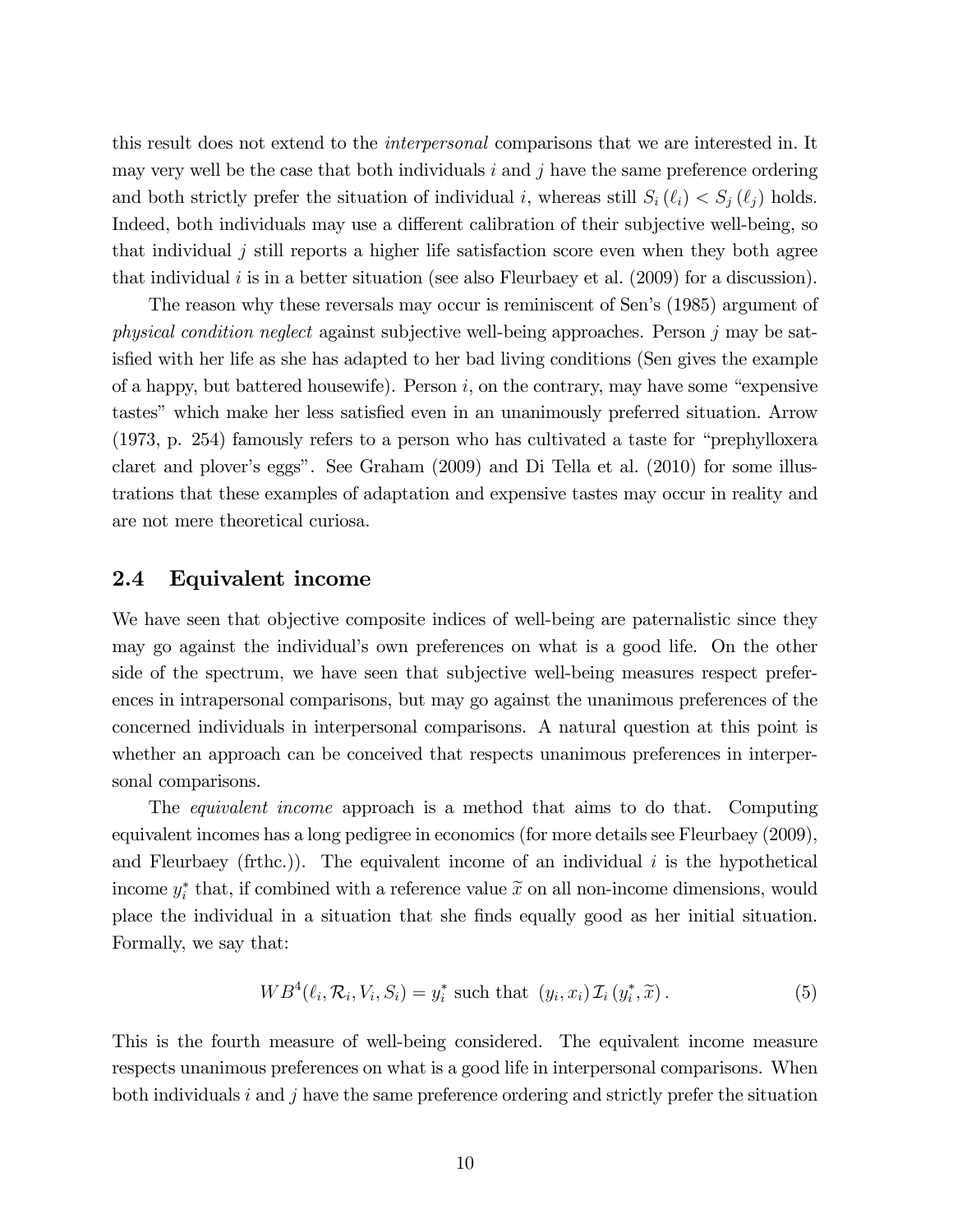

Figure 1: Measuring well-being with an equivalent income approach

of individual *i*, we obtain indeed that  $y_i^* > y_j^*$ .

Figure 1 illustrates the equivalent income measure for individuals  $i$  and  $j$ . For this illustration, we assume that there are only two life aspects: income and health. The vectors of life aspects of both individuals are depicted in the figure by means of  $\ell_i$  and  $\ell_j$ . Individual j is richer, but in worse health than individual i. For each individual, the indifference curve through her actual vector of life aspects is also shown. It is clear that both individuals have different opinions on the good life, as their indifference curves cross. Individual j has a "flatter" indifference curve, which means that individual j cares more about her health. The horizontal line in the graph represents the reference value for health,  $\widetilde{h}$ , the non-income dimension. The equivalent income of each individual can be obtained as the income level that, if combined with the reference value for health, is considered by the individual herself as equally good as her current vector of life aspects. These bundles are depicted by means of  $\ell'_i$  and  $\ell'_j$  in Figure 1.

From Figure 1 it is clear that the equivalent income depends on the choice of the reference values in the non-income dimensions (indeed, if the reference value was below the crossing of the indifference curves of  $i$  and  $j$  in Figure 1, their well-being ranking would have been reversed). The choice of the reference values depends on the value judgments of the social observer on how interpersonal comparisons of well-being should be made. Fleurbaey and Blanchet (2013, p. 250) provide some guidelines on how the reference values can be chosen. One observes that for all individuals who obtain the reference value in the non-income dimensions  $x_i = \tilde{x}$ , the equivalent income  $y_i^*$  equals the actual income  $y_i$  and does not depend on the preferences at all (these cases correspond to  $\ell'_i$  and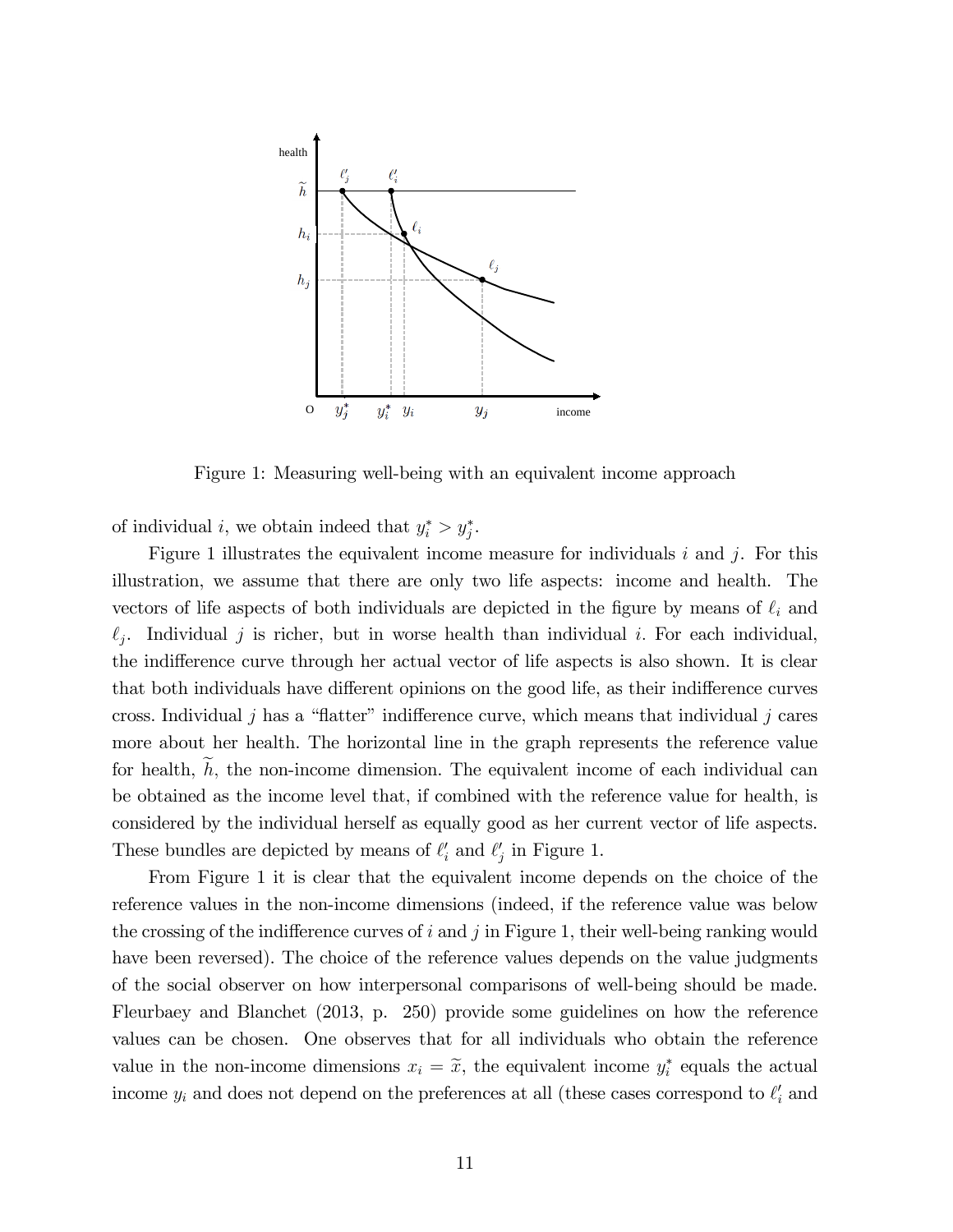$\ell'_j$  in Figure 1). Inverting this reasoning, it follows that the reference values in the nonincome dimensions should be chosen so that the well-being of individuals who obtain the reference value can be evaluated by only looking at their income. Consequently, when the non-income dimensions have a value that everybody aspires to—such as being in perfect health, or not being unemployed—it seems natural to take that value as reference value.

In the case where the respondent is not at the reference value in the non-income dimensions, the equivalent income level can be obtained from her actual income level, after adjusting for the gap between the outcomes for the non-income dimensions and the respective reference values. This gap in the non-income dimensions is valued in monetary units by using the personal *willingness-to-pay* (WTP). On the horizontal axis of Figure 1, the WTP of individual  $i$  to be in perfect health can be read as the distance between  $y_i$  and  $y_i^*$ . It is clearly smaller than the WTP of individual j who is in worse health and moreover cares more about health. Despite the use of a monetary measurement unit, the equivalent income method does not suffer from the resource fetishism critique formulated earlier because of the important role that is played by the outcomes in the non-income dimensions. Using a monetary measurement unit offers practical advantages as it allows to use existing results from the literature on income inequality and poverty measurement (see Cowell (frthc.)) when it comes to aggregating the well-being of different individuals in the society.

It is clear that well-being comparisons by means of the equivalent income method are not necessarily consistent with the idea that an individual who scores better on all aspects of life is considered to be better of (consider, for instance, a point on the indifference curve of individual i to the south-west of  $\ell_j$  in Figure 1). In that case, we could have vector dominance  $\ell_i \ll \ell_j$  while we still obtain that  $y_i^* > y_j^*$ . This is a consequence of the desire to respect individual preferences, which is central to the equivalent income method. According to this view, an individual who scores higher on all aspects of life may care more about his relative hardships than another individual who is worse off in all aspects. Choosing between the conflicting principle of respecting preferences, on the one hand, and the idea that vector dominance leads to higher well-being, on the other hand, appears to be one of the hard decisions to be made when evaluating multidimensional well-being (see Brun and Tungodden (2004)). Observers who prefer the latter principle of vector dominance, will have to rely on an objective and universal measure such as a composite well-being index, which, however, does not necessarily respect individual preferences and is therefore paternalistic.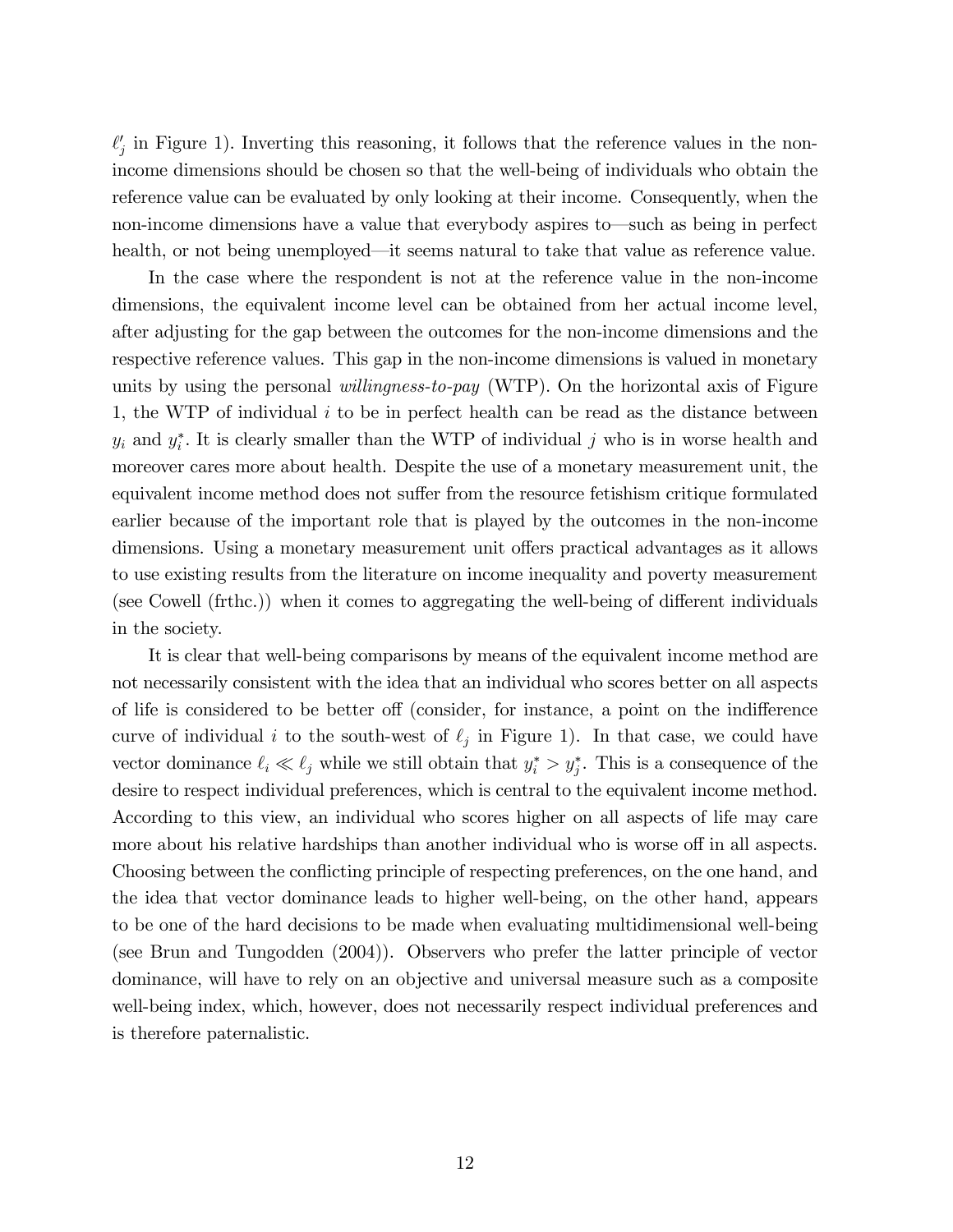### 2.5 von Neumann-Morgenstern utility

An equivalent income measure is aligned with the *ordinal* preferences of the individuals, irrespective of the *cardinal* values given by the individuals to their indifference curves. Some authors have argued that a method which only depends on ordinal preferences, does not incorporate enough information about the well-being of the respondents. When discussing so-called "economic quantity indices", the broad family of well-being measures to which equivalent income belongs, Sen  $(1979, p.11)$  writes: "A variation of one's intensities of pleasure or welfare cannot, therefore, find any reflection in this numbering system as long as the ordering remains unchanged" (see also Fleurbaey and Blanchet (2013, p.122) for a discussion). Besides information on the intensities of pleasure of the concerned individuals, one may also want to incorporate other cardinal information, such as the individual attitudes towards risk.

The extended preference approach which has been recently proposed by Matthew Adler allows to do that (see Adler (2012, 2014) and Adler (frthc.), for more details). The approach has its origin in Harsanyiís works (1953, 1955, 1977). Extended preferences are preferences of the "deliberator" or social observer  $k$  over histories, which are pairs consisting of a vector of life aspects and an individual who obtains this vector of life aspects. We will implement what Adler (frthc.) describes as the "sovereignty respecting" version of the simple case of the extended preference approach. In this case, the deliberator k respects  $\mathcal{R}_i$  when evaluating  $\ell_i$  for individual i. When formulating his measure of wellbeing, the deliberator  $k$  respects the preferences of the individuals over risky outcomes or lotteries, which under some rationality conditions can be expectationally represented by a vNM utility function  $V_i$  (see von Neumann and Morgenstern  $(1947)$ ). Next, to obtain an interpersonally comparable well-being measure, we suppose that the deliberator normalizes the individual vNM utilities so that well-being for all individuals equals 0 and 1 in two selected calibration vectors  $\ell^+, \ell^{++}$ . Adler offers this as one approach to normalizing different vNM functions, but notes that other approaches are also possible. We obtain:

$$
WB^{5}(\ell_{i}, \mathcal{R}_{i}, V_{i}, S_{i}) = \frac{V_{i}(\ell_{i}) - V_{i}(\ell^{+})}{V_{i}(\ell^{++}) - V_{i}(\ell^{+})}.
$$
\n(6)

This measure is the fifth and final measure of well-being that we discuss. To implement it, one needs to know the individual-specific von Neumann-Morgenstern utility function  $V_i$  and, moreover, the deliberator needs to select the two calibration vectors  $\ell^+$  and  $\ell^{++}$ where all individuals have the same well-being, irrespective of their preferences: The choice of the calibration points is again a value judgment. The origin or a bundle of "extreme" poverty seems a natural candidate for the first calibration vector  $\ell^+$ , and, e.g., an "ordinary" poverty bundle or the maximum vector of life aspects can be selected as a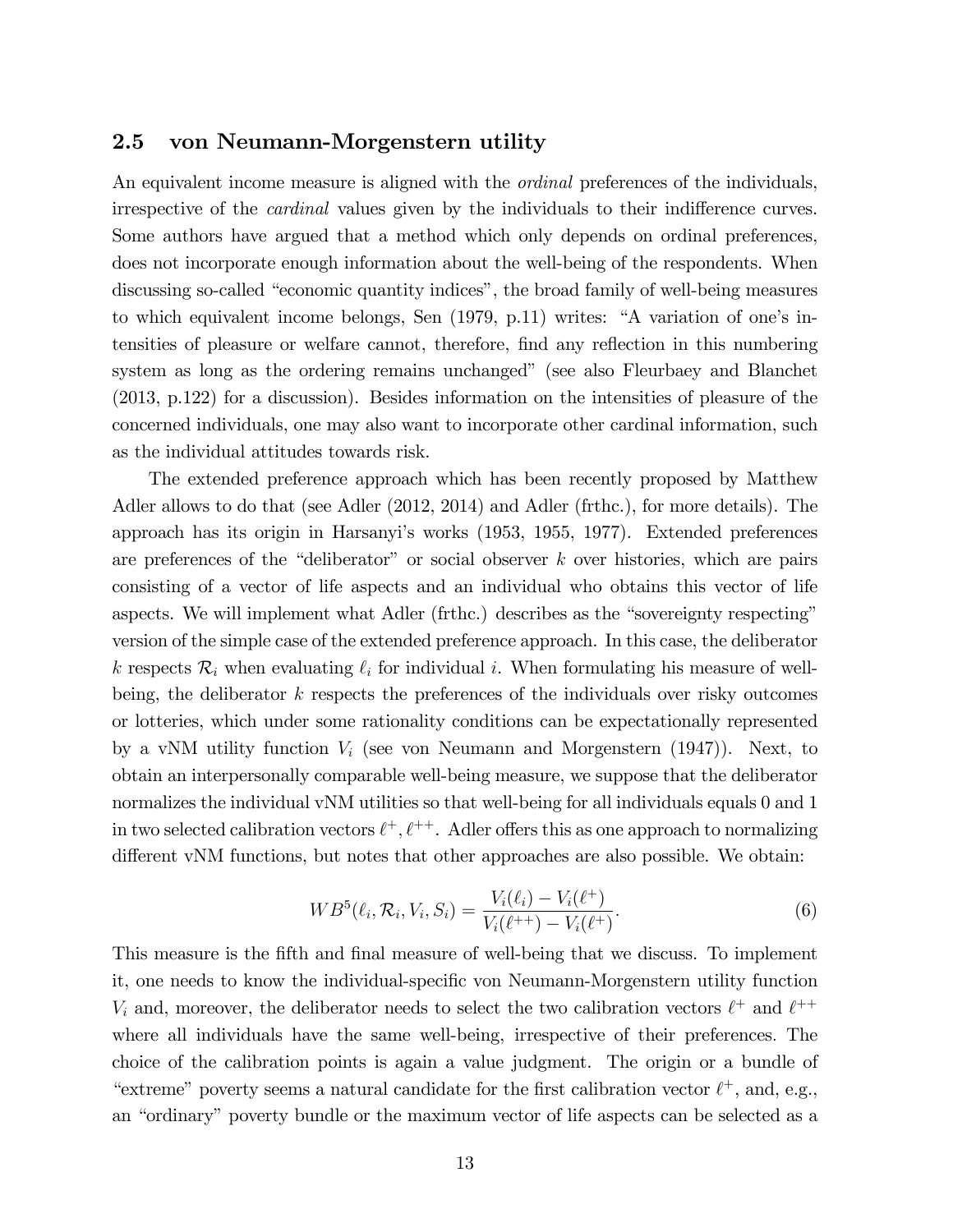second calibration vector  $\ell^{++}$ . We set  $\ell^+$  at the origin and  $\ell^{++}$  at the maximum vector of life aspects.

Figure 2 presents a graphical example of the well-being measure based on the vNM utility function. In the left hand-panel, the same individuals  $i$  and  $j$  of Figure 1 are depicted again, with their vectors of life aspects  $\ell_i$  and  $\ell_j$  and indifference curves, as well as the two calibration vectors  $\ell^+$  and  $\ell^{++}$ . The well-being measure  $WB^5$  is shown on the vertical axis in the right hand panel. The horizontal axis of the right hand panel corresponds to the dotted ray between  $\ell^+$  and  $\ell^{++}$  in the left hand panel. We depict also the vectors of life aspects  $\ell'_i$  and  $\ell'_j$ , which are obtained at the intersection of this dotted line and the indifference curves. The gray curve in the right hand panel depicts the case of a risk-neutral vNM utility function along the ray between  $\ell^+$  and  $\ell^{++}$ , and the black curve a risk-averse vNM utility function along the same ray. One easily checks in Figure 2 that individual i is ranked as worse off compared to individual j when both individuals have the same risk aversion  $(WB_i^{RA} < WB_j^{RA}$  as well as  $WB_i^{RN} < WB_j^{RN}$ ). Note, however, that this ranking is opposite to the ranking according to the equivalent incomes in Figure 1, where we obtained  $y_j^* \leq y_i^*$ , even if exactly the same outcome bundles and ordinal preferences are used. Relying on a different cardinalization of the ordinal preferences, may indeed lead to a re-ranking of the individuals when their indifference curves cross. In the empirical part we illustrate the empirical relevance of this phenomenon. Moreover, assuming that individual  $i$  is risk averse and individual  $j$  risk neutral, it can be seen from the figure that the ranking of both individuals according to  $WB^5$  is reversed again, with  $WB_j^{RN}$  <  $WB_i^{RA}$ . This observation highlights the important role of risk aversion when making well-being comparisons based on vNM utility functions. For a more extensive discussion about whether risk aversion is relevant to well-being comparisons, see the chapters by Adler (frthc.) and Fleurbaey (frthc.).

Finally, it is clear that preference-based methods such as equivalent incomes and the vNM utility function pose formidable data requirements: for each person in the data set, at least information is needed on the shape of her indifference curve. This information is typically not readily available. In the next section, we discuss various strategies how the necessary preference information can be elicited or estimated.

## 3 Implementation of the well-being measures with German data

We illustrate how the different measures can be implemented using a single data set, namely the German Socio-Economic Panel (SOEP). The SOEP is a representative house-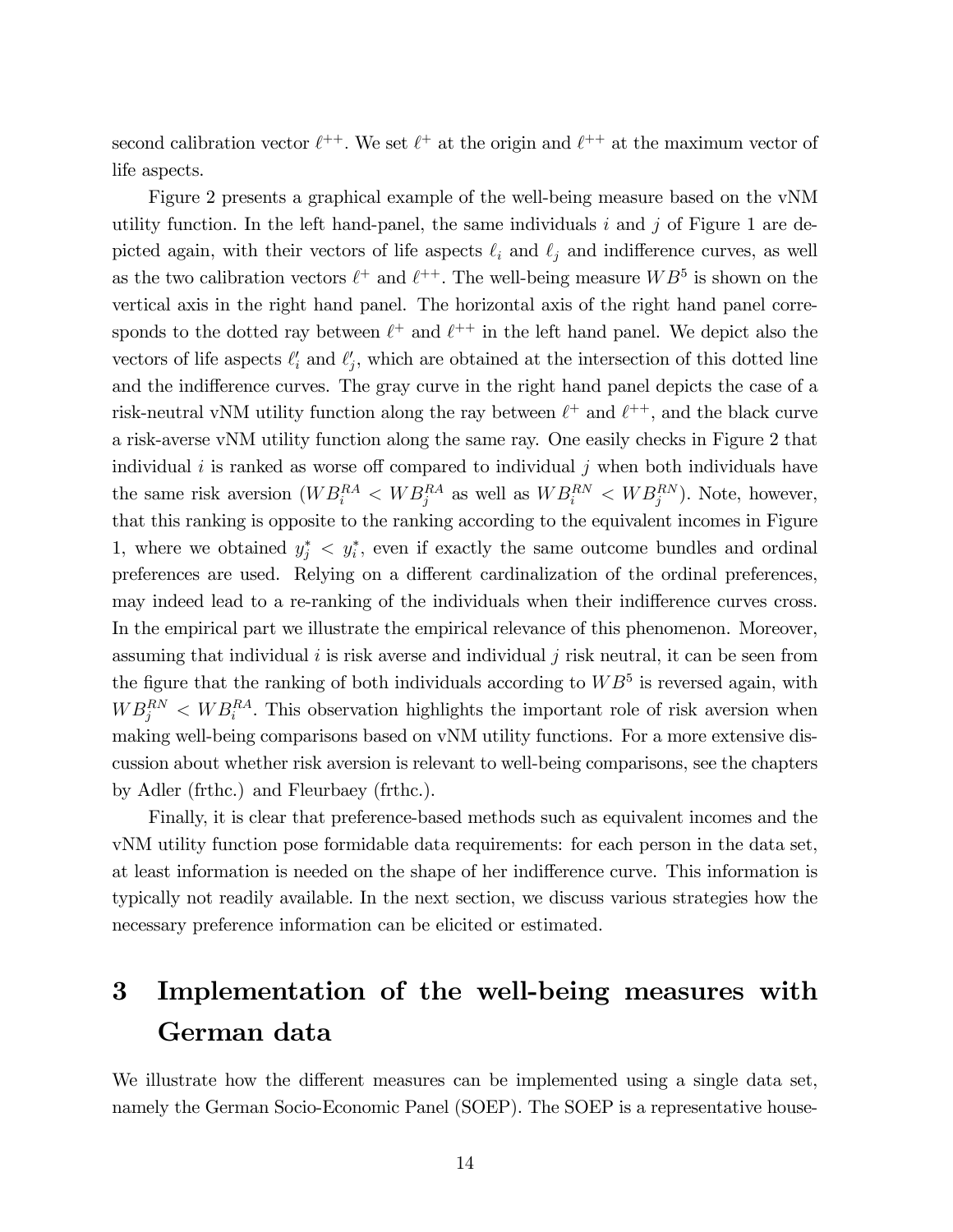

Figure 2: Measuring well-being with the extended preference approach

hold survey of the German population which is conducted yearly since 1984 (see Wagner et al. (2007) for more details). For the empirical illustration, we use the data of 2010 and focus on the subpopulation of individuals who are at least 25 years old and for whom we have data for all necessary variables. This leaves us with a sample of 14,027 individuals, living in 8,657 households. Various studies have used the SOEP to study subjective wellbeing and its determinants (see, e.g., Ferrer-i-Carbonell (2005), Ferrer-i-Carbonell and Frijters (2004), Frijters et al. (2004b, 2004a), and Layard et al. (2008)).

In this section, we first describe the information contained in the vector of life aspects  $\ell_i$ , which can be readily obtained from the data set, and then we turn to the estimation of the preferences  $\mathcal{R}_i$ . Finally, we discuss the computation of the five well-being measures introduced in the previous section.

### 3.1 Observed outcomes in three dimensions of well-being

Given the data limitations imposed by our data set, we assume that the vector of life aspects  $\ell_i$  that describes the life aspects of the individual i has three dimensions: income  $(y_i)$ , health  $(h_i)$ , and labor market status  $(u_i)$ , so that  $\ell_i = (y_i, h_i, u_i)$ . These three dimensions belong to the set of eight dimensions suggested by Stiglitz et al. (2010). Clearly, it is only a limited set of dimensions of well-being, so that our analysis inevitably remains at a broad-brush level. However, the data set does not permit us to go much further and to include in a satisfactory way other potentially relevant dimensions such as social interactions, political freedom and liberties, safety and security, etc. We do not include education as a dimension of life, even though the data set would allow us to. We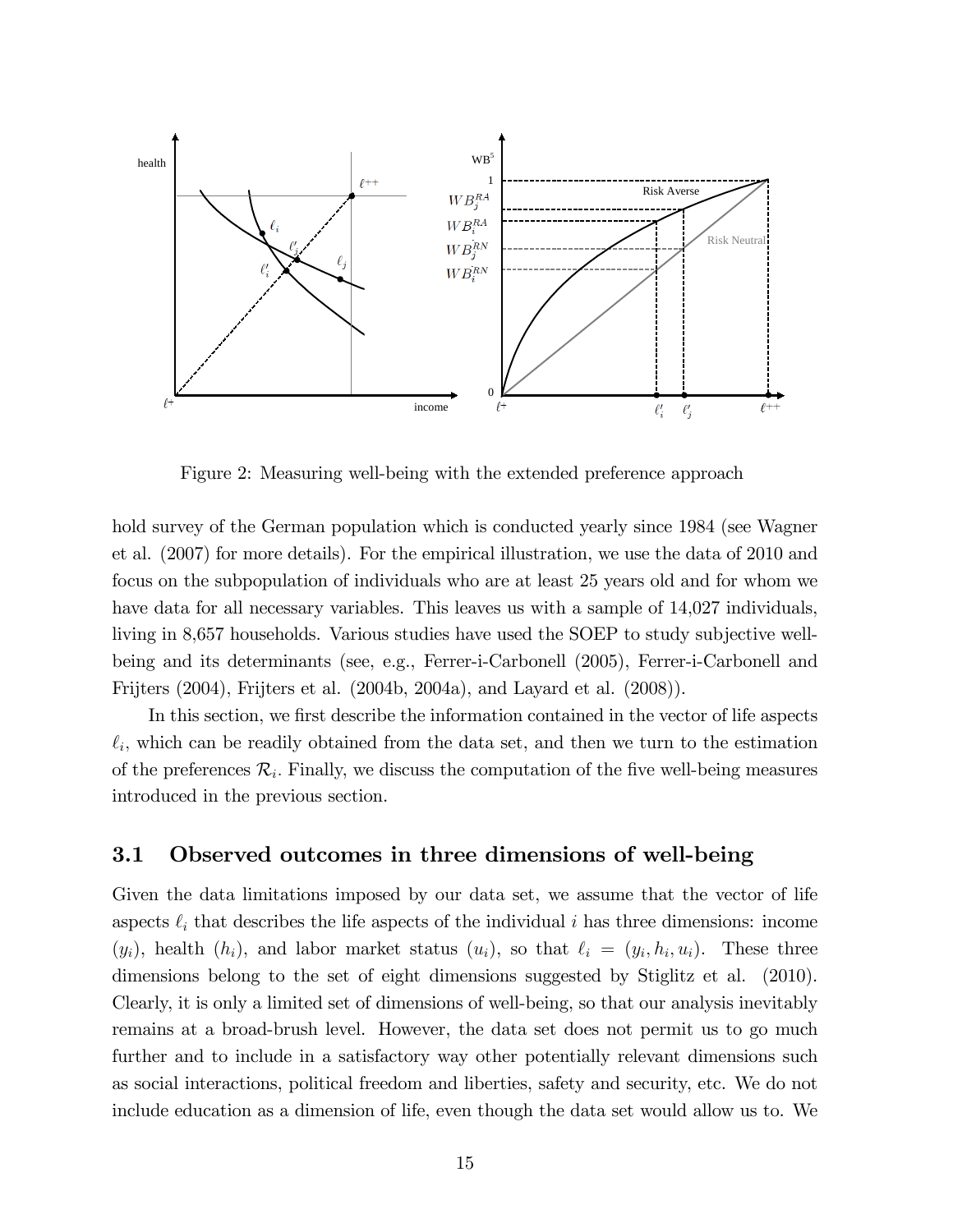return later in this section to this issue.

Income is measured by monthly equivalized disposable income. This income measure is based on the total monthly income of a household after including the received benefits and subtracting the taxes paid. As discussed in the previous section, disposable income is observed at the household level, whereas individual information is desired. To account for household size, we divide total income by the so-called modified OECD equivalence scale, which attaches a weight of 1 to the household head, 0.5 to each additional adult household member and 0.3 to children. The resulting equivalized total income is then equally attributed to all household members, assuming full income pooling. It is important to distinguish between the notion of *equivalent* income, defined in the previous section as a preference-based measure of well-being, and equivalized income, which is income corrected for household size by means of an equivalence scale (Decancq et al. (frthc.) discuss the relation between the two notions).

To measure the health of the individuals, the SOEP allows two strategies to be followed. First, respondents of the SOEP have been asked to assess their overall health level on a scale between 1 and 5. This so-called self-assessed health is documented to be a good predictor for overall health status or longevity in other surveys (see, e.g., van Doorslaer and Jones (2003)). Yet, similarly to subjective well-being scores, the self-assessed health status of an individual may depend on personality traits and other scaling factors (Jürges (2007)). We opt therefore for a second strategy which involves the construction of an objective health index. The SOEP data set contains a set of indicators of health problems such as disability status, the number of visits to the doctor, presence of constraints in daily and social life through the prevalence of pain, etc. We derive the weights of the indicators in the objective health index from the coefficients of a regression with self-assessed health as dependent variable and the indicators as explanatory variables (van Doorslaer and Jones (2003) provide a comparison of this procedure with other health indices). The index is then normalized to a scale between 0 and 100. Since only health problems are taken into account, the value of 100 can be interpreted as "perfect" health (which is reached by about 9% of the individuals in the considered sample).

Labor market status is measured by a binary variable taking 1 whenever the respondent is unemployed. Labor market status has been found to be an important determinant of subjective well-being (see, e.g., Clark and Oswald (1994), Clark et al. (2001) and Luechinger et al. (2010)). Yet, a binary employment indicator can be argued to be a rather crude measure of the labor market status of an individual (see Schokkaert et al. (2011) for a preference-sensitive multidimensional measure of job quality, for instance). In the considered sample (including pensioners), 6.4% of the sample is registered as unemployed. This number is a bit lower than the official unemployment rate of Germany in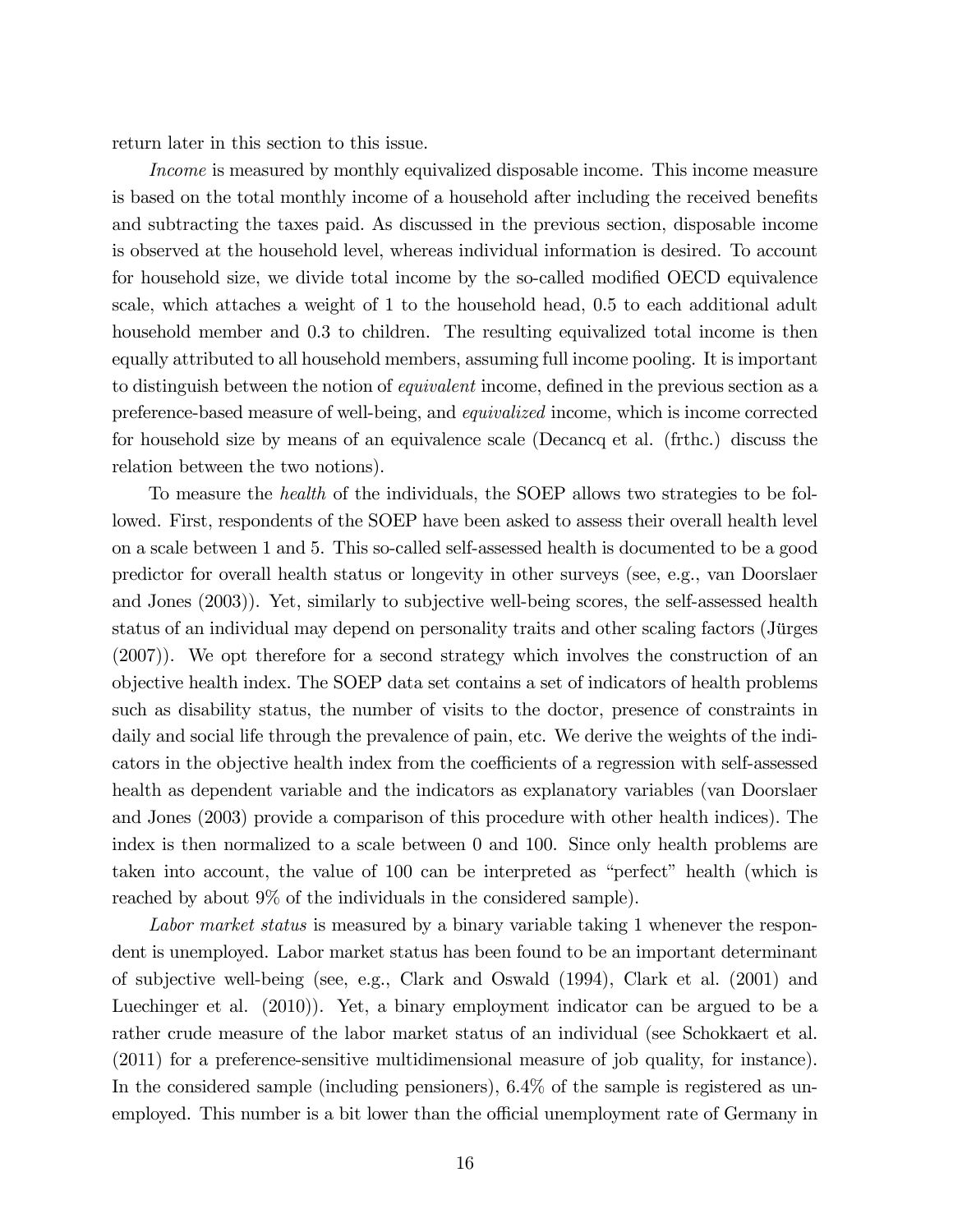2010, when 7.7% of the total labor force was unemployed. Unemployment is traditionally higher in East (12.0%) than in West Germany (6.6%), but was slightly lower for young people aged 15-25  $(6.8\%)$  in 2010 (Bundesagentur für Arbeit  $(2014)$ ).

### 3.2 Estimating indifference maps with life satisfaction data

To compute the preference-sensitive well-being measures  $WB^4$  and  $WB^5$  introduced in the previous section, additional information on the preference ordering of the concerned individuals is necessary. In general, three approaches can be followed to retrieve information on preferences (see Decancq et al. (frthc.) and Adler (2013) for a discussion).

First, in a stated-preference approach, the respondents are asked directly about the trade-offs between income and the non-income dimensions of well-being, for instance by using contingent valuation techniques. This method has been used mainly in two-dimensional well-being comparisons involving income and health. Fleurbaey et al. (2013) have used the stated-preference approach to calculate equivalent incomes for income-health combinations with specific and tailored survey data in France. In general, stated-preference questions are only rarely asked in standard household surveys and are also not available in the SOEP. One reason is that contingent valuation techniques may be cognitively challenging for the respondents, especially when many dimensions are involved.

A second approach aims at inferring preferences from observed behavior and choices made by the respondents. Consequently, such a *revealed preference* method is only applicable to dimensions over which individuals do actually make choices. Bargain et al. (2013) and Decoster and Haan (frthc.) infer indifference maps from an econometrically estimated labor supply model in which agents choose optimally between various incomeleisure combinations under a budget constraint. Revealed preference methods have the disadvantage that possible decision errors will be incorporated in the actual preferences of the individuals. Moreover, this method is not directly applicable on the SOEP for the dimensions of interest, because choices over these dimensions are not observed.

We opt therefore for a third method, namely to estimate the preferences using selfreported life satisfaction. There is a tradition in economics of estimating trade-offs between monetary and non-monetary dimensions of well-being based on life satisfaction data (see Clark and Oswald (2002) and the references therein; Dolan and Fujiwara (frthc.) provide a critical discussion). Fleurbaey et al. (2009), Decancq and Schokkaert (2013) and Decancq et al. (2014) provide other examples of using this method to measure well-being, social progress and poverty respectively. Benjamin et al. (frthc.) compare marginal rates of substitution between life satisfaction and revealed preference rankings for residency choices.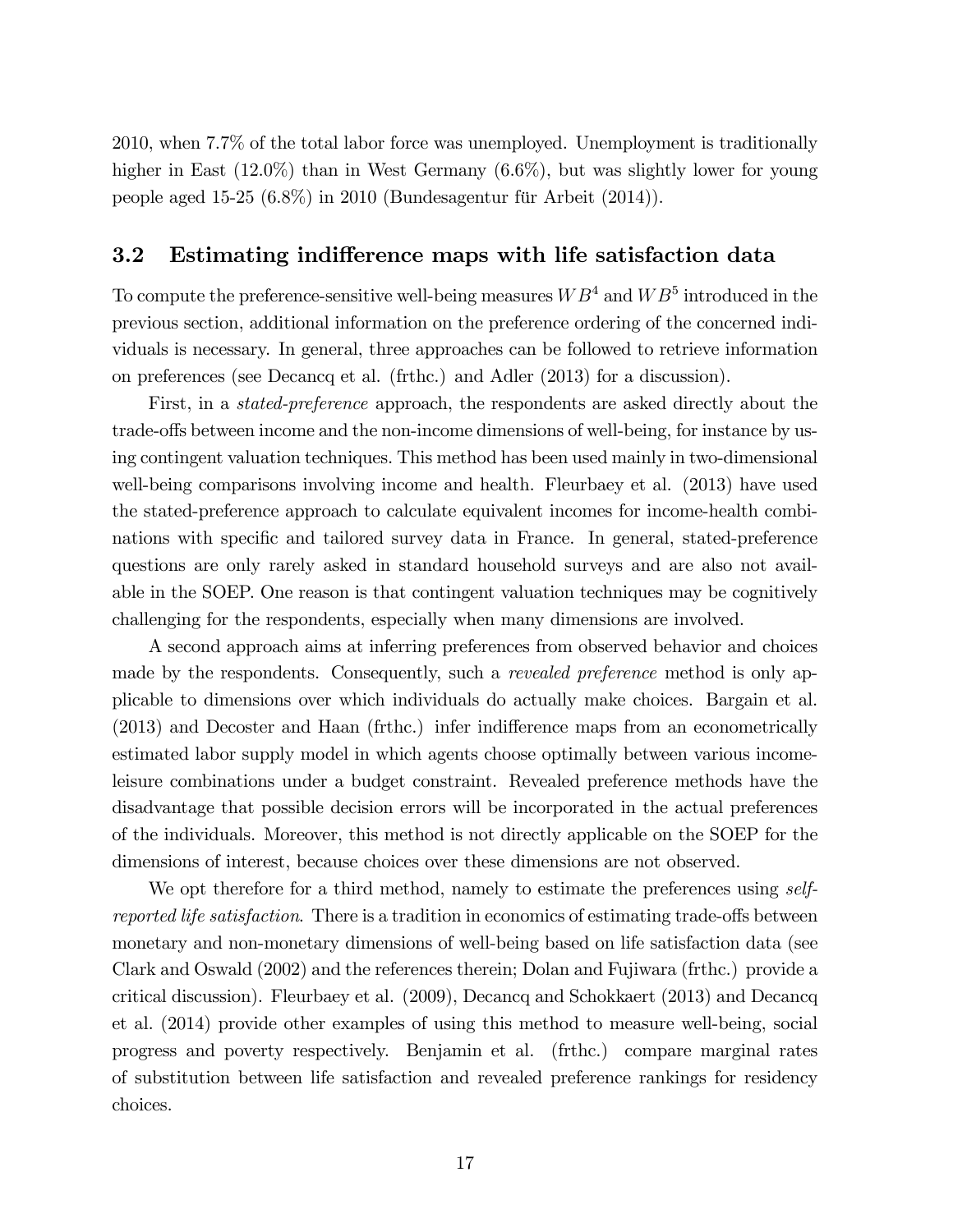Under the consistency assumption, the satisfaction scores contain information on the preference ordering and shape of the indifference curves of the individuals. Yet, as we have seen, the reported satisfaction scores depend also on the individual-specific scaling factors such as the aspiration level and interpretation of the verbal labels in the question, which determine the label or cardinal level attributed to the indifference curves. As these scaling factors may be correlated with the variables of interest such as income and health, the estimation of the effect of these variables on life satisfaction may be biased. Therefore, the effect of the scaling factors must ideally be controlled for. Examples of such scaling factors are the effect of age and education on life satisfaction. The Ushaped effect of age is a widely documented finding in cross-section satisfaction studies and remains significant even after controlling for the usual determinants of life satisfaction such as income, health, marital status and unemployment (see Gwozdz and Sousa-Poza  $(2010)$  and Van Landeghem  $(2012)$  for a discussion of the age effect on life satisfaction in Germany). In our analysis with the control variables discussed below, we find that German respondents reach their lowest life satisfaction around the age of 47. This pattern is consistent with an intuition that individuals report life satisfaction scores based on a comparison of the realized outcomes with the outcomes to which they aspire. Around the middle of their adult life, respondents may adjust their aspiration level downwards (to a more realistic level) so that afterwards they report higher life satisfaction for the same or even worse vectors of life aspects. Contrarily, higher education may adjust the aspiration level upwards, and hence reduce life satisfaction for the same or even better vectors of life aspects. To filter out this and similar scaling factors, we make use of a regression model.

We start from a satisfaction regression with self-reported life satisfaction  $s_i$  as the explained variable and a series of usual explanatory variables, including the three dimensions of life: income  $y_i$ , health  $h_i$ , unemployment  $u_i$ . We also include a vector of observable socio-demographic characteristics  $z_i$  including age, education, marital status and regional dummies (at the "Länder" level). In addition, we include three additional control variables in the regression to capture personality traits. Personality traits are generally found to be important determinants of life satisfaction, constituting a large part of individual heterogeneity. If panel data are available, it is therefore a common practice to include individual fixed effects in the regression to control for time-invariant (unobserved) characteristics of the respondents such as their personality traits (see, e.g., Ferrer-i-Carbonell and Frijters (2004) and Frijters et al. (2004a, 2004b) for examples using the SOEP). Yet, there is a price to be paid for the inclusion of these fixed effects as they will control for all the time-invariant characteristics of the individuals, including the time-invariant dimensions that may be of interest. Furthermore, they might bias the estimated effect of variables with low within-person variation (Boyce (2010)). As we work here with a single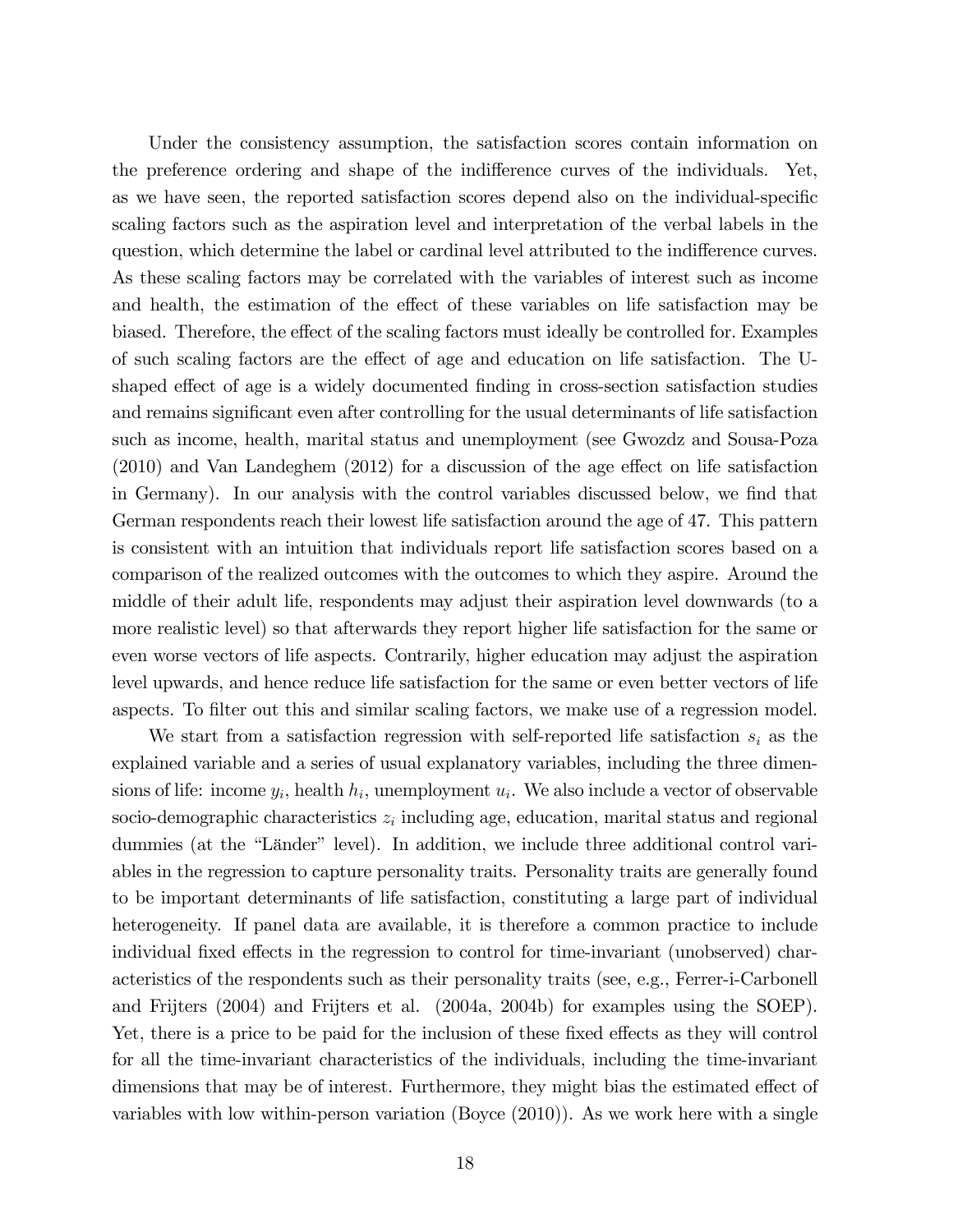cross section of the data set we can not include individual fixed effects, but rather use three self-reported personality traits as controls in the regression (Anand et al. (2009) and Boyce (2010) discuss this approach in detail). In 2010, a limited set of questions concerning personality traits was included in the SOEP. We include three aspects, namely the extent to which respondents i) consider to have control over their life, ii) think to have achieved what they deserve and iii) report a positive attitude towards themselves.

Bringing everything together, we obtain the following standard life satisfaction model:

$$
s_i = \alpha + \beta y_i + \gamma h_i + \delta u_i + \zeta z_i + \varepsilon_i,\tag{7}
$$

where  $\alpha, \beta, \gamma, \delta, \zeta$  are coefficients to be estimated and  $\varepsilon_i$  an error term. The coefficients  $\beta$ ,  $\gamma$  and  $\delta$  capture the trade-offs or marginal rates of substitution between the dimensions in which we are interested. These coefficients provide us with the necessary information to plot a linear indifference map of each individual. Note that the constant, the error term, and the vector of socio-demographic characteristics are irrelevant for the marginal rates of substitution between the dimensions.

The method requires us to classify every variable as a dimension of life or as a scaling factor. As discussed above, a variable like education, however, can be argued to be a dimension of life and a scaling factor. Unfortunately, both effects cannot be disentangled econometrically. We choose here to treat education as a scaling factor and hence we cannot include it as a dimension of life.

Given the linear specification of the standard model, all estimated indifference curves will be linear and parallel, leading to constant trade-offs between the dimensions. This clearly is an unattractive feature of the standard model. A few refinements are therefore necessary to obtain more realistic preferences and to allow for heterogeneity in the estimated trade-offs.

First, we allow the  $\beta$ ,  $\gamma$  and  $\delta$ 's to differ across groups of individuals with the same socio-demographic background. This can be achieved by including interaction effects between the well-being dimensions and some variables that capture the socio-demographic background of the individuals. In our illustration we allow for different coefficients for different socio-demographic groups depending on whether the respondent lives with a partner, is male, and belongs to the age group 45-60 or not. Let  $\beta_g$ ,  $\gamma_g$  and  $\delta_g$  refer to the coefficients of income, health and unemployment of the socio-demographic group  $g$ .

Second, the marginal rates of substitution between the dimensions may not be constant. Indeed, the increase in income that is necessary to keep life satisfaction unchanged after a decrease in health, may depend on the level of income and health of the individual. For that reason, the dimensions are transformed by means of a so-called Box-Cox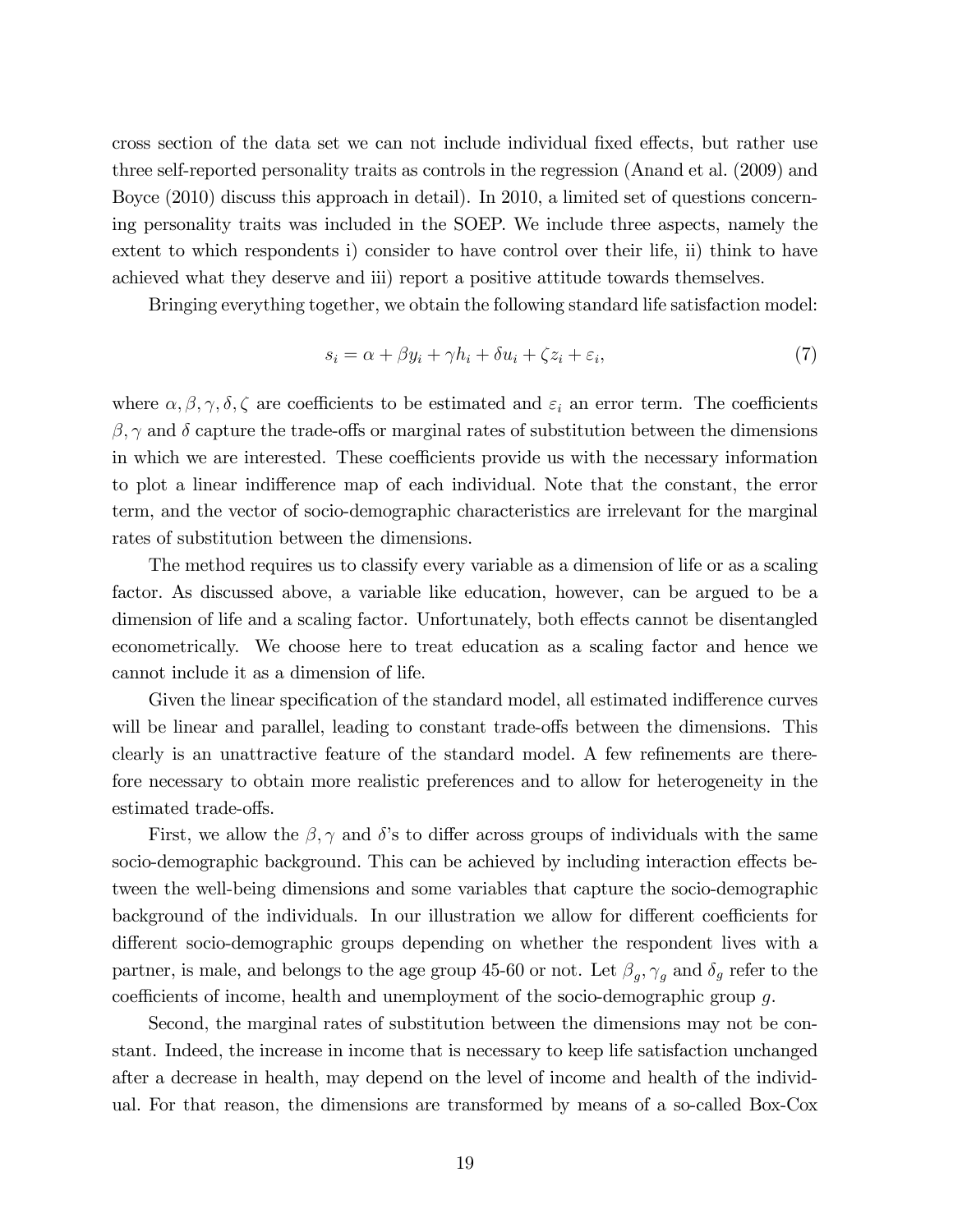transformation,  $f_{\eta}(x) = (x^{\eta} - 1)/\eta$ , with the parameter  $\eta$  capturing the concavity of the transformed function (see Box and Cox (1964) for an extensive treatment). For  $\eta$  equal to 1, the Box-Cox transformation is linear. The transformation function  $f_{\eta}$  is strictly concave when  $\eta < 1$ . The lower the parameter  $\eta$  is, the more concave the function becomes. As unemployment is a binary variable, we do not transform unemployment. The resulting, refined, satisfaction model then becomes:

$$
s_i = \alpha + \beta_g \frac{y_i^{\eta_y} - 1}{\eta_y} + \gamma_g \frac{h_i^{\eta_h} - 1}{\eta_h} + \delta_g u_i + \zeta z_i + \varepsilon_i,
$$
\n(8)

where  $\eta_u$  and  $\eta_h$  are the parameters of the Box-Cox transformation for income and health, respectively. All parameters of the model are jointly estimated by maximum likelihood estimation assuming a normal distribution of the error term. The estimation results according to this refined model can be found in Table 1. The table has five parts.

The first part shows the coefficients of the well-being dimensions  $y_i, h_i$ , and  $u_i$ . The three rows give the effect of the outcomes in the dimensions on life satisfaction for members of the reference socio-demographic group (who do not live with a partner, are female, and are between 45 and 60 years old). The coefficients have the expected sign and are statistically significant at the  $5\%$  level. In the interpretation of the magnitude of the coefficients of income and health, one has to take account of the Box-Cox transformation.

The next three rows show the interaction effects of income with the three binary indicators capturing the socio-demographic group to which the respondent belongs. We see that respondents living with a partner have a higher coefficient of income compared to the reference group (the income coefficient of those respondents equals  $0.1747 = 0.150 +$  $(0.0247)$ , while the coefficient of the male respondents is smaller. All three interaction effects are quantitatively modest but statistically significant at the  $0.1\%$  level, which indicates moderate but relevant heterogeneity in preferences. Interactions between these three binary socio-demographic indicators and health and unemployment are mostly found to be insignificant and have been dropped to obtain a parsimonious model, so that  $\gamma_g=\gamma$ and  $\delta_g = \delta$  for all groups g in equation (8).

In the next two rows, the parameters of the Box-Cox transformation of income and the health index are reported. They are found to be slightly lower for income than for the health index (0.114 and 0.233 respectively), indicating somewhat stronger decreasing returns for income than for health, which stands to reason (the magnitude of  $\eta_y$  is in line with the literature: Becker et al. (2005) calibrate it at a level of 0.2 and Layard et al.  $(2008)$  estimate it to be around  $(0.26)$ .

[Table 1 about here]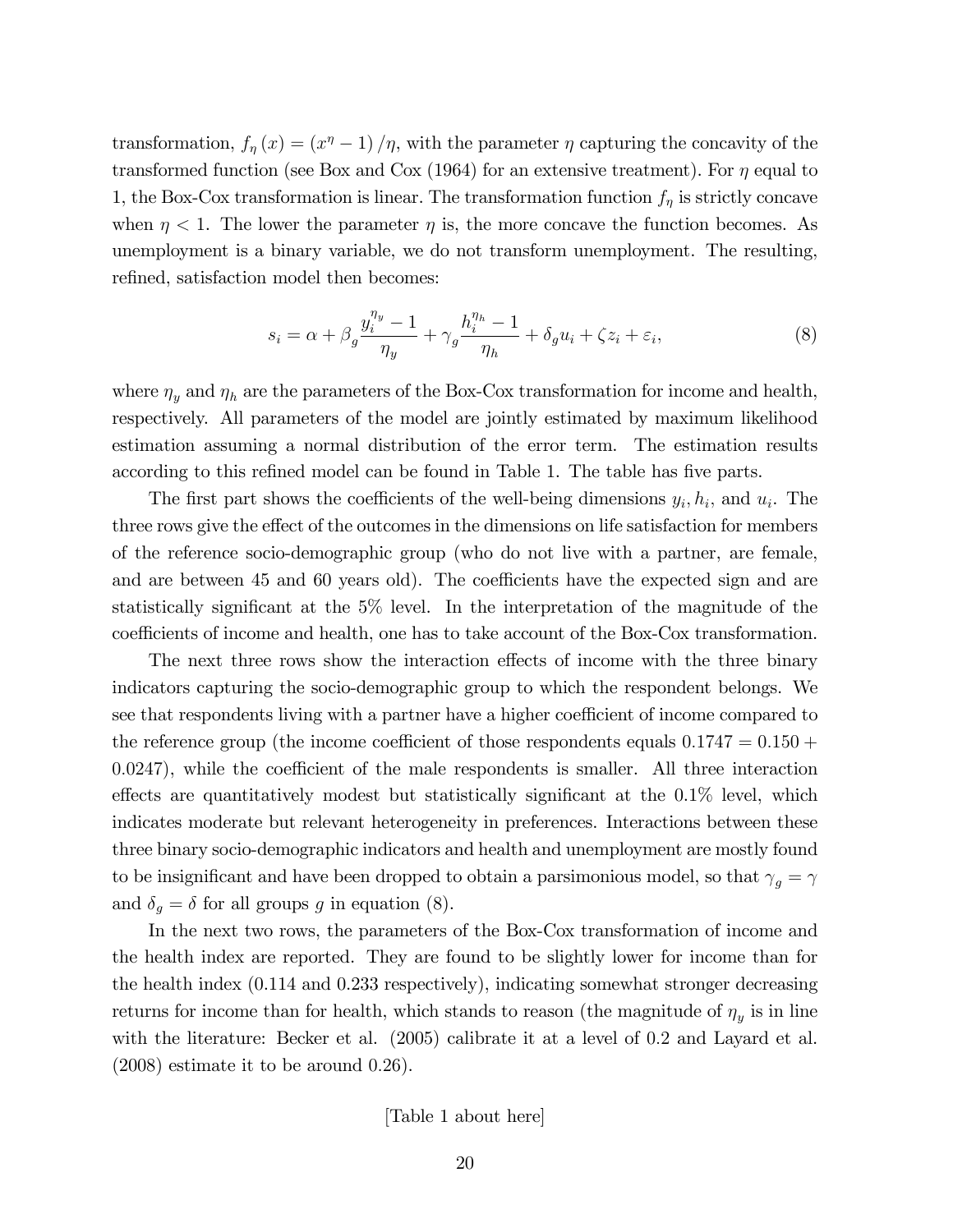The fourth part of the table highlights the effect of the control variables age, age squared, an indicator of higher education, and three marital status variables. The regional dummies are not shown for lack of space (7 out of the 15 dummies are statistically significant at the  $5\%$  level). All three personality variables have a positive and statistically significant effect on life satisfaction. The strongest effect can be observed for having a positive attitude.

One final remark needs to be made about the last part of Table 1. The pseudo  $R^2$  of this and similar life satisfaction regressions tends to be rather low (see, Graham (2004) for other examples), which indicates that the actual preferences are still largely determined by unobserved factors which are not captured by our econometric model. However, it can be argued that these actual preferences of the individuals are too idiosyncratic to be normatively compelling and should be laundered before they can be used in the construction of a well-being measure (see Decancq et al. (2014)). By using only the average preferences of the socio-demographic group to which the individual belongs, the estimation procedure provides such a laundering procedure. If the sample size would have allowed a more fine-grained classification in subgroups, however, that would certainly have been desirable.

### 3.3 Computing the well-being measures

The first well-being measure  $WB<sup>1</sup>$  coincides with household equivalized disposable income, which can be readily obtained from the data set, after adjusting it for the household size as discussed above. We focus therefore on the implementation of the other well-being measures.

To compute the composite well-being index  $WB^2$ , choices have to be made on the dimension-specific transformation functions, on the degree of substitutability, and on the weighting scheme. Income is first transformed by means of a logarithmic transformation to capture the decreasing marginal effect of income on well-being. All dimensions have been normalized to a scale between 0 and 1 and then aggregated additively (i.e. we set  $\beta = 1$  in equation (3)). We use principal component analysis (PCA) to obtain the weighting scheme from the data (see Ram (1982) and Nguefack-Tsague et al. (2011) for a defense of this method). The weighting scheme  $w = (0.41, 0.24, 0.35)$  consists of the normalized loadings of the first principal component of the original data and provides the linear combination that captures the maximal variance of the original variables. We find that the PCA method attributes a larger weight to income and a lower weight to health compared to equal weighting. The resulting composite index has an average value of 0.83 and ranges between 0.25 and 0.99 in the sample.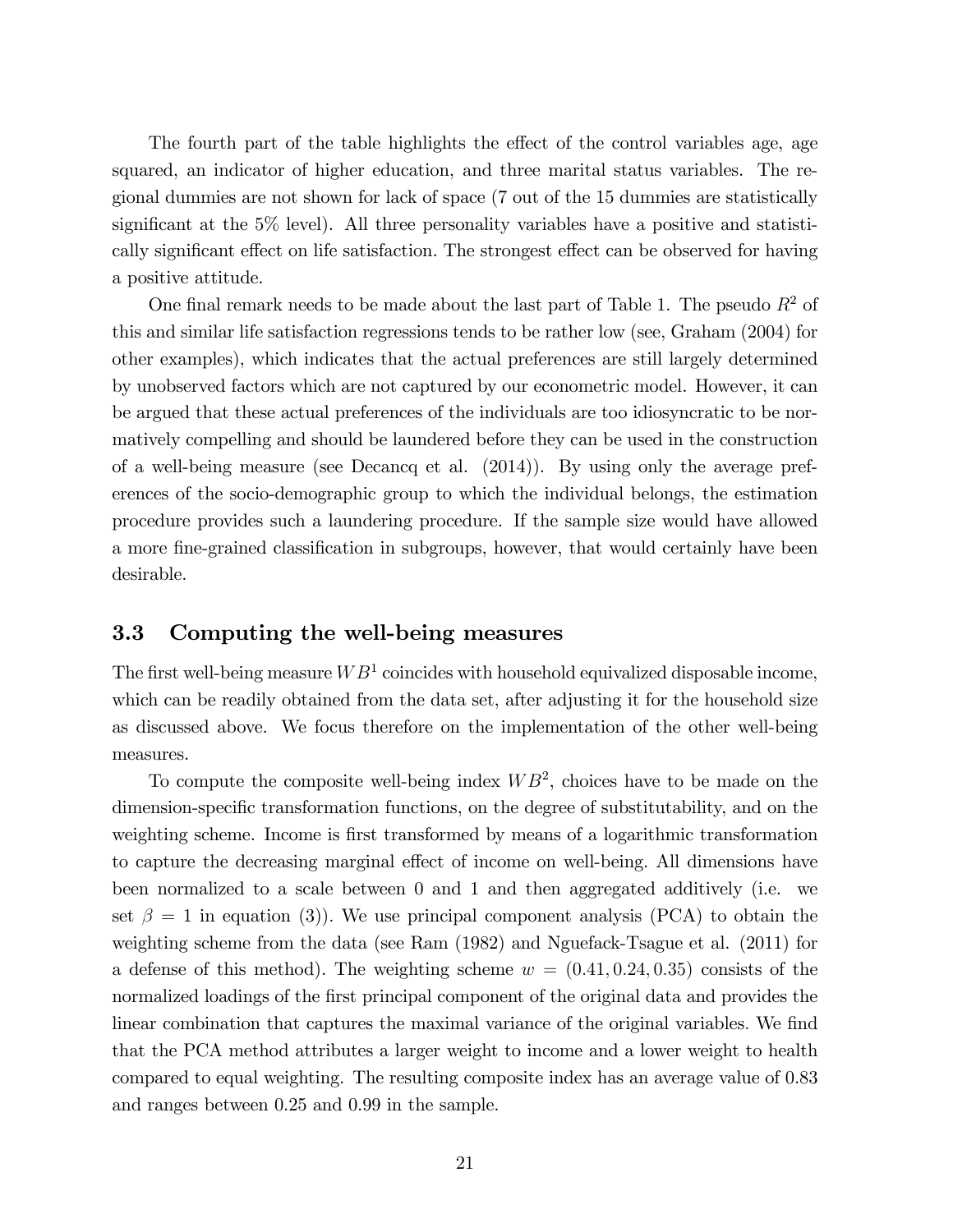For the subjective well-being measure  $WB^3$ , we use observed life satisfaction  $s_i$  (the same variable that we used as dependent variable in the regression discussed in the previous subsection). This variable is measured by the following question (after translation): "To what extent are you satisfied with your life in general at the present time?". Respondents attach a score from 0 ("not satisfied at all") to 10 ("completely satisfied") to the question. The wording of this question invites the respondent to make a cognitive valuation of her life. Yet, we do not know how the respondents have precisely interpreted the question. In 2010, the SOEP also contains some information on affects, namely respondents are asked how frequently they felt sad during the last 4 weeks and how frequently they felt happy. Respondents reply on a 1 to 5 scale in both cases. In order to compare life satisfaction scores and affects, we also construct an—admittedly crude—measure of the "hedonic flow" in a Benthamite spirit by subtracting the frequency of feeling sad from the frequency of feeling happy (see Kahnemann and Krueger (2006) for a discussion of more sophisticated methods). This constructed affect measure ranges on a scale from  $-4$ to 4. The Spearman rank correlation between the life satisfaction variable and the affect measure is relatively high  $(0.50)$  and significantly different from 0. Whether this correlation suggests that positive affects are an important component of life satisfaction or that respondents do not distinguish clearly between questions about affects and cognitive valuations, is unclear however.

We compute for each individual her equivalent income  $WB<sup>4</sup>$  by solving equation (5) using the shape of the indifference maps estimated with the procedure described in the previous subsection. To do so, we need to select the reference value of the non-income dimensions. As discussed above, it is intuitive to take for each dimension the best possible or the value that people aspires to. We use the estimated indifference curves to look for the best possible value for all socio-demographic groups. All socio-demographic groups have well-behaved monotonic preferences and we select the highest value as reference, i.e., a value of 100 for the objective health indicator (meaning perfect health or absence of any health problem) and not being unemployed. The reference values are reached by about 9% of our sample for health, and by 94% for unemployment.

For the implementation of the final preference measure  $WB^5$  we need additional information on the vNM utility function of the individuals. Estimating vNM utility functions requires information on the preferences of the individuals over lotteries of vectors of life aspects. Unfortunately, this information is not available in the data set. To illustrate the role of the risk attitude when using this well-being measure, however, we calibrate the vNM utility functions based on some other information on the risk attitude reported by the respondents. In its 2010 wave, the SOEP contains a question on the personal willingness to take risks, in which respondents classify themselves on a scale with 11 categories,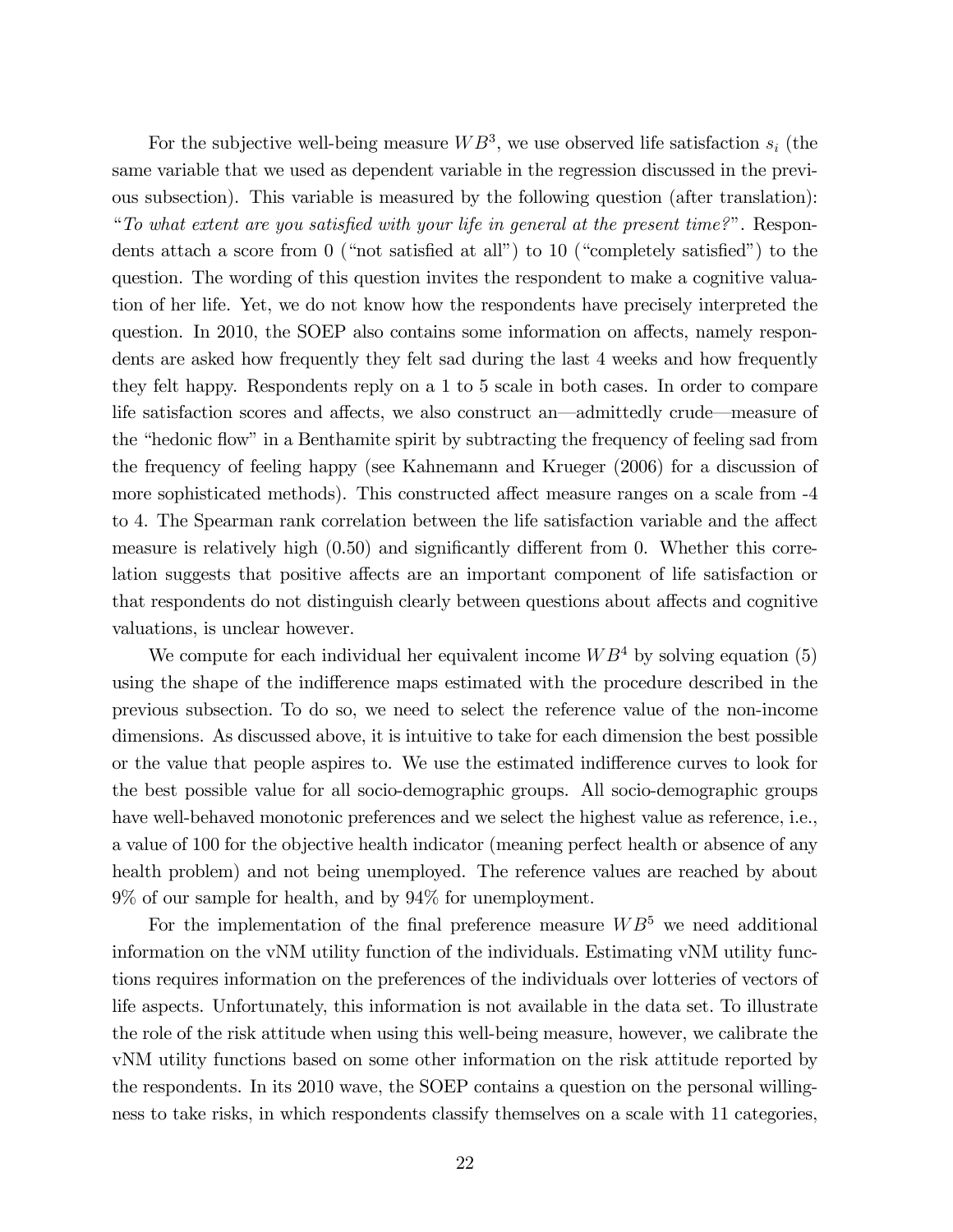ranging from "no willingness to take risks" to "very willing to take risks". With respect to our measure  $WB^{5}$ , we interpret the answers of the respondents as their willingness to take risks in lotteries of vectors of life aspects on a path between the reference vectors  $\ell^+$ and  $\ell^{++}$ . We classify the respondents as either being risk neutral or risk averse through a median split of the risk attitude variable. The risk neutral respondents are then equipped with the following vNM utility function:

$$
V_i(y_i, h_i, u_i) = \beta_g \frac{y_i^{\eta_y} - 1}{\eta_y} + \gamma_g \frac{h_i^{\eta_h} - 1}{\eta_h} + \delta_g u_i,
$$
\n(9)

with the parameters as reported in Table 1. This vNM utility function equals the refined satisfaction regression net of the scaling factors (as one notices from comparing equations (8) and (9)). The underlying ordinal preferences are hence the same as those that are used for the derivation of the equivalent income measure  $WB<sup>4</sup>$ . For the risk averse respondents, we take a mildly concave Box-Cox transformation of equation (9) with the concavity parameter calibrated at the value of 0:8: This procedure results in a situation similar to the right hand panel of Figure 2 where half of the sample is considered to be risk neutral (using the linear gray curve to attribute well-being level to the indifference curves) and half of the sample is risk averse (using the concave black curve). Using the appropriate vNM utility function for each individual, we compute  $WB^5$  using equation (6), with  $\ell^+$ equal to the origin and  $\ell^{++}$  equal to the "maximum" vector of life aspects with income equal to 25,000 euro per month, health equal to 100, and the employment status being not unemployed. As mentioned above, this is only one of the possible choices for  $\ell^+$  and  $\ell^{++}$ .

### 4 Empirical comparison of the well-being measures

In this section we empirically compare the different well-being measures by taking three different perspectives. First, we look at the characteristics of the individuals who are identified as worst off according to the five measures, then we study the degree of overlap across the groups identified as worst off and, finally, we discuss the re-ranking between the different well-being measures taking into account the full sample. The first two perspectives are especially relevant from a policy perspective when it comes to targeting the worst off in a society. The last perspective is relevant for the implementation of (progressive) redistribution, which requires a ranking of all individuals in a society.

Before starting the analysis of the "worst off", we need to decide on the size of the group that we are referring to as worst off. Empirically, it seems not to make much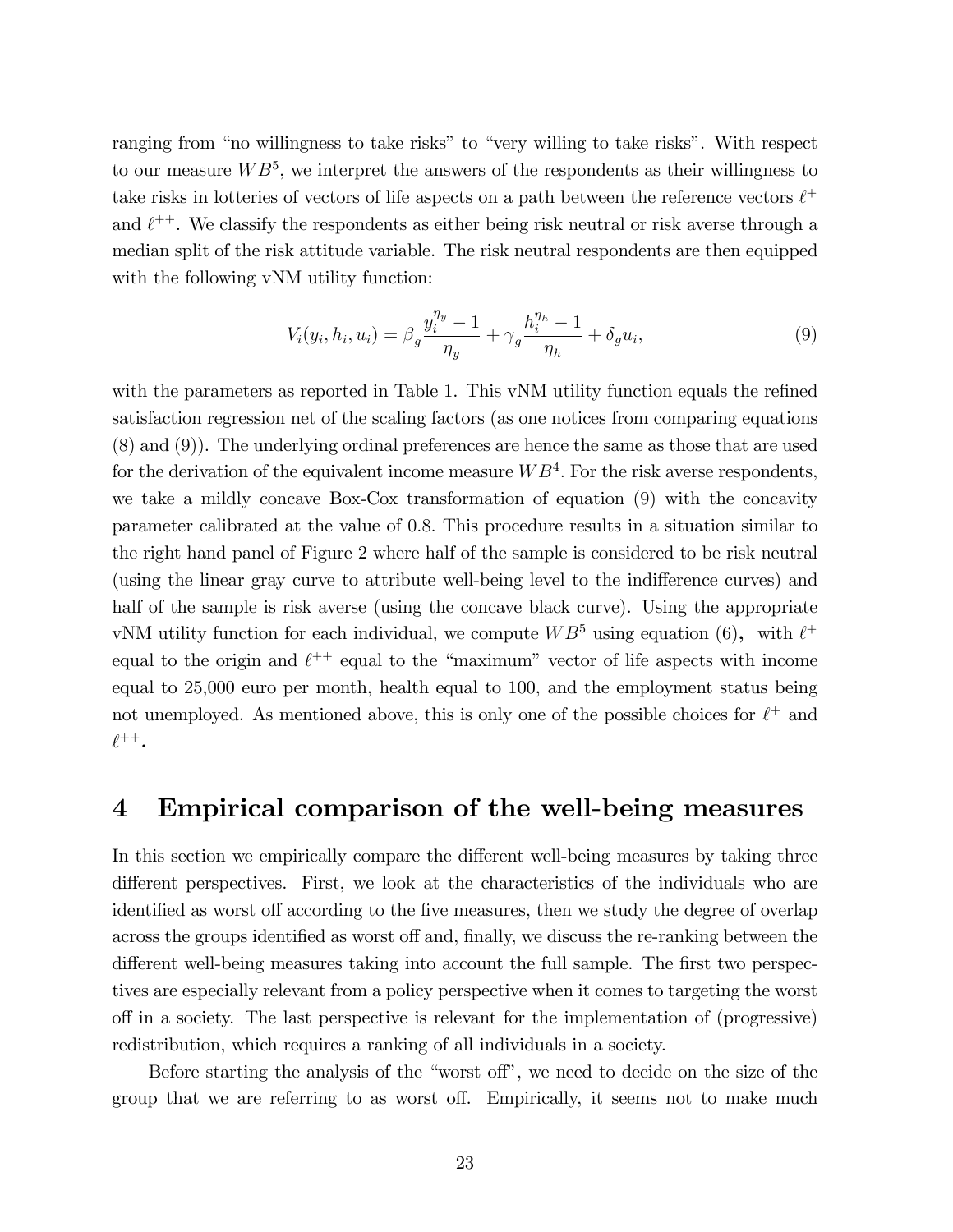sense to focus on a single worst off respondent from the sample or on a very small group. On the other hand, the group should be small enough to capture what is going on at the bottom of the distribution without being biased by the outcomes of the better off. Focussing on the bottom decile seems a reasonable compromise to us. To be precise, we focus on the bottom 9.2 % of the population (which corresponds to the percentage of respondents reporting a life satisfaction lower or equal than 4 on the scale between 0 and 10). It is important to stress that our analysis of the characteristics of the bottom tail of the well-being distribution is different from a standard poverty analysis in which an exogenous (absolute or relative) poverty line is used to identify the poor. In an extremely rich society there will be a group of people identified as worst off, and vice versa in a poor society there may be more people being identified as poor than the group we classify here as the worst off.

Various other recent studies have used the SOEP to study well-being and poverty: Clark et al. (2013) and díAmbrosio and Frick (2007) investigate the link between subjective well-being and income poverty, Juhasz  $(2012)$  discusses so-called "satisfaction based" poverty measuresî, and Rippin (frthc.) compares income and multidimensional poverty in Germany.

### 4.1 Portrait of the worst off

Table 2 is the central table of this section and shows a portrait of the worst off. The right hand columns of the table correspond to the five well-being measures. The rows are classified into three parts. The first four rows show life satisfaction as well as the three outcome variables. The second part of the table reports various socio-demographic variables. The final two rows show some additional information on shape of the indifference curves, namely the willingess-to-pay (WTP) for being in perfect health and for not being unemployed. The higher the WTP in a non-income dimension, the more the respondent ìsu§ersî from her imperfect outcome in that dimension according to her own opinion on the good life. Individuals who obtain the best possible value in a non-income dimension, have a WTP of 0 in that dimension.

In each cell of the table we report the average of the variable mentioned in its row amongst the worst off according to the well-being measure mentioned in its column. As a reference, the unconditional sample averages are given in the first column. All averages are obtained after weighting with corresponding sample weights. Figures between brackets refer to non-statistically-significant differences between the full sample average and the average amongst the worst off according to a particular measure at the  $5\%$  significance level.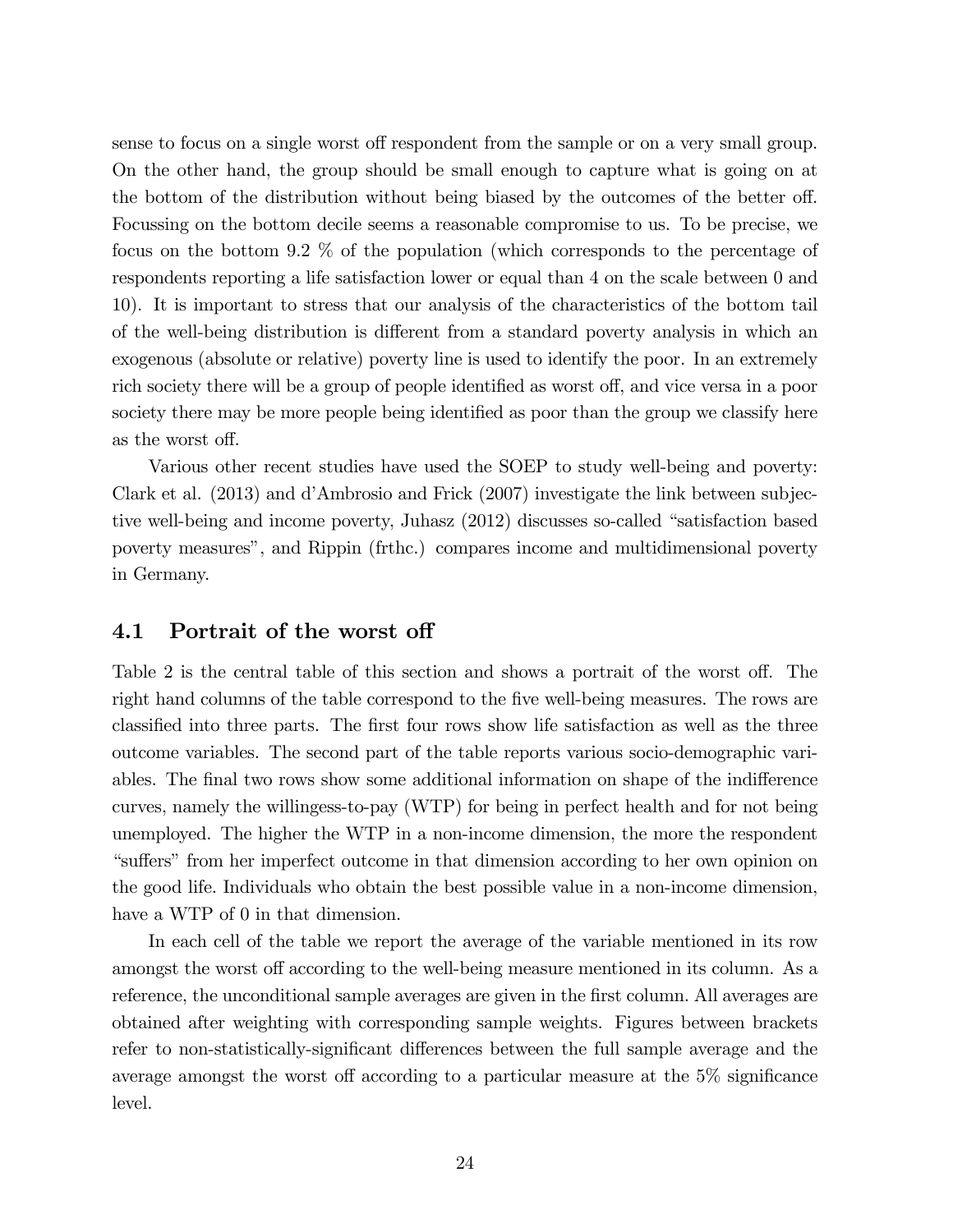#### [Table 2 about here]

Several observations from Table 2 are worth noting. We start by comparing the worst off according to the income measure  $WB<sup>1</sup>$  with the sample averages (i.e., we compare column 1 and 2). We see, for instance, that the average satisfaction score of the full sample is 6.95 whereas the average score amongst the worst off according to the income measure score is only 5.80. Average household disposable income is only slightly above one third of the average income in Germany while the difference between the health index of the worst off according to  $WB<sup>1</sup>$  and the full sample is rather small. Unemployment figures, on the contrary, are about 5 times higher. When looking at the socio-demographic characteristics in the next part of the table, one sees that the worst off according to the income measure are less likely to be living together with a partner, while they are more likely to be divorced or to live in a single parent household. The worst off according to the income measure are more often non-German, and more often living in East Germany. A final finding is the low educational level of the worst off according to  $WB<sup>1</sup>$ .

Next, we focus on the portrait according to the composite well-being index,  $WB^2$ . When comparing the first two measures of well-being, it can be seen that the worst off are richer, less healthy and more likely to be unemployed according to the composite index compared to income, which reflects the impact of including health and unemployment in the well-being measure. In particular the large share of unemployed among the worst off (about  $70\%$ ) is striking. When investigating the socio-demographic variables, we find again an over-representation of the divorced and single parent families compared to the full sample. A much larger proportion of disabled people is identified as worst off compared to the income well-being measure.

The third measure relies on the subjective well-being assessment of the individuals,  $WB^3$  and offers a quite different picture. The worst off are richer and less likely to be unemployed compared to the former two well-being measures. Yet, the average health of the worst off is comparable to the previous measure as is the share of people suffering a disability. The educational level of the worst off is better than when using the previous measures and only slightly worse compared to the full sample. With respect to the personality traits, the worst off according to self-reported life satisfaction report lower levels of control over their life and have a more negative attitude towards themselves compared to the former two well-being measures and also the full sample. This finding illustrates the importance of personality traits as determinants of life satisfaction. We also find considerable differences when it comes to the affect variables. Unsatisfied people feel more often sad and less often happy. As discussed above, however, it is hard to disentangle whether we obtain this result because the respondents give a large weight to affects as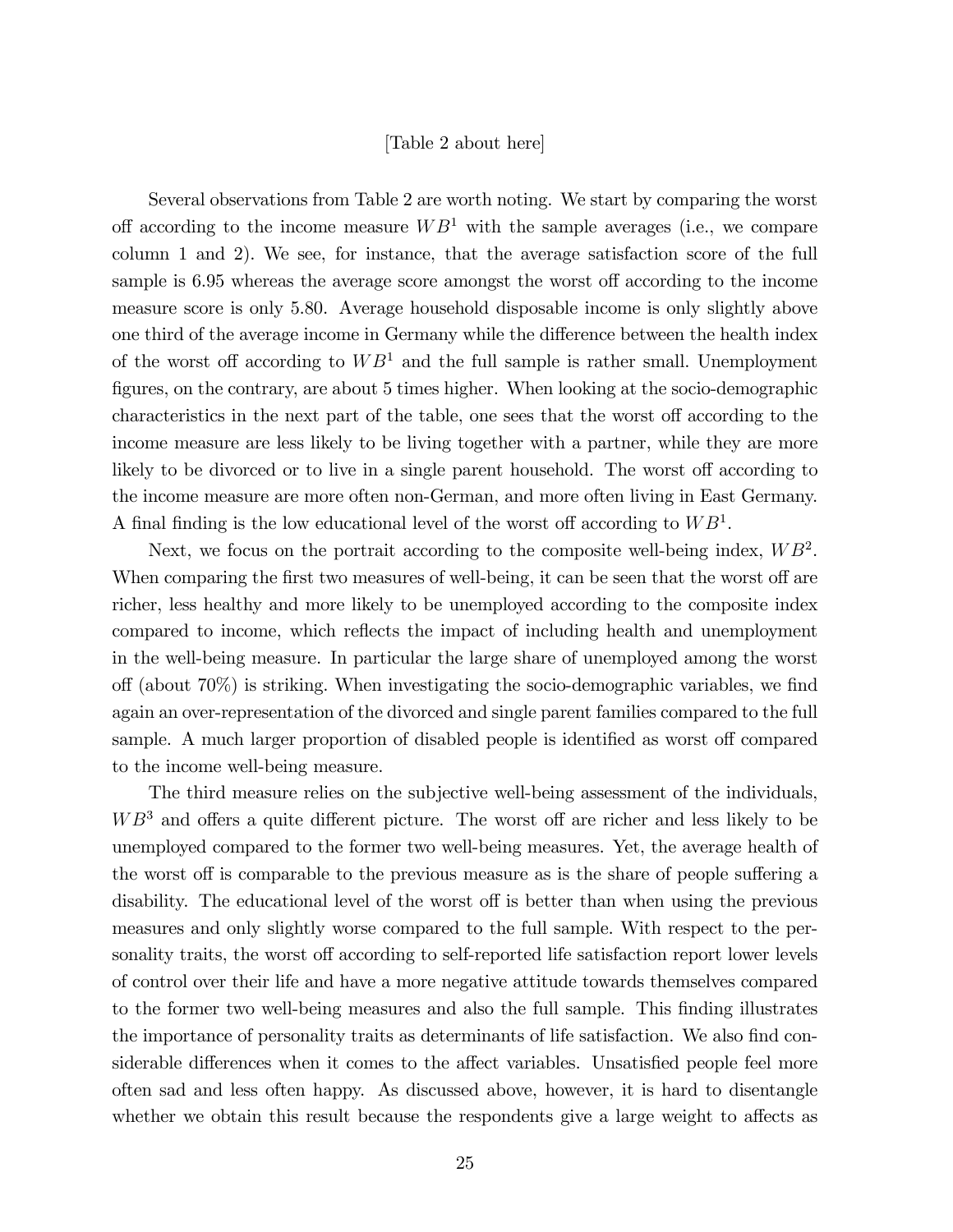dimensions of their life, or whether respondents do not distinguish the questions about affects and cognitions.

Fourth, we discuss  $WB<sup>4</sup>$ , the preference-based equivalent income measure. Again a different picture emerges. The worst off according to the equivalent income measure are in much worse health compared to the earlier measures. More than half of the worst off report to be disabled, which is almost a doubling with respect to the composite index and even more than three times as much as in the full sample. Remarkable is also the large number of widowed individuals and pensioners. The average age of the worst off is 62 years, more than 10 years older than the worst off according to the composite index. The reader may be wondering why the differences between the equivalent income measure and the composite index are so pronounced, as the same three dimensions are considered in the analysis. The penultimate row of Table 2 sheds some light on this puzzle. One sees that the worst off according to the equivalent income measure are willing to pay much more to be in perfect health compared to the worst off according to the composite index. This is intuitive as the equivalent income measure takes account of the preferences of the individuals. Given the large coefficient of health and the concave transformation of health (recall that the Box-Cox parameter of health is 0.233), unhealthy individuals are willing to give up a large part of their income to be in perfect health, which is reflected in the low health of the individuals identified as worst off. Many pensioners are identified as worst o§ due to a higher prevalence of health problems at older ages. The average WTP for not being unemployed among the worst off with the equivalent income measure is lower compared to the composite index, since pensioners cannot be unemployed and are on the reference value by definition.

Finally, we consider  $WB^5$ , the well-being measure based on the vNM utility function. This measure is based on the same ordinal preferences underlying the equivalent income measure. Most of the characteristics of the worst off according to both measures are therefore quite similar. Recall that we have used an additional concave transformation for the group of respondents that are not willing to take much risk. The role of this transformation is clear when looking at the bottom row of the socio-demographic characteristics. The worst off according to the last well-being measure are clearly more willing to take risks. This finding is in line with the effect shown in Figure 2, where (for the same vectors of life aspects) the risk neutral individuals are worse off compared to the risk averse ones (our robustness checks show that when choosing a more concave vNM utility function transformation for the risk averse respondents, the willingness to take risks among the worst off increases further).

In sum, our inspection of the characteristics of the worst off highlights that different socio-demographic groups are identified as worst off with the different measures. Broadly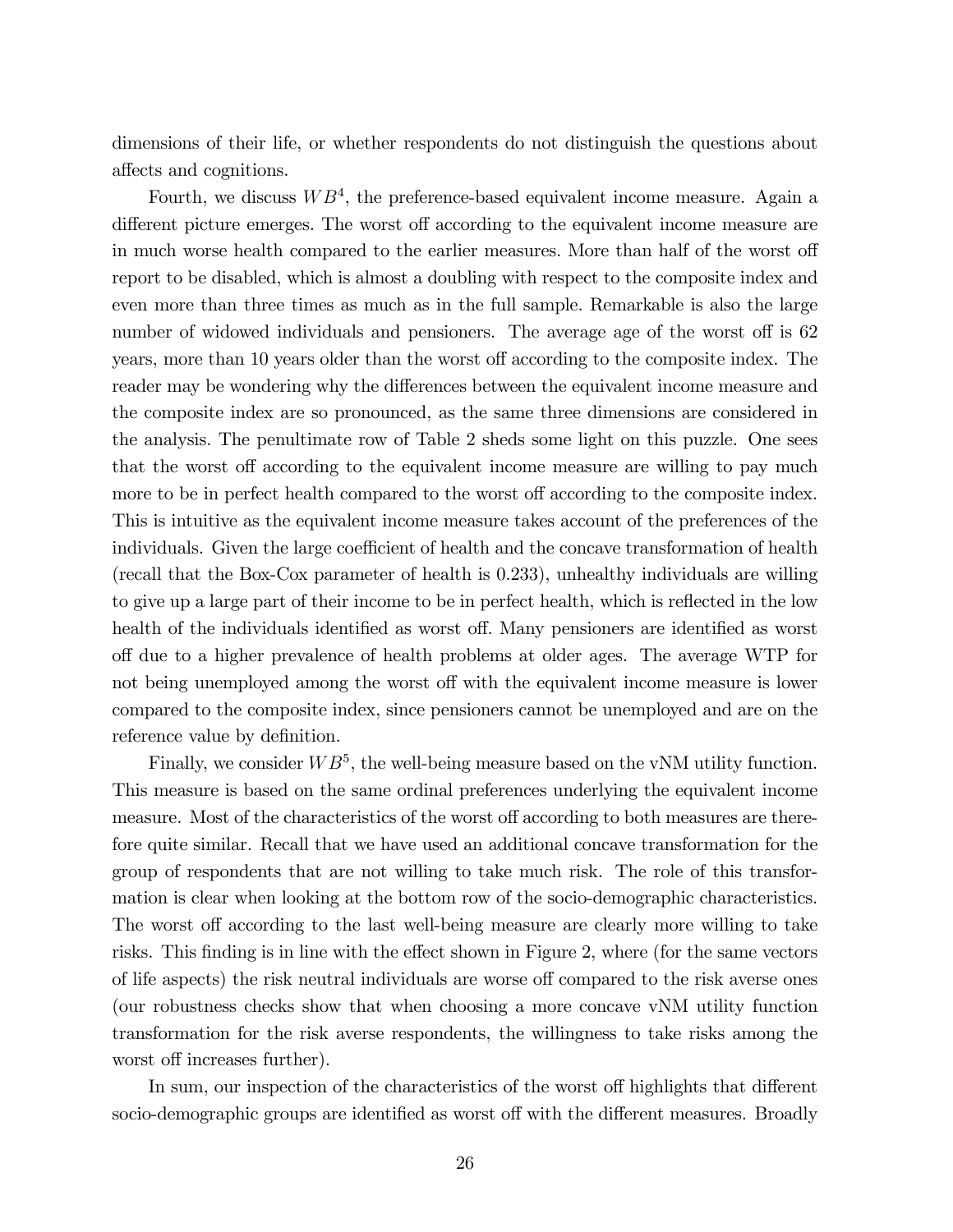speaking, we find that the worst off according to the income measure are more likely to be low educated, unemployed individuals who are living without a partner. The composite index gives a relatively large weight to unemployment so that more than two-thirds of the worst off are unemployed. The individuals with a low life satisfaction are on average almost as rich as the full sample but have a more negative attitude towards themselves and are more often sad and less often happy. The equivalent income measure identifies unhealthy people as worst off, which results in an overrepresentation of pensioners and people with a disability among the worst off. Finally, the worst off according to the measure based on vNM utilities are similar to those under the equivalent income measure, but are willing to take more risks.

### 4.2 Overlap between the worst off

We have seen that substantial socio-demographic differences exist between the individuals identified as worst off according to the five different well-being measures. We complement these findings by discussing the extent to which there is overlap between the groups of individuals identified as worst off according to the different measures.

In Table 3, the five columns in the middle part correspond to the five well-being measures. According to each measure an individual can be classified either as belonging to the worst off or not. This gives us  $2^5 = 32$  possible combinations, which are listed in the rows of the table. In each row a checkmark indicates the combinations in which an individual is considered as worst off. The last column shows the percentage of the sample for which this combination occurs (taking sample weights into account).

We start by computing the percentage of individuals who do not belong to the worst o§ according to any of the well-being measures, which amounts to 75.59% (not reported in the table). Contrarily, that implies that more than  $24\%$  of the sample are classified as worst off according to at least one of the five well-being measures. This relatively large number suggests a low degree of overlap between the well-being measures. In the first five rows of Table 3, we show the percentage of all individuals that are identified by at least one particular measure as being worst off. For all measures, this gives the selected percentage of worst off, i.e.,  $9.2\%$ .

The next group of rows in Table 3 shows the number of people that are identified as worst off according to at least two specific well-being measures. If all measures identified exactly the same group of individuals as being worst off, we would observe also  $9.2\%$  in each of these rows. However, as one can see, percentages are considerably lower. In most cases, they are well below half, except for the pairwise overlaps between the composite index, the equivalent income measure and the measure based on the vNM utility function,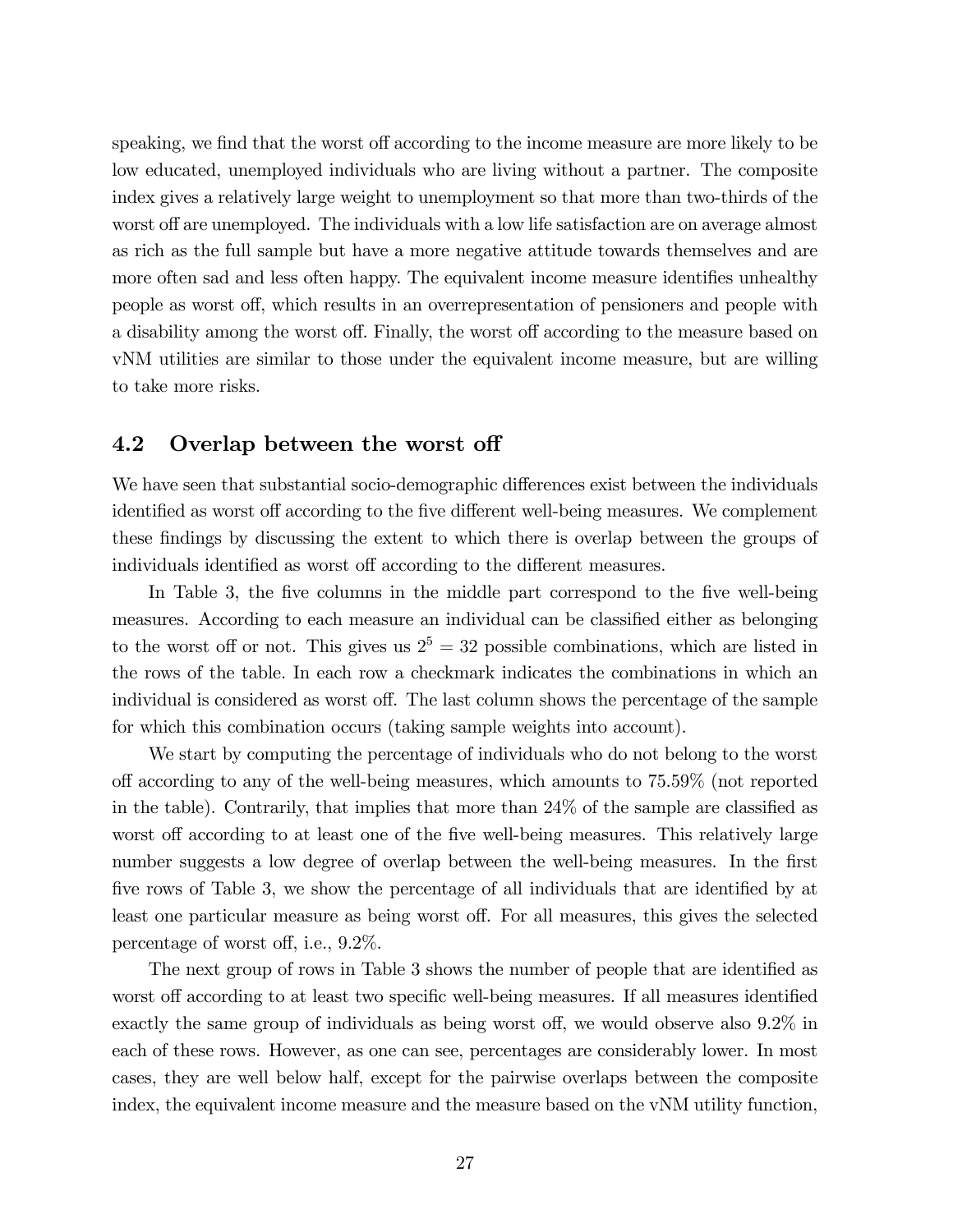with the highest percentage for the latter two. When looking further down the table at the overlap of three measures, we see again that the overlap is highest for these three measures  $(4.6\%)$ , which means that about half of the worst off according to any of these three measures are also identified by the other two measures as belonging to the worst o§. The overlap between four measures is never larger than 2%. Finally, we observe that only  $0.87\%$  of the individuals are identified as worst off according to all measures.

[Table 3 about here]

#### 4.3 Re-ranking between the well-being measures

In this section, we broaden the picture to the full sample and visualize the degree of re-ranking between the different well-being measures. We do so by providing in Figure 3 scatter plots of the rank of the individuals (the percentile to which they belong) according to each pair of well-being measures. To visualize overplotting of different observations, we use a so-called "sunflower" scatter plot in which each point has a number of leaves equal to the number of observations in that point. If all points are situated on the diagonal, there is no re-ranking. The more spread-out the plots are, the more re-ranking takes place. To quantify the overall degree of re-ranking, we provide also the Spearman rank correlation coefficient r below each scatter plot (all correlation coefficients are significant at the  $1\%$ level).

The top left hand panel of Figure 3 plots the rank according to income  $(WB<sup>1</sup>)$ against the rank according to the composite well-being index  $(WB<sup>2</sup>)$ . One sees that the sunflowers are spread out on almost the entire graph, with some concentration around the diagonal. This highlights some re-ranking between these two well-being measures (the Spearman rank correlation coefficient equals  $0.51$ ). No observations are found in the top left hand part of the graph, however. This is intuitive, as it is impossible for income poor individuals to reach top ranks according to the composite well-being index that contains income as one of its three components.

The next panel in the top right hand corner of Figure 3 shows much more re-ranking. It plots the income ranks against the ranks according to life satisfaction  $(WB<sup>3</sup>)$ . To allow a graphical representation, we use the ranks of a latent continuous life satisfaction measure that is consistent with the observed discrete responses. As we saw in the previous section, the overlap between the worst off identified according to these measures is low (2:04%, see Table 3). In this panel, we see that this low degree of overlap between the measures extends to the entire sample (the Spearman rank correlation coefficient equals only 0:25):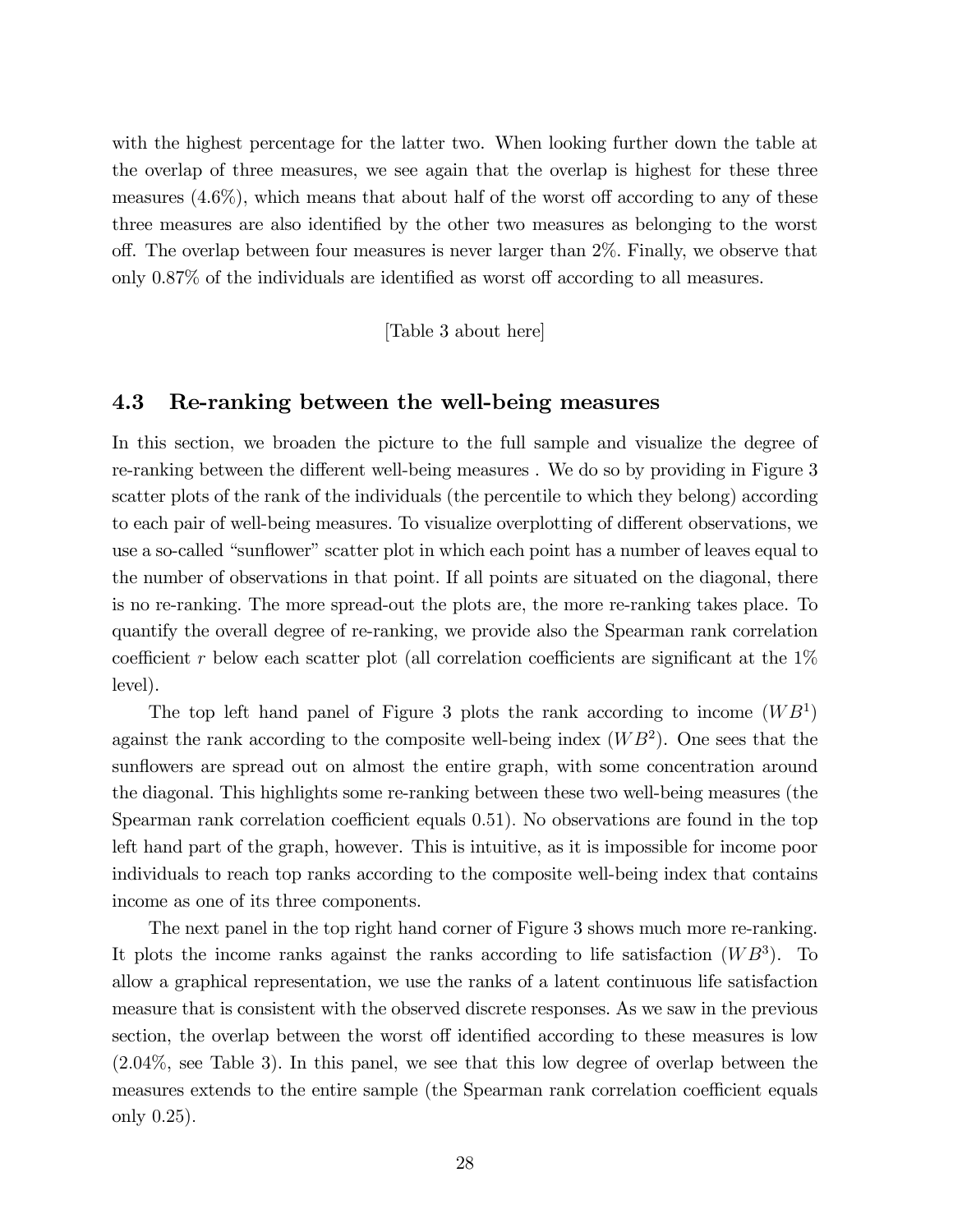The plots of the income rank against the rank according to equivalent income  $(WB<sup>4</sup>)$ and the measure based on the vNM utility function  $(WB<sup>5</sup>)$  on the next row of Figure 3, are again similar to the top left hand panel with comparable Spearman rank correlation coefficients. The next scatter plot, with the rank according to the composite well-being index on the horizontal axis and the life satisfaction rank on the vertical axis is again similar to the spread out plot in the top right hand corner between the income and life satisfaction ranks.

The next two scatter plots (between the composite index and both preference based well-being measures) have a distinctive shape, which resembles a "hockey stick". The amount of re-ranking is found to be low with a strong concentration around the diagonal (the Spearman rank correlation coefficients are larger than  $(0.9)$ , except for the individuals found in the bottom percentiles according to the composite index, who are scattered in the first five deciles according to the equivalent income and the measure based on the vNM utility function. All these individuals are unemployed. As the weight of unemployment is larger in the composite index than in the other multidimensional measures, all unemployed individuals are bottom ranked according to the composite index, whereas this is much less the case for the preference-based measures which give more weight to health and income. This finding is consistent with the high unemployment rate among the worst off according to the composite index, found in Table 2. Yet, it suggests that there would be even more overlap between these three measures when a larger group of worst off was considered than is currently used to construct Table 3. A closer inspection of the scatter plot of the ranking according to the composite well-being index and the measure based on the vNM utility function shows that the right-hand side of the plot is somewhat separated into two parts, one above and one below the diagonal. This is due to our splitting of the sample in two groups based on their willingness to take risks. As shown in Figure 2, the risk averse individuals obtain a higher well-being than the risk neutral ones for a given vector of life aspects.

The next two graphs show the re-ranking when the rank according to life satisfaction is put on the horizontal axis and a preference based measure on the vertical axis. Both scatter plots look very similar to the top right hand graph. This finding illustrates once more that the ranking according to life satisfaction is substantially different from the other methods.

The final scatter plot, in the bottom right hand corner, shows the re-ranking between both preference-based well-being measures. Recall that both measures are based on the same ordinal preferences, but use a different way of cardinalizing them. The ranking coincides at the top and bottom of the well-being distribution, but there is considerable re-ranking around the median. This is intuitive, as the scope for re-ranking due to the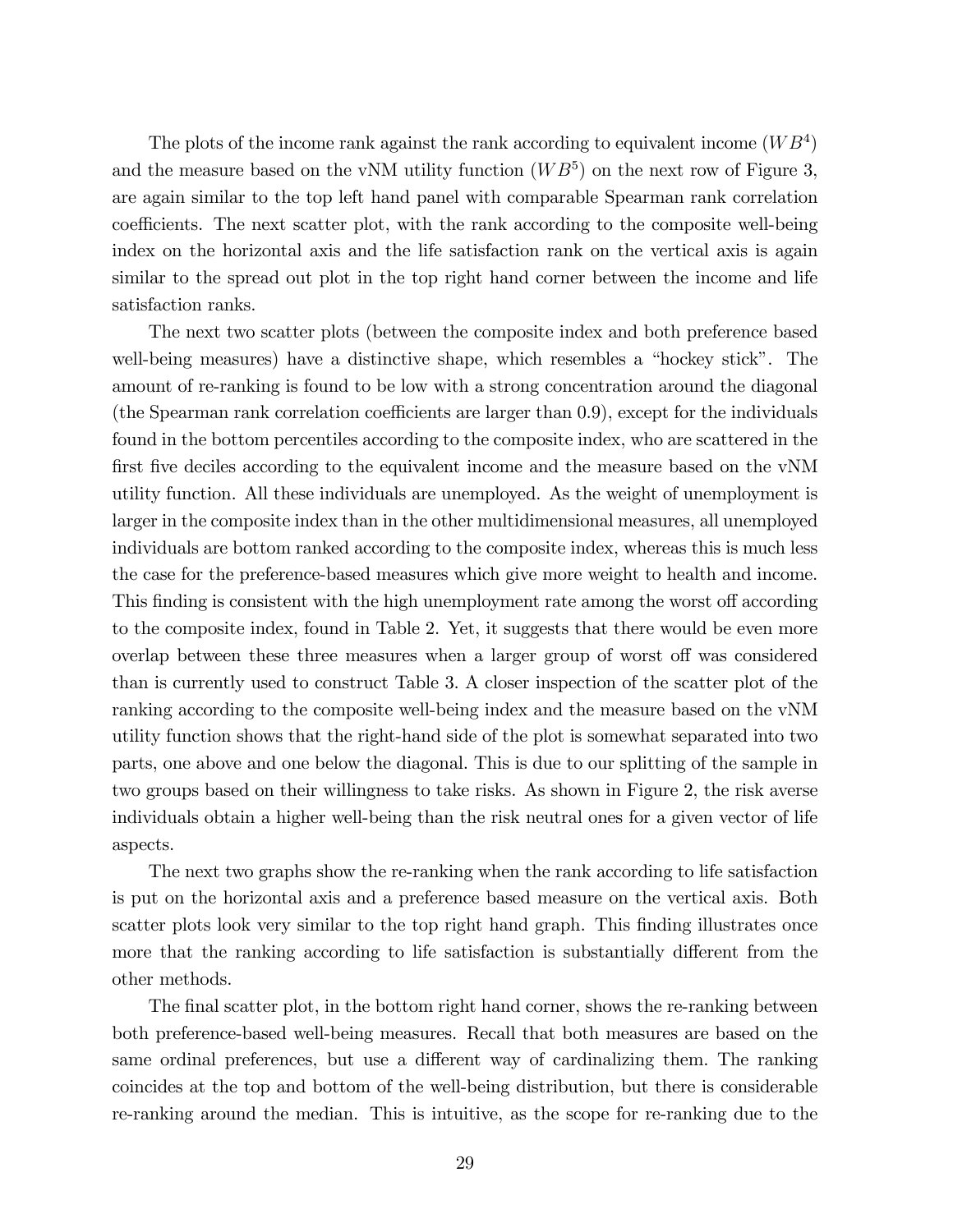different cardinalization of the heterogeneous ordinal preferences is largest around the median. Each of the stripes on the graph reflects a different combination of risk attitude and membership of a socio-demographic group.

Our findings in this final section highlight the substantial amount of re-ranking that occurs in the full sample between the different well-being measures. These findings are consistent with the earlier analyses focussing on the bottom part of the well-being distribution. In particular life satisfaction ranks the individuals considerably different compared to the other measures.

[Figure 3 about here]

## 5 Conclusion

We have illustrated—once more—that measurement matters. We have compared five wellbeing measures: income, a composite well-being index, subjective well-being, equivalent income, and a measure based on individual vNM utility functions. We discussed the information requirements of these measures and have illustrated how they can be applied on a cross-section of a single data set, the German SOEP.

Our results show that the measures identify individuals with substantially different socio-demographic characteristics as worst off. Moreover, the overlap between the worst off according to some of the measures is low. Clearly, more research is needed to understand better the empirical consequences of choosing a particular well-being measure. It remains an open question, for instance, how generalizable our illustrative Öndings are. Moreover, even with a state-of-the-art data set as the SOEP, our analysis remained rather broadbrushed, covering only three aspects of life. Collecting richer data sets of a high quality will be essential to foster further development in the Öeld of empirical well-being measurement.

Yet, our findings have potentially far-reaching policy implications when it comes to the design of social policies that involve some kind of targeting or redistribution. A policy maker who wants to take the idea seriously that well-being is a multidimensional notion, and who wants to work with a single well-being measure to take account of the potential correlation between the dimensions, will sooner or later face the challenging question which well-being measure to use. We have illustrated some of the real-world implications of this question when it comes to identifying the worst off.

Some well-being measures were relatively straightforward to implement (life satisfaction and income information was readily available in the data set), other measures required econometric estimations (the indifference maps for the preference-based approaches), or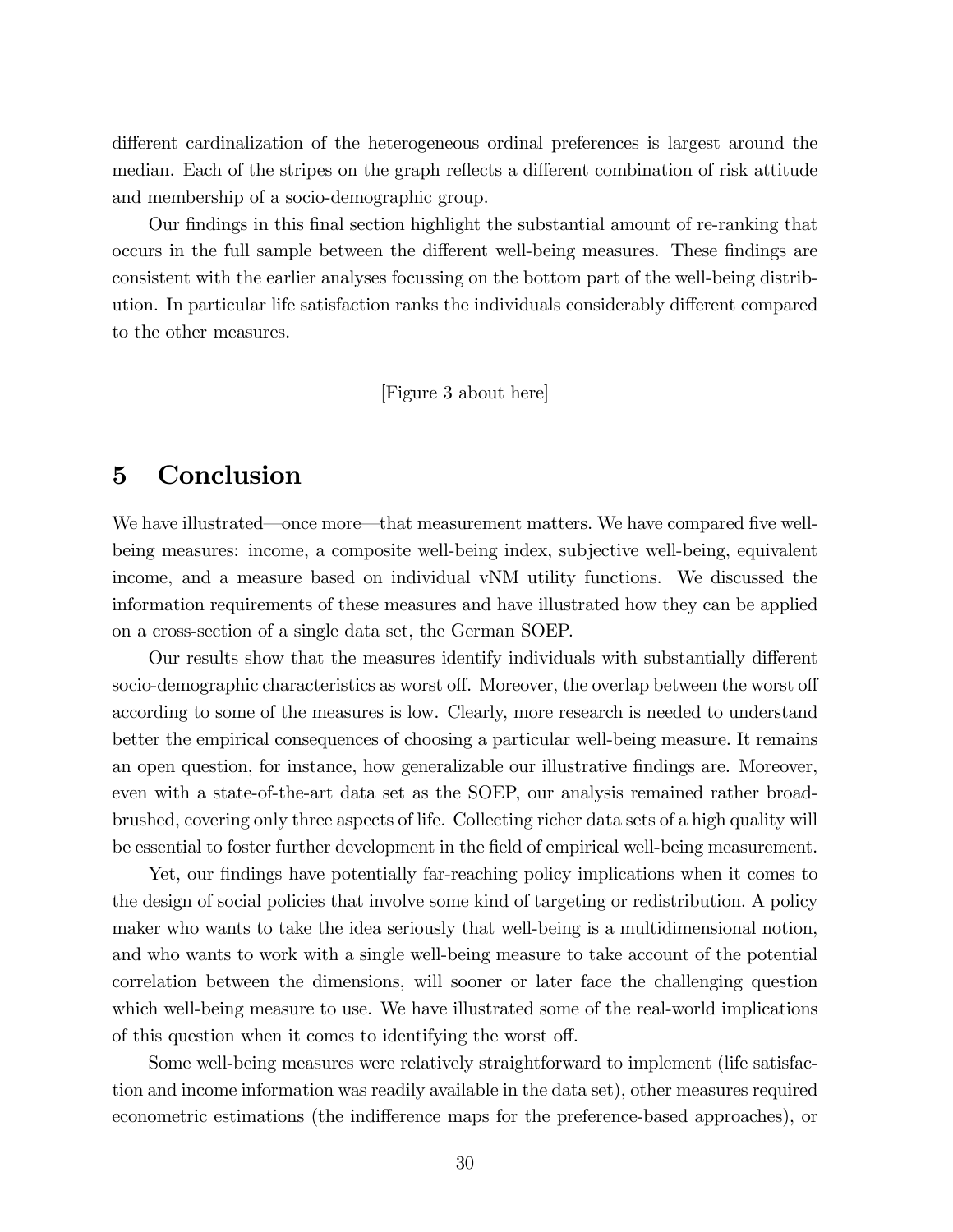parameter calibrations (the composite well-being index and the curvature of the vNM utility function). Whether or not these extra efforts are worthwhile depends largely on the normative appeal of the measures. Personally, we believe that the additional estimations to retrieve information on the opinions on the good life of the concerned individuals are not only worthwhile, but also necessary to arrive at attractive interpersonal well-being comparisons.

## References

- ADLER, M. (frthc.): "Extended preferences," in Oxford Handbook on Well-being and Public Policy, ed. by M. D. Adler, and M. Fleurbaey. Oxford University Press.
- ADLER, M. D. (2012): Well-Being and Fair Distribution: Beyond Cost-Benefit Analysis. Oxford University Press.
	- $-$  (2013): "Happiness surveys and public policy: What's the use?," Duke Law  $Journal, 62, 1509-1601.$
- $-$  (2014): "Extended preferences and interpersonal comparisons: a new account," Economics and Philosophy, 30, 123–162.
- ALKIRE, S. (frthc.): "Capabilities," in *Oxford Handbook on Well-being and Public Policy*, ed. by M. D. Adler, and M. Fleurbaey. Oxford University Press.
- ALKIRE, S., AND J. FOSTER (2011): "Counting and multidimensional poverty measurement," Journal of Public Economics,  $95(7-8)$ ,  $476-487$ .
- Anand, P., G. Hunter, I. Carter, K. Dowding, F. Guala, and M. Van Hees  $(2009)$ : "The development of capability indicators," Journal of Human Development and Capabilities,  $10(1)$ ,  $125-152$ .
- ARNESON, R. (frthc.): "Does fairness require a multidimensional approach?," in Oxford Handbook on Well-being and Public Policy, ed. by M. D. Adler, and M. Fleurbaey. Oxford University Press.
- ARROW, K.  $(1973)$ : "Some ordinalist-utilitarian notes on Rawls' theory of justice," Journal of Philosophy,  $70(9)$ ,  $245-263$ .
- ATKINSON, A. B. (2003): "Multidimensional deprivation: contrasting social welfare and counting approaches," Journal of Economic Inequality,  $1(1)$ ,  $51-65$ .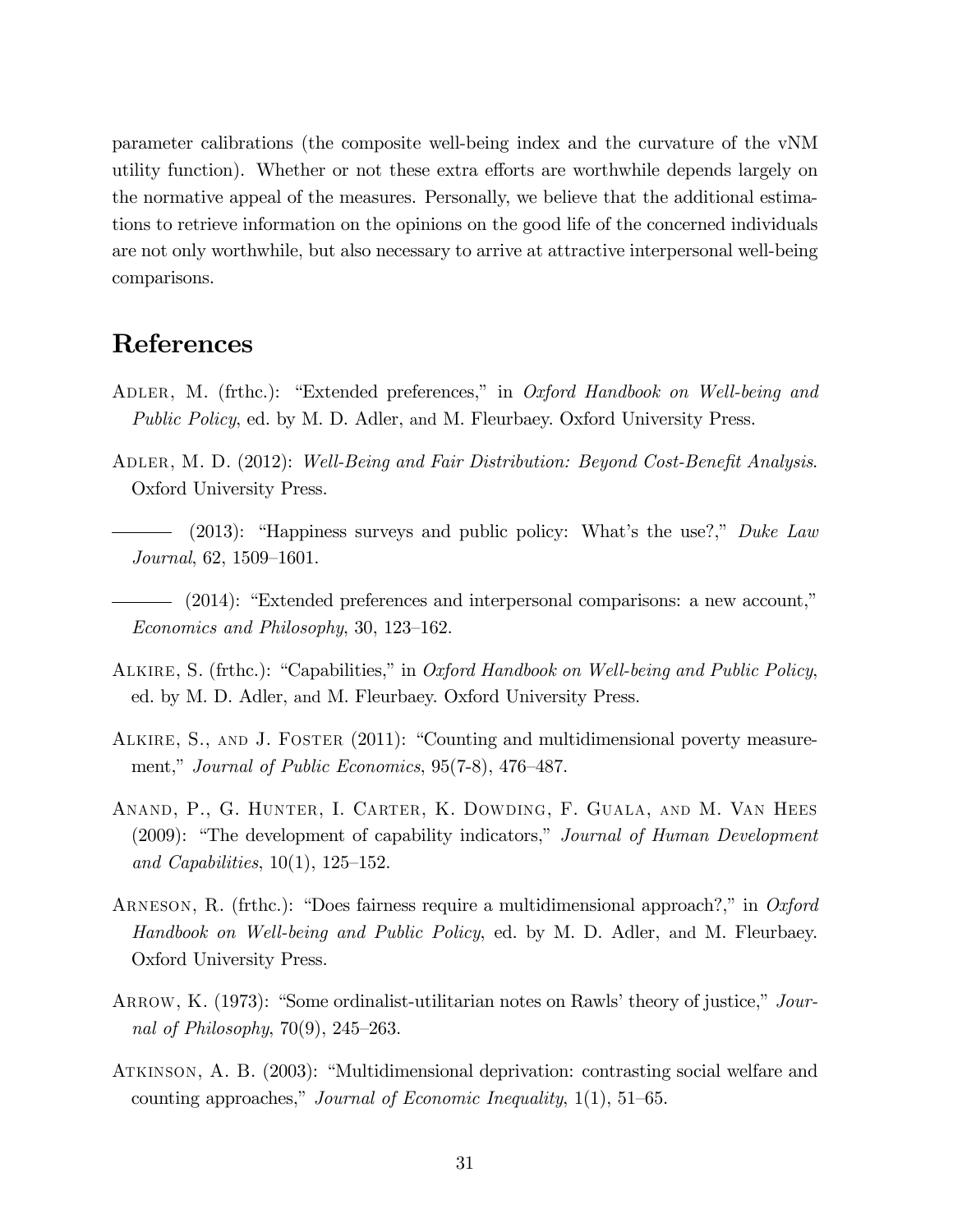- Bargain, O., A. Decoster, M. Dolls, D. Neumann, A. Peichl, and S. Siegloch  $(2013)$ : "Welfare, labor supply and heterogeneous preferences: evidence for Europe and the US," Social Choice and Welfare, 41, 789–817.
- BECKER, G. S., T. J. PHILIPSON, AND R. R. SOARES (2005): "The quantity and quality of life and the evolution of world inequality,"  $American Economic Review, 95(1), 277–$ 291.
- BENJAMIN, D., O. HEFFETZ, M. S. KIMBAL, AND A. REES-JONES (frthc.): "Can Marginal Rates of Substitution Be Inferred from Happiness Data? Evidence from Residency Choices," American Economic Review.
- BENJAMIN, D. J., O. HEFFETZ, M. S. KIMBALL, AND N. SZEMBROT (2012): "Beyond Happiness and Satisfaction: Toward Well-Being Indices Based on Stated Preference," Discussion paper, Mimeo.
- Box, G. E. P., AND D. R. COX (1964): "An analysis of transformations," *Journal of* the Royal Statistical Society. Series B (Methodological),  $26(2)$ ,  $211-252$ .
- BOYCE, C. J. (2010): "Understanding fixed effects in human well-being," *Journal of* Economic Psychology,  $31(1)$ ,  $1-16$ .
- BRANDOLINI, A. (2007): "On synthetic indices of multidimensional well-being: Health and income inequalities in France, Germany, Italy, and the United Kingdom," Bank of Italy, Economic Research Department 668.
- BRUN, B. C., AND B. TUNGODDEN (2004): "Non-welfaristic theories of justice: Is "the intersection approach" a solution to the indexing impasse?," Social Choice and Welfare,  $22, 49–60.$
- BUNDESAGENTUR FÜR ARBEIT (2014): Statistik der Bundesagentur für Arbeit, Arbeitsmarkt in Deutschland - Zeitreihen bis 2010.
- CHAKRAVARTY, S., AND M. A. LUGO (frthc.): "Multidimensional indicators," in Oxford Handbook on Well-being and Public Policy, ed. by M. D. Adler, and M. Fleurbaey. Oxford University Press.
- CHIAPPORI, P.-A. (frthc.): "Households," in *Oxford Handbook on Well-being and Public* Policy, ed. by M. D. Adler, and M. Fleurbaey. Oxford University Press.
- CLARK, A. (frthc.): "Happiness," in Oxford Handbook on Well-being and Public Policy, ed. by M. D. Adler, and M. Fleurbaey. Oxford University Press.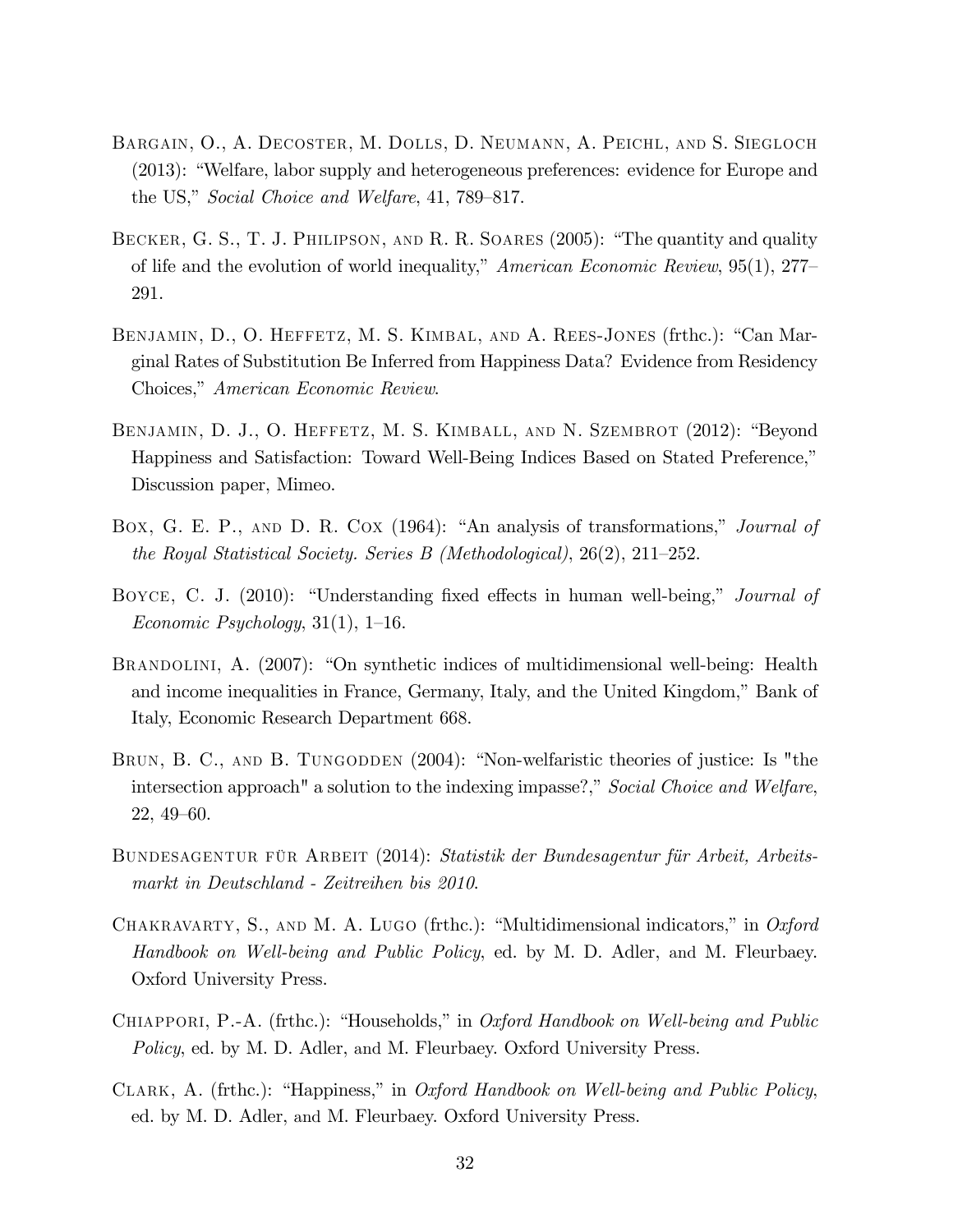- CLARK, A. E., C. D'AMBROSIO, AND S. GHISLANDI  $(2013)$ : "Poverty and Well-Being: Panel Evidence from Germany," Working Papers 291, ECINEQ, Society for the Study of Economic Inequality.
- CLARK, A. E., Y. GEORGELLIS, AND P. SANFEY (2001): "Scarring: The Psychological Impact of Past Unemployment,"  $Economica$ , 68(270), 221–241.
- CLARK, A. E., AND A. J. OSWALD (1994): "Unhappiness and Unemployment," The  $Economic\ Journal, 104, 648–659.$
- $-$  (2002): "A simple statistical method for measuring how life events affect happiness," International Journal of Epidemiology,  $31(6)$ , 1139–1144.
- COWELL, F. (frthc.): "Income-based inequality and poverty measures," in Oxford Handbook on Well-being and Public Policy, ed. by M. D. Adler, and M. Fleurbaey. Oxford University Press.
- Cowell, F. A. (2011): Measuring Inequality. Oxford University Press, Oxford, third edn.
- D'AMBROSIO, C., AND J. R. FRICK (2007): "Income Satisfaction and Relative Deprivation: An Empirical Link," Social Indicators Research,  $81(3)$ ,  $497-519$ .
- DECANCQ, K., M. FLEURBAEY, AND F. MANIQUET (2014): "Multidimensional poverty measurement with individual preferences," Discussion paper, Princeton University -William S. Dietrich II Economic Theory Center Working Paper 058-2014.
- DECANCQ, K., M. FLEURBAEY, AND E. SCHOKKAERT (frthc.): "Inequality, income and well-being," in The Handbook on Income Distribution, volume 2. Elsevier.
- DECANCQ, K., AND M. A. LUGO  $(2013)$ : "Weights in Multidimensional Indices of Well-Being: An Overview,"  $Econometric$  Reviews, 32(1), 7–34.
- DECANCQ, K., AND E. SCHOKKAERT (2013): "Beyond GDP: measuring social progress in the EU," Discussion paper, Euroforum  $(4)$ .
- DECOSTER,  $A_{.}$ , AND P. HAAN (frthc.): "Empirical welfare analysis in random utility models of labour supply," International Tax and Public Finance.
- DI TELLA, R., J. H.-D. NEW, AND R. MACCULLOCH  $(2010)$ : "Happiness adaptation to income and to status in an individual panel," Journal of Economic Behavior  $\mathcal C$ *Organization*, 76(3), 834 – 852.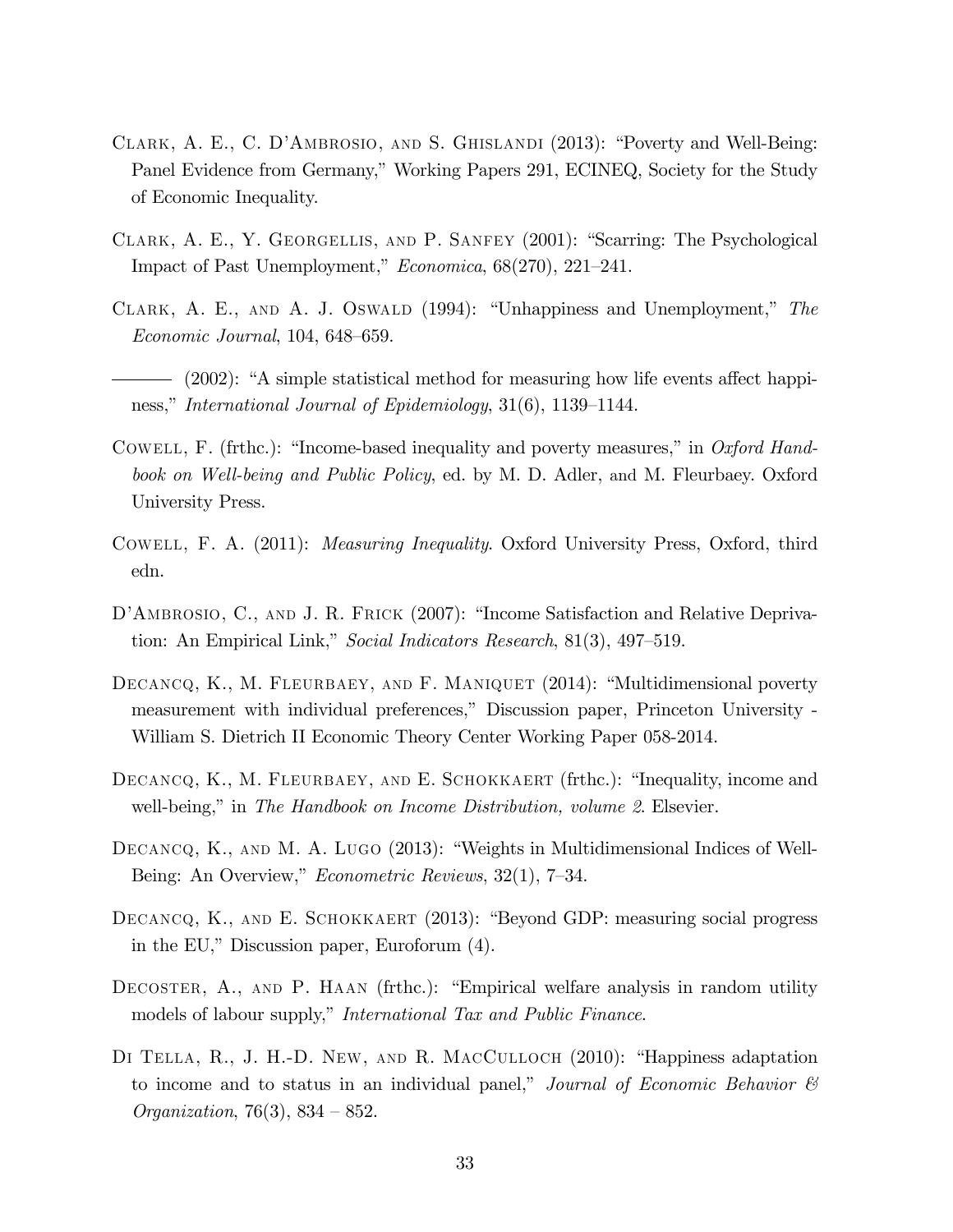- DOLAN, P., AND D. FUJIWARA (frthc.): "Happiness-based policy analysis," in Oxford Handbook on Well-being and Public Policy, ed. by M. D. Adler, and M. Fleurbaey. Oxford University Press.
- DUCLOS,  $J.-Y.$ , AND L. TIBERTI (frthc.): "Multidimensional poverty indices: A critical assessment," in Oxford Handbook on Well-being and Public Policy, ed. by M. D. Adler, and M. Fleurbaey. Oxford University Press.
- FERRER-I-CARBONELL, A.  $(2005)$ : "Income and well-being: an empirical analysis of the comparison income effect," Journal of Public Economics,  $89(5-6)$ , 997-1019.
- FERRER-I-CARBONELL, A., AND P. FRIJTERS (2004): "How important is methodology for the estimates of the determinants of happiness?," *Economic Journal*,  $114(497)$ , 641-659.
- FLEURBAEY, M.  $(2009)$ : "Beyond GDP: the quest for a measure of social welfare," Journal of Economic Literature,  $47(4)$ ,  $1029-1075$ .
- (frthc.): "Equivalent income," in Oxford Handbook on Well-being and Public Policy, ed. by M. D. Adler, and M. Fleurbaey. Oxford University Press.
- FLEURBAEY, M., AND D. BLANCHET (2013): Beyond GDP: Measuring Welfare and Assessing Sustainability. Oxford University Press.
- FLEURBAEY, M., S. LUCHINI, C. MULLER, AND E. SCHOKKAERT (2013): "Equivalent income and fair evaluation of health care," Health Economics,  $22(6)$ ,  $711-729$ .
- FLEURBAEY, M., AND F. MANIQUET (2011): A Theory of Fairness and Social Welfare. Cambridge University Press.
- FLEURBAEY, M., E. SCHOKKAERT, AND K. DECANCQ (2009): "What good is happiness?," CORE discussion paper 2009/17.
- FRIJTERS, P., J. P. HAISKEN-DENEW, AND M. A. SHIELDS (2004a): "Investigating the patterns and determinants of life satisfaction in Germany following reunification," Journal of Human Resources,  $XXXIX(3)$ , 649–674.

<sup>- (2004</sup>b): "Money Does Matter! Evidence from Increasing Real Income and Life Satisfaction in East Germany Following Reunification," American Economic Review, 94, 730-740.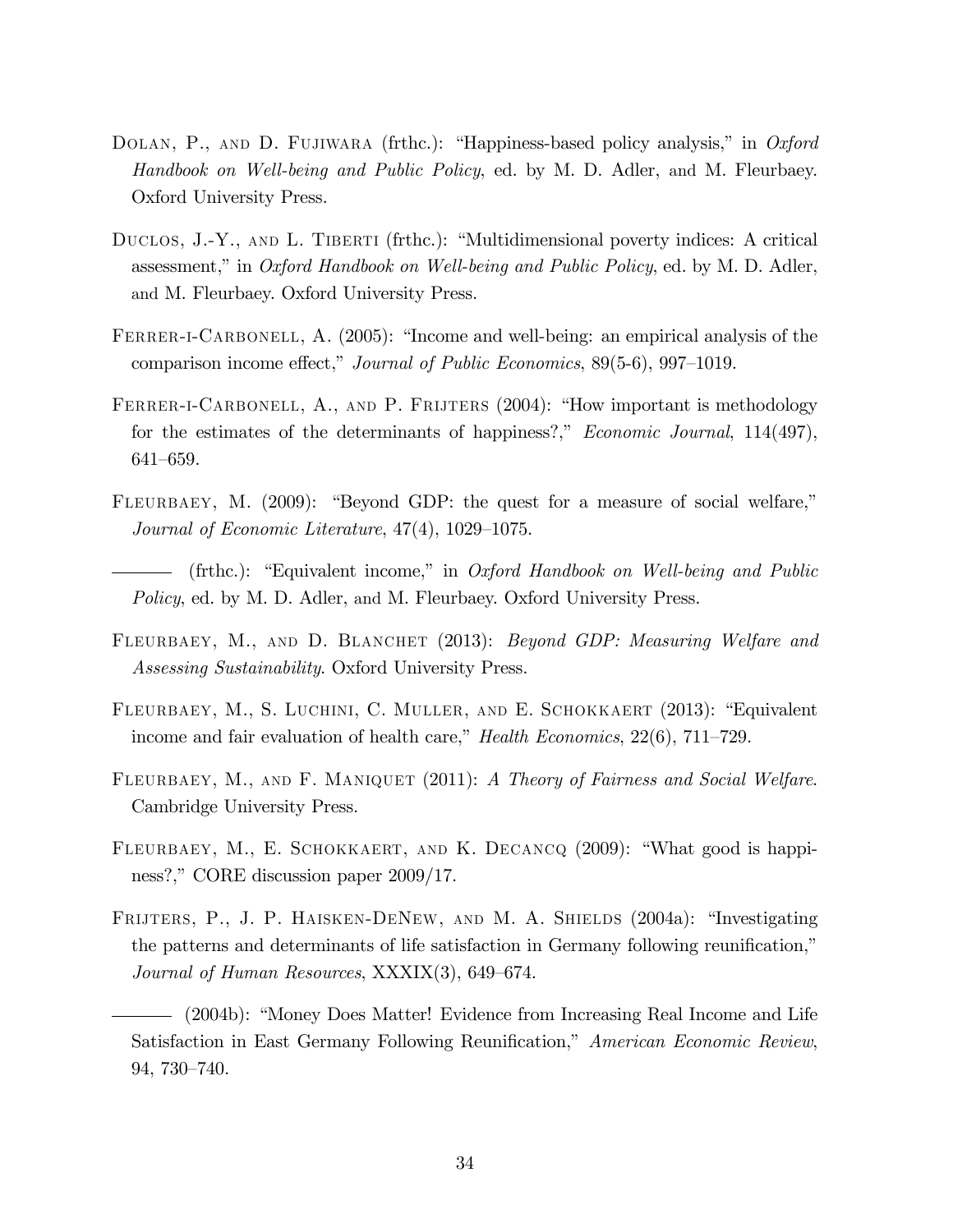- Graham, C. (2009): Happiness around the world: the paradox of happy peasants and miserable millionaires. Oxford University Press., Oxford.
- $-$  (frthc.): "Subjective well-being in economics," in Oxford Handbook on Well-being and Public Policy, ed. by M. D. Adler, and M. Fleurbaey. Oxford University Press.
- GRAHAM, C., A. EGGERS, AND S. SUKHTANKAR (2004): "Does happiness pay?: An exploration based on panel data from Russia," Journal of Economic Behavior and *Organization*,  $55(3)$ ,  $319 - 342$ .
- GWOZDZ, W., AND A. SOUSA-POZA (2010): "Ageing, Health and Life Satisfaction of the Oldest Old: An Analysis for Germany," Social Indicators Research, 97(3), 397–417.
- HARSANYI, J. C. (1953): "Cardinal Utility in Welfare Economics and in the Theory of Risk Taking," Journal of Political Economics, 62, 434–435.
- (1955): ìCardinal Welfare, Individualistic Ethics, and Interpersonal Comparisons of Utility," Journal of Political Economics, 63, 309–321.
- (1977): Rational Behaviour and Bargaining Equilibrium in Games and Social Situations. Cambridge University Press, Cambridge.
- HAUSMAN, D. M. (2012): Preference, Value, Choice, and Welfare. Cambridge University Press.
- HAYBRON, D. (frthc.): "Hedonic views," in *Oxford Handbook on Well-being and Public* Policy, ed. by M. D. Adler, and M. Fleurbaey. Oxford University Press.
- HELLIWELL, J., R. LAYARD, AND J. SACHS (2013): World happiness report 2013. United Nations Sustainable Development Solutions Network.
- HURKA, T. (frthc.): "Objective-list approaches," in Oxford Handbook on Well-being and Public Policy, ed. by M. D. Adler, and M. Fleurbaey. Oxford University Press.
- JUHÁSZ, A.  $(2012)$ : "A satisfaction-driven poverty indicator A bustle around the poverty line," Discussion paper, SOEPpapers 461.
- JÜRGES, H.  $(2007)$ : "True health vs response styles: exploring cross-country differences in self-reported health," *Health Economics*,  $16(2)$ ,  $163-178$ .
- KAHNEMAN, D., AND A. B. KRUEGER (2006): "Developments in the measurements of subjective well-being," Journal of Economic Perspectives,  $20(1)$ ,  $3-24$ .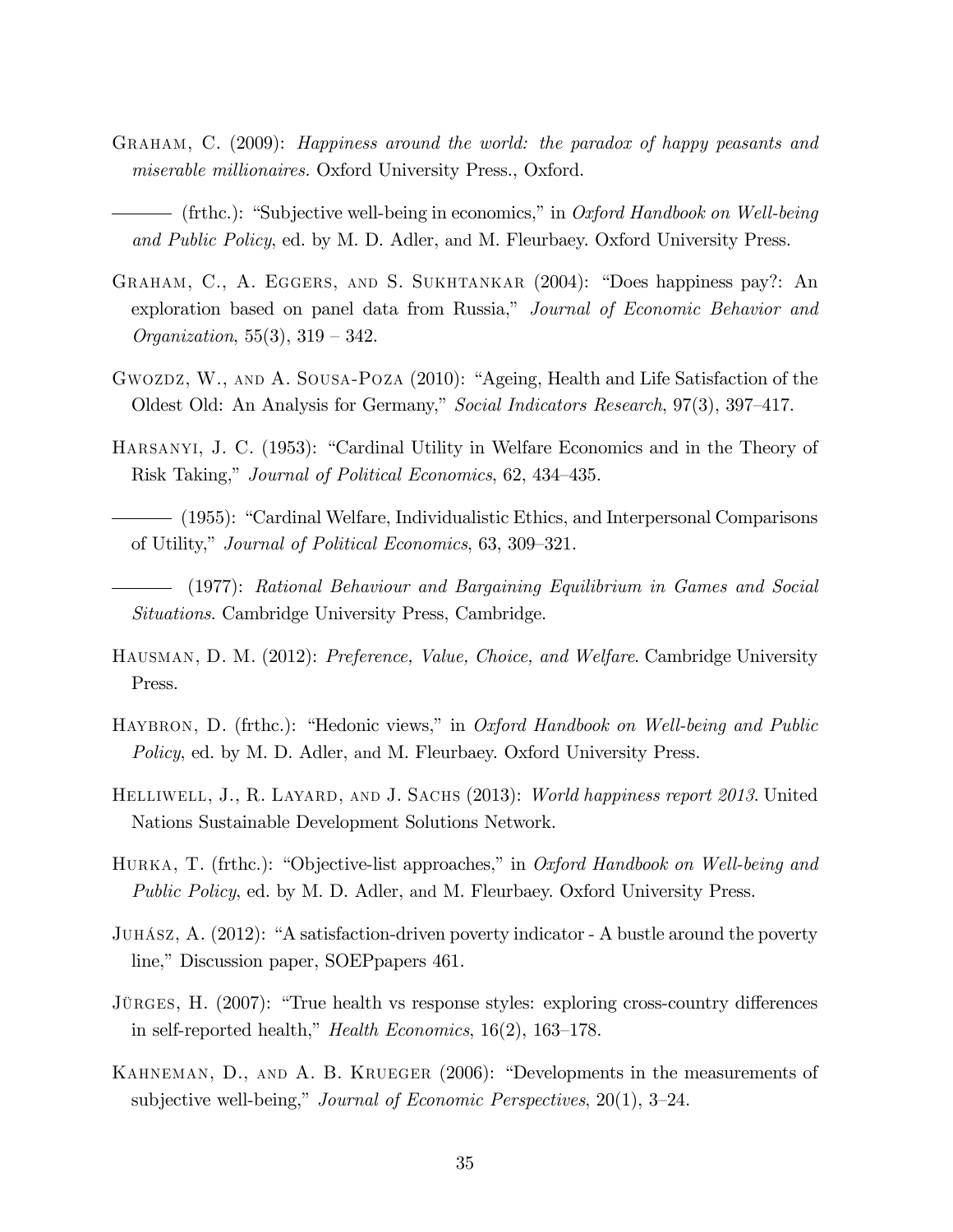- LADERCHI, C. R., R. SAITH, AND F. STEWART  $(2003)$ : "Does it matter that we do not agree on the definition of poverty? A comparison of four approaches,"  $Oxford$ Development Studies,  $31(3)$ ,  $243-274$ .
- LAYARD, R. (2005): *Happiness: Lessons for a new Science*. Penguin, London.
- LAYARD, R., G. MAYRAZ, AND S. NICKELL  $(2008)$ : "The marginal utility of income," Journal of Public Economics,  $92(8-9)$ ,  $1846-1857$ .
- LEWBEL, A., AND K. PENDAKUR (2008): "Equivalence Scales," in The New Palgrave Dictionary of Economics, ed. by S. Durlauf, and L. Blume. Palgrave Macmillan, New York.
- LUECHINGER, S., S. MEIER, AND A. STUTZER (2010): "Why Does Unemployment Hurt the Employed?: Evidence from the Life Satisfaction Gap Between the Public and the Private Sector," Journal of Human Resources, 45(4), 998–1045.
- LUNDBERG, S. J., R. A. POLLAK, AND T. J. WALES (1997): "Do Husbands and Wives Pool Their Resources? Evidence from the United Kingdom Child Benefit," Journal of Human Resources,  $32(3)$ ,  $463-480$ .
- MANIQUET, F. (frthc.): "Social Ordering Functions," in Oxford Handbook on Well-being and Public Policy, ed. by M. D. Adler, and M. Fleurbaey. Oxford University Press.
- NGUEFACK-TSAGUE, G., S. KLASEN, AND W. ZUCCHINI (2011): "On Weighting the Components of the Human Development Index: A Statistical Justification," Journal of Human Development and Capabilities,  $12(2)$ ,  $183-202$ .
- NUSSBAUM, M. C. (2008): "Who Is the Happy Warrior? Philosophy Poses Questions to Psychology," The Journal of Legal Studies, 37(S2), S81–S113.
- OECD (2013): OECD Guidelines on Measuring Subjective Well-being. OECD publishing.
- POGGE, T., AND S. WISOR (frthc.): "Measuring poverty: A proposal," in Oxford Handbook on Well-being and Public Policy, ed. by M. D. Adler, and M. Fleurbaey. Oxford University Press.
- RAM, R. (1982): "Composite indices of physical quality of life, basic needs fulfilment, and income: a principal component representation," Journal of Development Economics,  $11(2), 227-247.$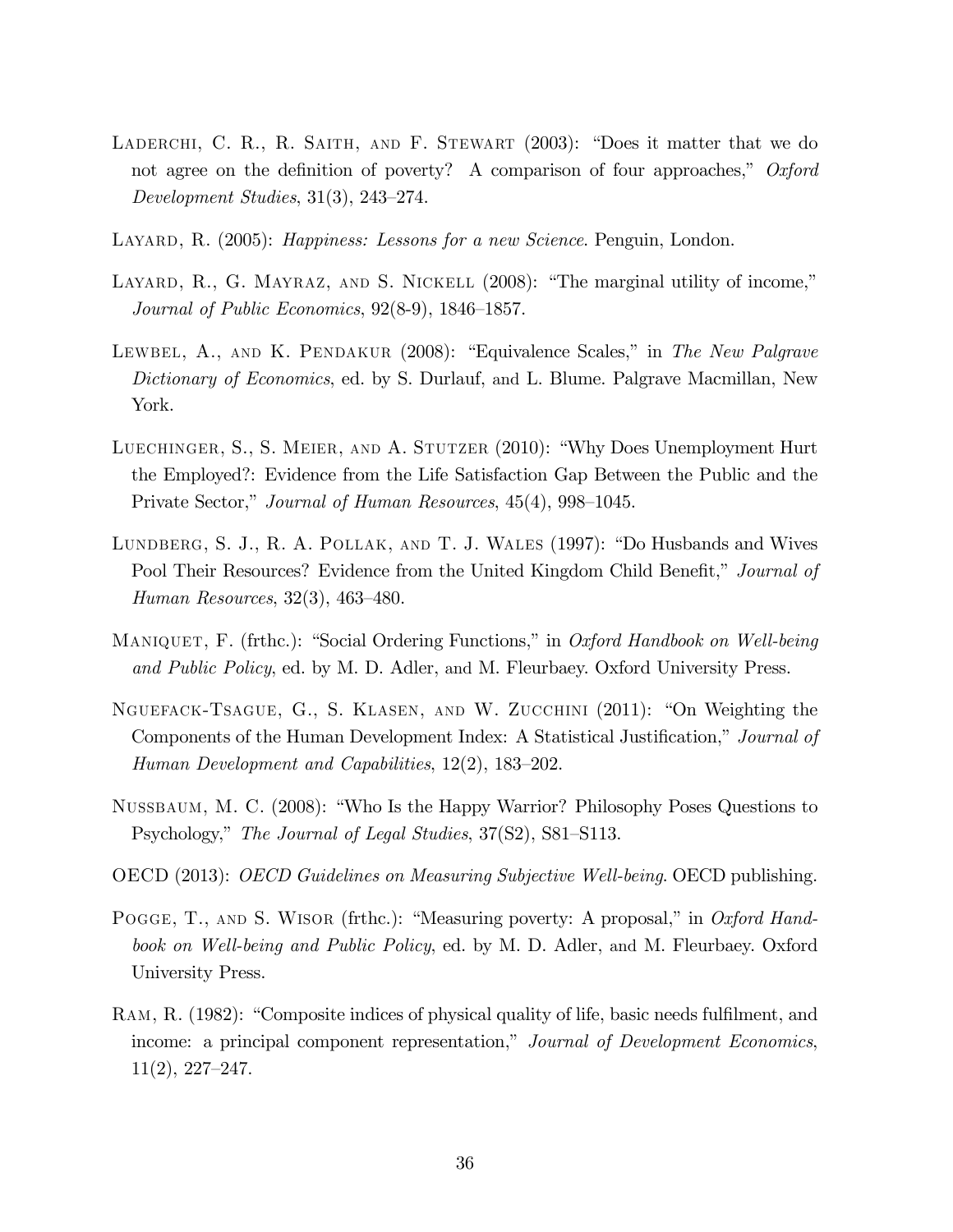- RAVALLION, M. (2011): "On multidimensional indices of poverty," Journal of Economic Inequality, pp. 1–14.
- $(2012)$ : "Troubling tradeoffs in the Human Development Index," Journal of Development Economics,  $99(2)$ ,  $201-209$ .
- RIPPIN, N. (frthc.): "Multidimensional Poverty in Germany: A Capability Approach," Forum for Social Economics.
- SCHOKKAERT, E., L. VAN OOTEGEM, AND E. VERHOFSTADT (2011): "Preferences and Subjective Satisfaction: Measuring Well-being on the Job for Policy Evaluation,"  $CESifo Economic Studies, 57(4), 683-714.$
- SEN, A. K. (1979): "The Welfare Basis of Real Income Comparisons: A Survey," Journal of Economic Literature,  $17(1)$ ,  $1-45$ .
- (1985): Commodities and Capabilities. North-Holland, Amsterdam and Oxford.
- $(2004)$ : "Capabilities, lists, and public reason: continuing the conversation," Feminist Economics, 10, 77–80.
- STIGLITZ, J. E., A. K. SEN, AND J. P. FITOUSSI (2010): *Mismeasuring Our Lives: Why* GDP Doesn't Add Up. New Press, New York.
- van DOORSLAER, E., AND A. JONES (2003): "Inequalities in self-reported health: validation of a new approach to measurement," Journal of Health Economics,  $22(1)$ ,  $61-87$ .
- VAN LANDEGHEM, B.  $(2012)$ : "A test for the convexity of human well-being over the life cycle: Longitudinal evidence from a 20-year panel," Journal of Economic Behavior  $\mathcal{C}$ *Organization*,  $81(2)$ ,  $571-582$ .
- von Neumann, J., and O. Morgenstern (1947): Theory of Games and Economic Behavior. Princeton University Press, Princeton, NJ.
- WAGNER, G. G., J. R. FRICK, AND J. SCHUPP (2007): "The German Socio-Economic Panel Study (SOEP) - Scope, Evolution and Enhancements.," Schmollers Jahrbuch,  $127, 139-169.$
- WEYMARK, J. A.  $(2006)$ : "The normative approach to the measurement of multidimensional inequality," in *Inequality and Economic Integration*, ed. by F. Farina, and E. Savaglio. Routledge, London.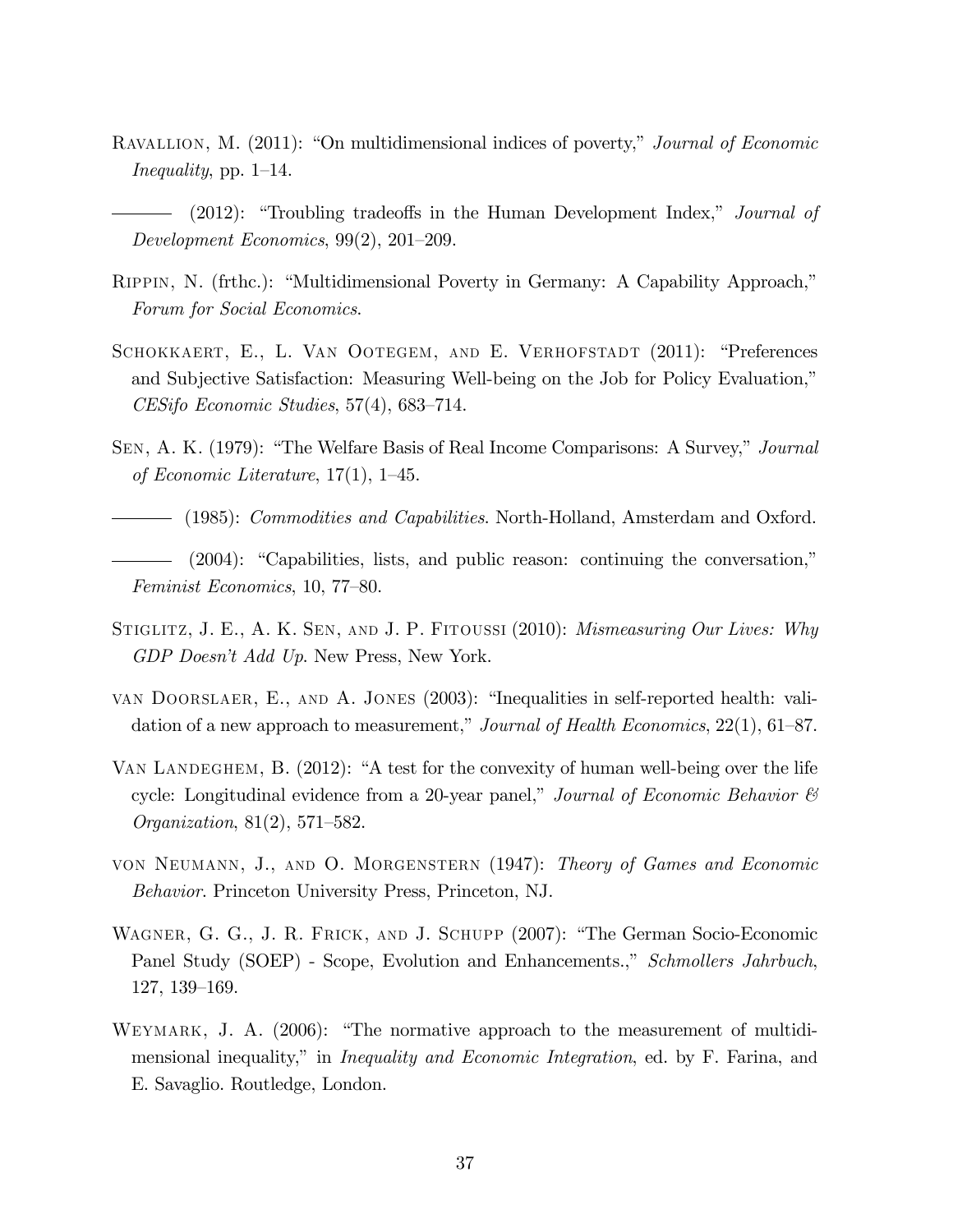| rasio 1. Ento sacisfacción regressión |             |
|---------------------------------------|-------------|
| $0.150**$                             | (0.0563)    |
| $0.674*$                              | (0.319)     |
| $-0.575***$                           | (0.0680)    |
| $0.0247***$                           | (0.00617)   |
| $-0.0178***$                          | (0.00390)   |
| $0.0202***$                           | (0.00514)   |
| $0.114*$                              | (0.0459)    |
| $0.233*$                              | (0.115)     |
| $-0.0344**$                           | (0.00750)   |
| $0.000366$ ***                        | (0.0000692) |
| $0.0941**$                            | (0.0305)    |
| 0.00629                               | (0.0583)    |
| $-0.0371$                             | (0.0988)    |
| $-0.0411$                             | (0.0680)    |
| $0.144***$                            | (0.0107)    |
| $0.0745***$                           | (0.00815)   |
| $0.332***$                            | (0.0124)    |
| $-2.331*$                             | (0.980)     |
| 14,027                                |             |
| 0.1007                                |             |
|                                       |             |

Table 1: Life satisfaction regression

Regional dummies included. Clustered standard errors in parentheses. "non-midlife" denotes an age below  $45$  or above  $60$  years.

\*  $p < 0.05,$  \*\*  $p < 0.01,$  \*\*\*  $p < 0.001$ .

Source: Own calculations based on the SOEP 2010.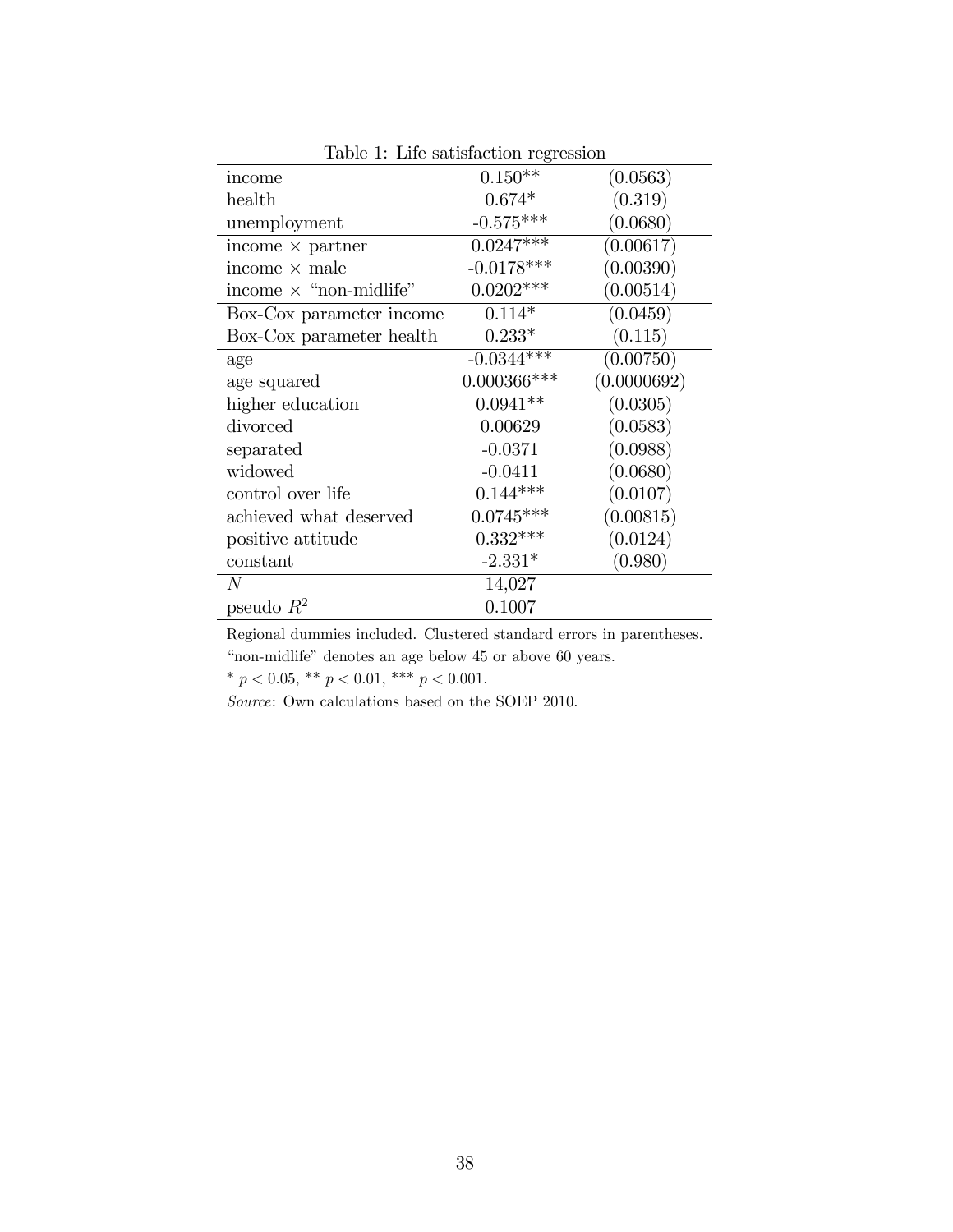| Table 2: Portrait of worst off according to different well-being measures (bottom $9.2\%$ )            |                                   |                   |                                       |                   |                   |           |
|--------------------------------------------------------------------------------------------------------|-----------------------------------|-------------------|---------------------------------------|-------------------|-------------------|-----------|
|                                                                                                        | full sample                       | $\overline{WB^1}$ | $\overline{WB^2}$                     | $\overline{W}B^3$ | $\overline{WB^4}$ | $WB^5$    |
|                                                                                                        | $= 14,027$<br>$\overline{\Sigma}$ | income            | comp. ind                             | satisfaction      | equiv. inc.       | vNM util. |
| satisfaction (0-10)                                                                                    | 6.95                              | 5.80              | 5.36                                  | 2.98              | 5.16              | 539       |
| income $(EUR/mth)$                                                                                     | 1,705                             | 619               | 980                                   | 1,317             | 1,125             | 1,166     |
|                                                                                                        | 76.15                             | 71.00             | 59.04                                 | 58.26             | 37.20             | 37.18     |
| $\begin{array}{c} \text{heatth index (0-100)} \\ \text{unemployed (in %)} \end{array}$                 | 6.44                              | 32.93             | 69.91                                 | 16.75             | 24.44             | 21.84     |
|                                                                                                        | 45.93                             | 44.05             | (44.55)                               | (45.55)           | (44.99)           | 41.59     |
| $\begin{array}{l} \text{male (in }\%) \\ \text{age (years)} \end{array}$                               | 54.35                             | 53.83             | 52.65                                 | 55.14             | 62.77             | 63.45     |
| R                                                                                                      | 56.54                             | 33.45             | 39.72                                 | 47.09             | 38.32             | 50.38     |
| living with partner (in $\%$ )<br>divorced (in $\%$ )<br>separated (in $\%$ )<br>widowed (in $\%$ )    | 11.49                             | 24.64             | 22.60                                 | 17.39             | 20.04             | 16.84     |
|                                                                                                        | 2.35                              | 3.80              | (2.91)                                | (2.23)            | (2.18)            | (1.48)    |
|                                                                                                        | 10.47                             | (10.68)           | (8.16)                                | 11.36             | 22.45             | 18.30     |
|                                                                                                        | 4.89                              | 11.92             | 11.27                                 | 6.78              | 5.36              | (4.08)    |
| single parent (in $\%$ )<br>non German (in $\%$ )                                                      | 6.09                              | 13.03             | 10.45                                 | (6.24)            | (7.19)            | (7.48)    |
|                                                                                                        | 20.88                             | 30.83             | 30.94                                 | 27.01             | 28.92             | 28.20     |
|                                                                                                        | 17.55                             | 36.95             | 30.31                                 | 23.96             | 29.31             | 28.87     |
| East Germany (in %)<br>low education (in %)<br>pension (in %)<br>disabled (in %)                       | 32.93                             | (31.73)           | 23.55                                 | (34.20)           | 56.31             | 58.86     |
|                                                                                                        | 16.01                             | 18.36             | 32.44                                 | 29.82             | 59.12             | 57.22     |
| control over life $(1-7)$                                                                              | 5.23                              | 4.56              | 4.49                                  | 4.20              | 4.35              | 4.34      |
| $(1-7)$<br>achieved what deserved                                                                      | 4.62                              | 3.93              | 3.81                                  | 4.06              | 3.99              | $4.03$    |
| positive attitude (1-7)                                                                                | 5.54                              | 5.22              | 5.08                                  | 4.54              | 5.09              | 5.13      |
| frequency sad                                                                                          | 2.45                              | 2.78              | 2.97                                  | 3.50              | 3.23              | 3.17      |
|                                                                                                        | 3.40                              | 3.00              | $2.87$                                | 2.36              | 2.71              | 2.81      |
| $\begin{array}{c} \mathrm{frequency \; happy} \\ \mathrm{risk \; taking} \; (0\text{-}10) \end{array}$ | 4.11                              | 3.88              | (3.99)                                | 3.50              | 3.55              | (4.25)    |
|                                                                                                        | 2,250                             | 1,358             | 3,257                                 | $3,673$           | 5,764             | 5,762     |
| (EUR/mth)<br>WTP perfect health $(EUR/mth)$<br>WTP not unemployed $(EUR/mth)$                          | 97                                | 350               | 1,050                                 | 236               | 317               | 285       |
| $(.)$ denotes non-significant differences from the full                                                |                                   |                   | sample mean $(5\%$ significance level |                   |                   |           |
| 'midlife" denotes an age between 45 and 60 years. Source: Own calculations based on the SOEP 2010.     |                                   |                   |                                       |                   |                   |           |

| .<br>ווי<br>ווי                                                                                                                                                                                                                      |
|--------------------------------------------------------------------------------------------------------------------------------------------------------------------------------------------------------------------------------------|
|                                                                                                                                                                                                                                      |
|                                                                                                                                                                                                                                      |
| I                                                                                                                                                                                                                                    |
|                                                                                                                                                                                                                                      |
|                                                                                                                                                                                                                                      |
| $\frac{4}{5}$                                                                                                                                                                                                                        |
|                                                                                                                                                                                                                                      |
|                                                                                                                                                                                                                                      |
| うしょう                                                                                                                                                                                                                                 |
|                                                                                                                                                                                                                                      |
|                                                                                                                                                                                                                                      |
|                                                                                                                                                                                                                                      |
|                                                                                                                                                                                                                                      |
|                                                                                                                                                                                                                                      |
|                                                                                                                                                                                                                                      |
|                                                                                                                                                                                                                                      |
|                                                                                                                                                                                                                                      |
|                                                                                                                                                                                                                                      |
| d<br>i                                                                                                                                                                                                                               |
|                                                                                                                                                                                                                                      |
| <b>CONTRACTOR CONTROLLED TO A SECRET AND RESERVED TO A SECRET AND RESERVED TO A REPORT OF A SECRET AND RESERVED TO A REPORT OF A REPORT OF A REPORT OF A REPORT OF A REPORT OF A REPORT OF A REPORT OF A REPORT OF A REPORT OF A</b> |
|                                                                                                                                                                                                                                      |
|                                                                                                                                                                                                                                      |
|                                                                                                                                                                                                                                      |
|                                                                                                                                                                                                                                      |
|                                                                                                                                                                                                                                      |
|                                                                                                                                                                                                                                      |
|                                                                                                                                                                                                                                      |
|                                                                                                                                                                                                                                      |
| ع<br>م<br>֧֧֧֧֦֧ׅ֧֧֧֦֧֦֧֦֧֦֧֦֧֦֧֛֪ׅ֧֛֪ׅ֧֛֪ׅ֧֛֪ׅ֧֛֪ׅ֧֛֪֪֛֪֛֪ׅ֧֛֪֛֪֛֪֛֪֛֪֛֚֚֚֚֡֕֓֕֕֓֕֓֕֓֝֬֝֓֜֓֝֬֝֓֓֓֓֓֓                                                                                                                                |
|                                                                                                                                                                                                                                      |
| i.                                                                                                                                                                                                                                   |
|                                                                                                                                                                                                                                      |
| ì                                                                                                                                                                                                                                    |
|                                                                                                                                                                                                                                      |
| $\frac{1}{2}$                                                                                                                                                                                                                        |
|                                                                                                                                                                                                                                      |
|                                                                                                                                                                                                                                      |
|                                                                                                                                                                                                                                      |
|                                                                                                                                                                                                                                      |
|                                                                                                                                                                                                                                      |
| .<br>.<br>.<br>.                                                                                                                                                                                                                     |
| S<br>S<br>S                                                                                                                                                                                                                          |
| Î                                                                                                                                                                                                                                    |
|                                                                                                                                                                                                                                      |
|                                                                                                                                                                                                                                      |
|                                                                                                                                                                                                                                      |
| $\frac{1}{2}$                                                                                                                                                                                                                        |
|                                                                                                                                                                                                                                      |
|                                                                                                                                                                                                                                      |
|                                                                                                                                                                                                                                      |
| りり                                                                                                                                                                                                                                   |
|                                                                                                                                                                                                                                      |
|                                                                                                                                                                                                                                      |
| <br> }<br> }                                                                                                                                                                                                                         |
|                                                                                                                                                                                                                                      |
|                                                                                                                                                                                                                                      |
| i<br>Ì                                                                                                                                                                                                                               |
| l                                                                                                                                                                                                                                    |
| $\int$                                                                                                                                                                                                                               |
|                                                                                                                                                                                                                                      |
| $\sim$ $\sim$ $\sim$ $\sim$ $\sim$ $\sim$<br>l                                                                                                                                                                                       |
| I                                                                                                                                                                                                                                    |
|                                                                                                                                                                                                                                      |
| 'lab                                                                                                                                                                                                                                 |
|                                                                                                                                                                                                                                      |
|                                                                                                                                                                                                                                      |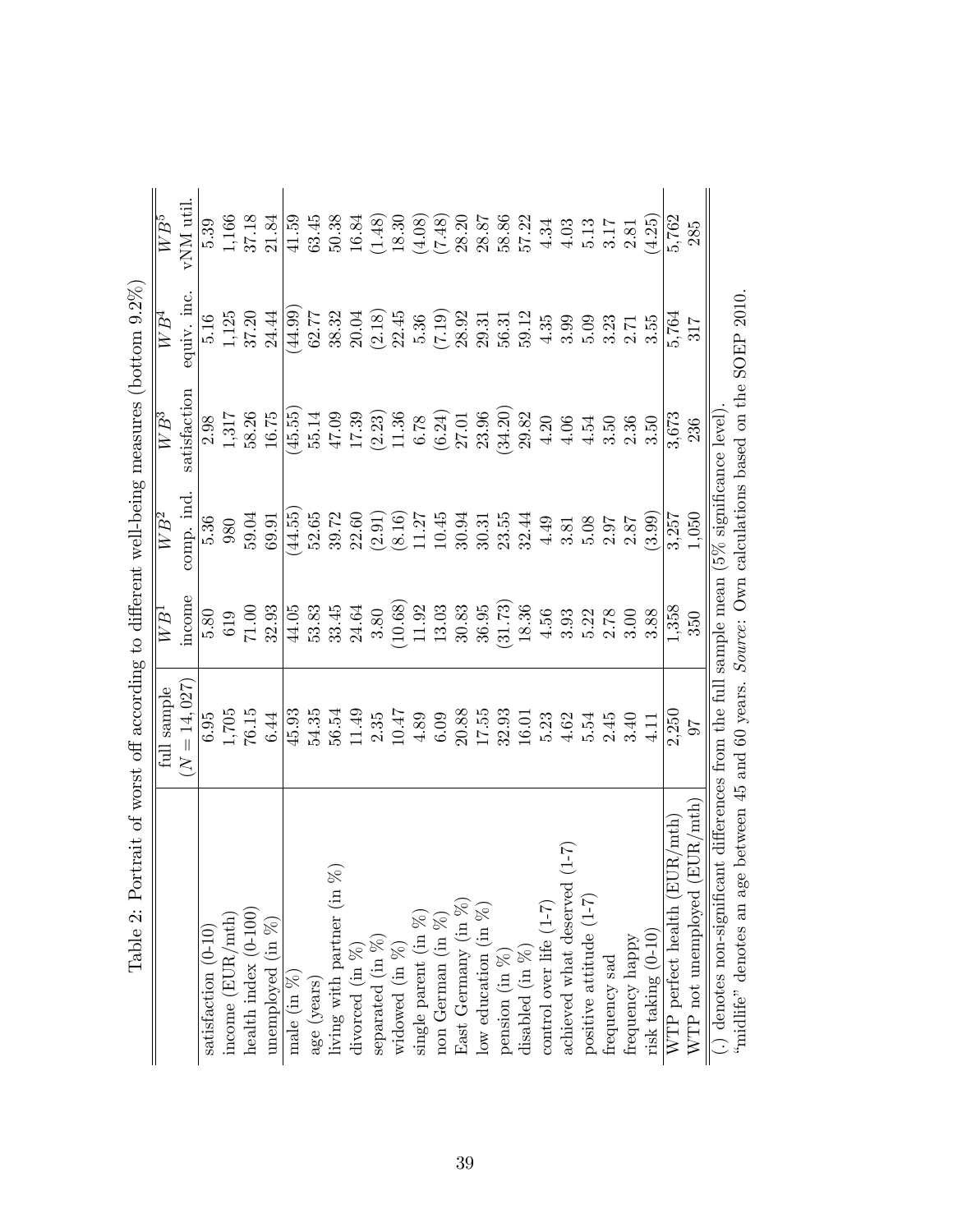| poor according to:                  | $\overline{WB^1}$ | $\overline{WB^2}$ | $\overline{WB^3}$ | $\overline{WB^4}$ | $\overline{WB^5}$ | $\overline{\%}$   |
|-------------------------------------|-------------------|-------------------|-------------------|-------------------|-------------------|-------------------|
|                                     | income            | comp. ind.        | satisfaction      | equiv. inc.       | vNM util.         | overlap           |
| 1 measure                           | $\checkmark$      |                   |                   |                   |                   | 9.20              |
| 1 measure                           |                   | $\checkmark$      |                   |                   |                   | 9.21              |
| 1 measure                           |                   |                   | ✓                 |                   |                   | 9.20              |
| 1 measure                           |                   |                   |                   |                   |                   | 9.20              |
| 1 measure                           |                   |                   |                   |                   | ✓                 | 9.21              |
| 2 measures                          | ✓                 | ✓                 |                   |                   |                   | 3.79              |
| 2 measures                          |                   |                   |                   |                   |                   | 2.04              |
| 2 measures                          |                   |                   |                   |                   |                   | 2.77              |
| 2 measures                          |                   |                   |                   |                   |                   | $2.43\,$          |
| 2 measures                          |                   | ✓                 |                   |                   |                   | 2.72              |
| 2 measures                          |                   |                   |                   |                   |                   | $5.02\,$          |
| 2 measures                          |                   |                   |                   |                   |                   | 4.78              |
| 2 measures                          |                   |                   |                   |                   |                   | 3.17              |
| $2\ensuremath{\mathrm{\:measures}}$ |                   |                   |                   |                   |                   | 2.77              |
| 2 measures                          |                   |                   |                   |                   |                   | 7.36              |
| $3\mbox{ measures}$                 | ✓                 |                   |                   |                   |                   | $\overline{1.31}$ |
| 3 measures                          |                   |                   |                   |                   |                   | 2.26              |
| 3 measures                          |                   |                   |                   |                   |                   | 1.17              |
| 3 measures                          |                   |                   |                   |                   |                   | 2.02              |
| $3$ measures                        |                   |                   |                   |                   |                   | 1.02              |
| 3 measures                          |                   |                   |                   |                   |                   | 2.15              |
| $3\mbox{ measures}$                 |                   |                   |                   |                   |                   | 2.01              |
| 3 measures                          |                   |                   |                   |                   |                   | 1.90              |
| 3 measures                          |                   |                   |                   |                   |                   | 4.59              |
| 3 measures                          |                   |                   |                   |                   |                   | 2.54              |
| 4 measures                          | ✓                 |                   |                   |                   |                   | 1.01              |
| 4 measures                          |                   |                   |                   |                   |                   | 1.91              |
| 4 measures                          |                   |                   |                   |                   |                   | 1.85              |
| 4 measures                          |                   |                   |                   |                   |                   | 0.94              |
| 4 measures                          |                   |                   |                   |                   |                   | 0.91              |
| all measures                        |                   |                   |                   |                   |                   | 0.87              |

Table 3: Worst off overlap across the different well-being measures

Source: Own calculations based on the SOEP 2010.